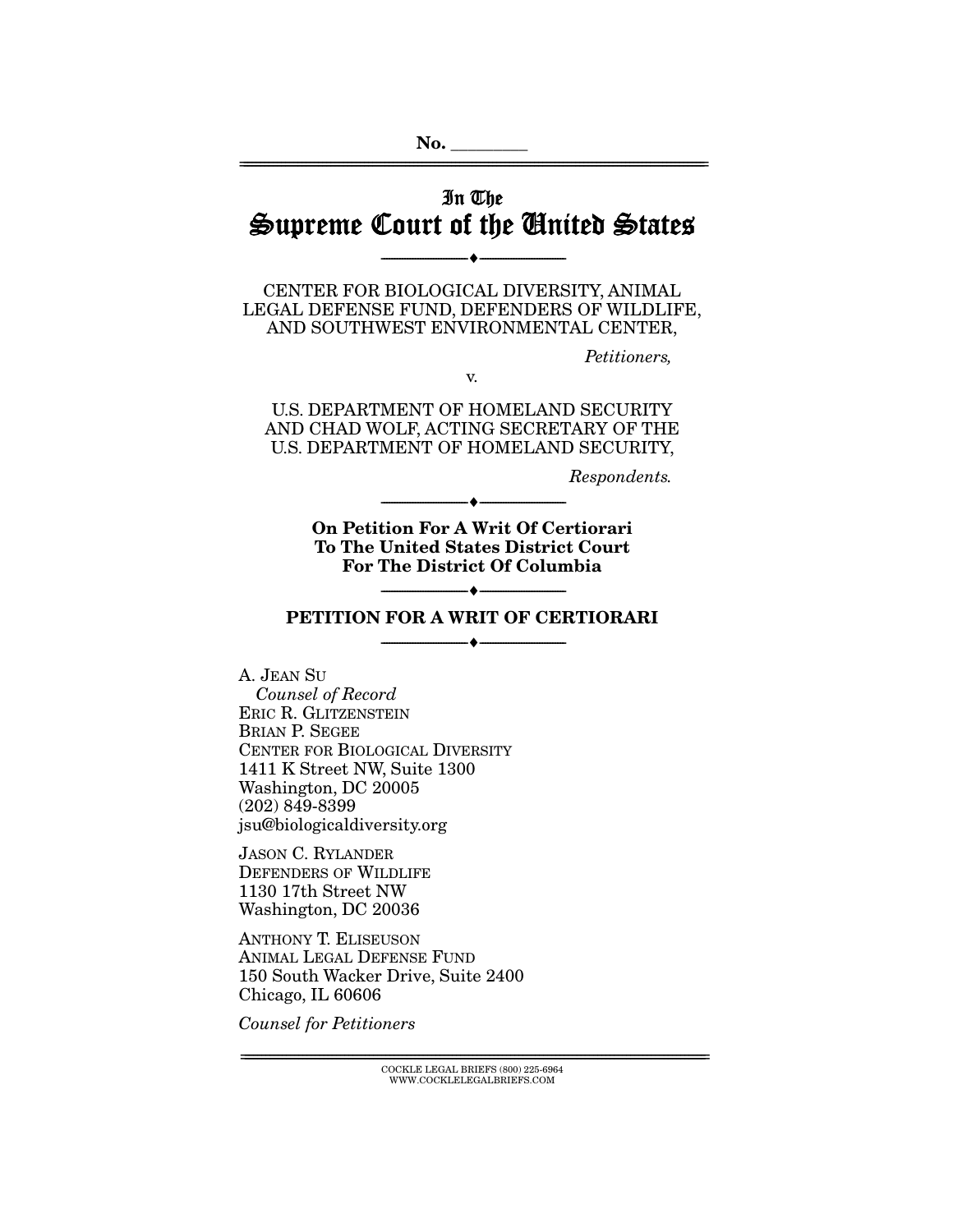#### QUESTION PRESENTED

 Section 102(c) of the Illegal Immigration Reform and Immigrant Responsibility Act of 1996, 8 U.S.C. § 1103 note ("IIRIRA"), grants the Secretary of Homeland Security ("Secretary") the authority to "waive all legal requirements"—including all federal, state, local, and tribal laws, regulations, and legal requirements deriving therefrom—that the Secretary, in the Secretary's "sole discretion, determines necessary to ensure expeditious construction of barriers and roads" in the vicinity of the U.S. borders. The statute permits only legal challenges alleging a violation of the Constitution of the United States, and appellate review of a district court decision is available solely through a writ of certiorari to this Court with no circuit court review. *Id.*  § 102(c)(2)(C)*.* Further, IIRIRA § 102(c) prohibits any judicial review—whether federal or state—of the Secretary's waiver decisions for failure to comply with statutory standards. *Id.* § 102(c)(2)(A).

 This action presents a constitutional challenge to the Secretary's issuance of six waiver decisions, made pursuant to IIRIRA § 102(c) in 2018 and 2019, waiving more than forty federal laws—and all related state, local, and tribal laws, regulations, and legal requirements deriving therefrom—which are otherwise applicable to the construction of 145-miles of steel-bollard walls along the U.S.-Mexico border in Arizona, California, New Mexico, and Texas.

The question presented is:

Whether IIRIRA  $\S 102(c)$ —which grants the Secretary of Homeland Security unfettered discretion to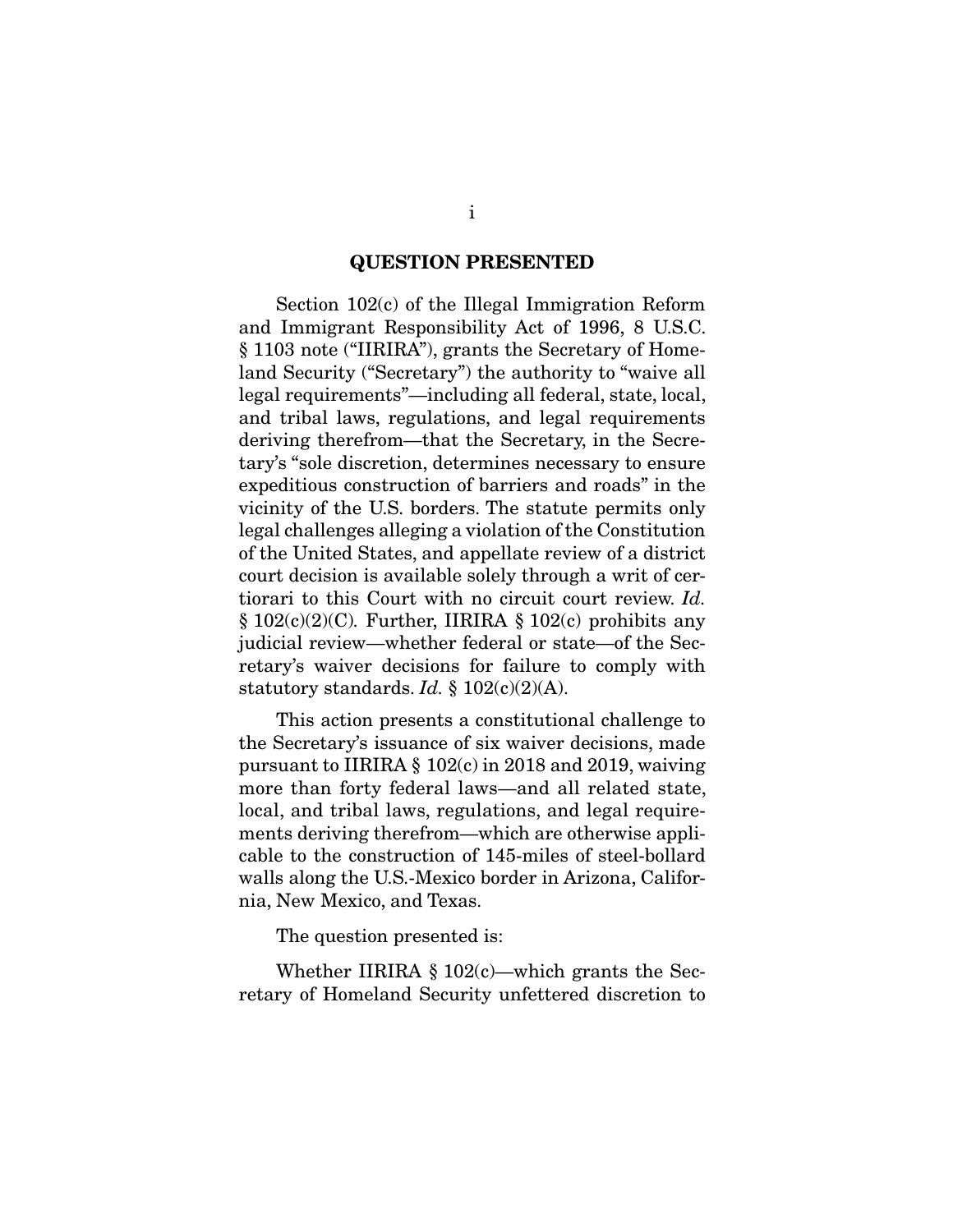### QUESTION PRESENTED—Continued

waive all federal, and related state, local, and tribal laws, regulations, and legal requirements, and sets forth no standards or criteria to apply in determining whether such waiver is necessary for expeditious border wall construction—violates the separation of powers, the non-delegation doctrine, and the Presentment Clause of the Constitution of the United States.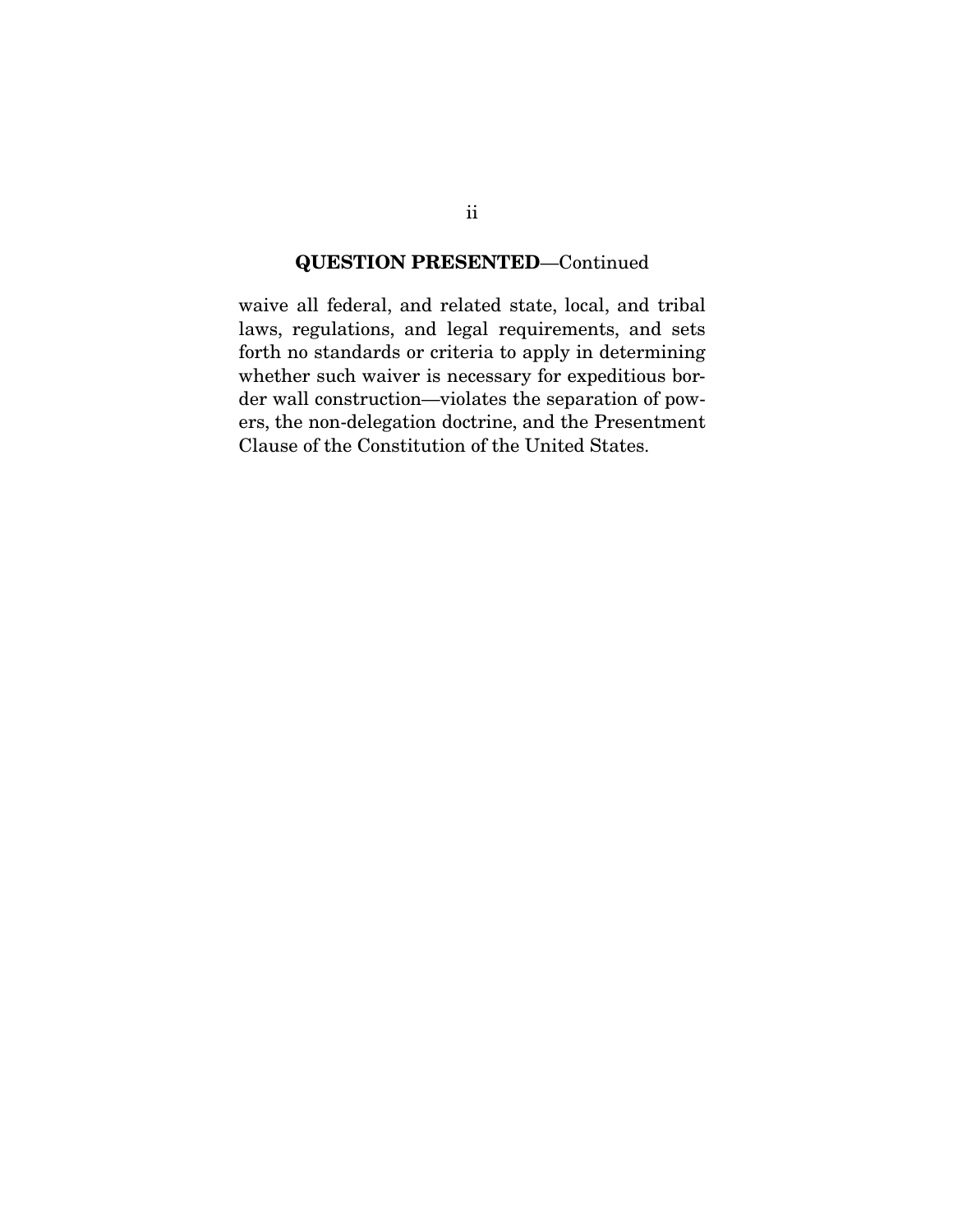#### PARTIES TO THE PROCEEDING AND CORPORATE DISCLOSURE STATEMENT

 Petitioners Center for Biological Diversity, Animal Legal Defense Fund, Defenders of Wildlife, and Southwest Environmental Center each state that they are not a subsidiary or affiliate of a publicly-owned corporation.

 Respondents are the United States Department of Homeland Security and Chad Wolf, in his official capacity as Acting Secretary of the United States Department of Homeland Security.

#### STATEMENT OF RELATED CASES

- *Center for Biological Diversity, et al. v. Kevin McAleenan, Acting Secretary of the Department of Homeland Security, et al.*, Case No. 18-cv-0655, U.S. District Court for the District of Columbia. Judgment entered September 4, 2019.
- *Center for Biological Diversity, et al. v. Kevin McAleenan, Acting Secretary of the Department of Homeland Security, et al.*, Case No. 19-cv-2085, U.S. District Court for the District of Columbia. Dismissal entered September 13, 2019.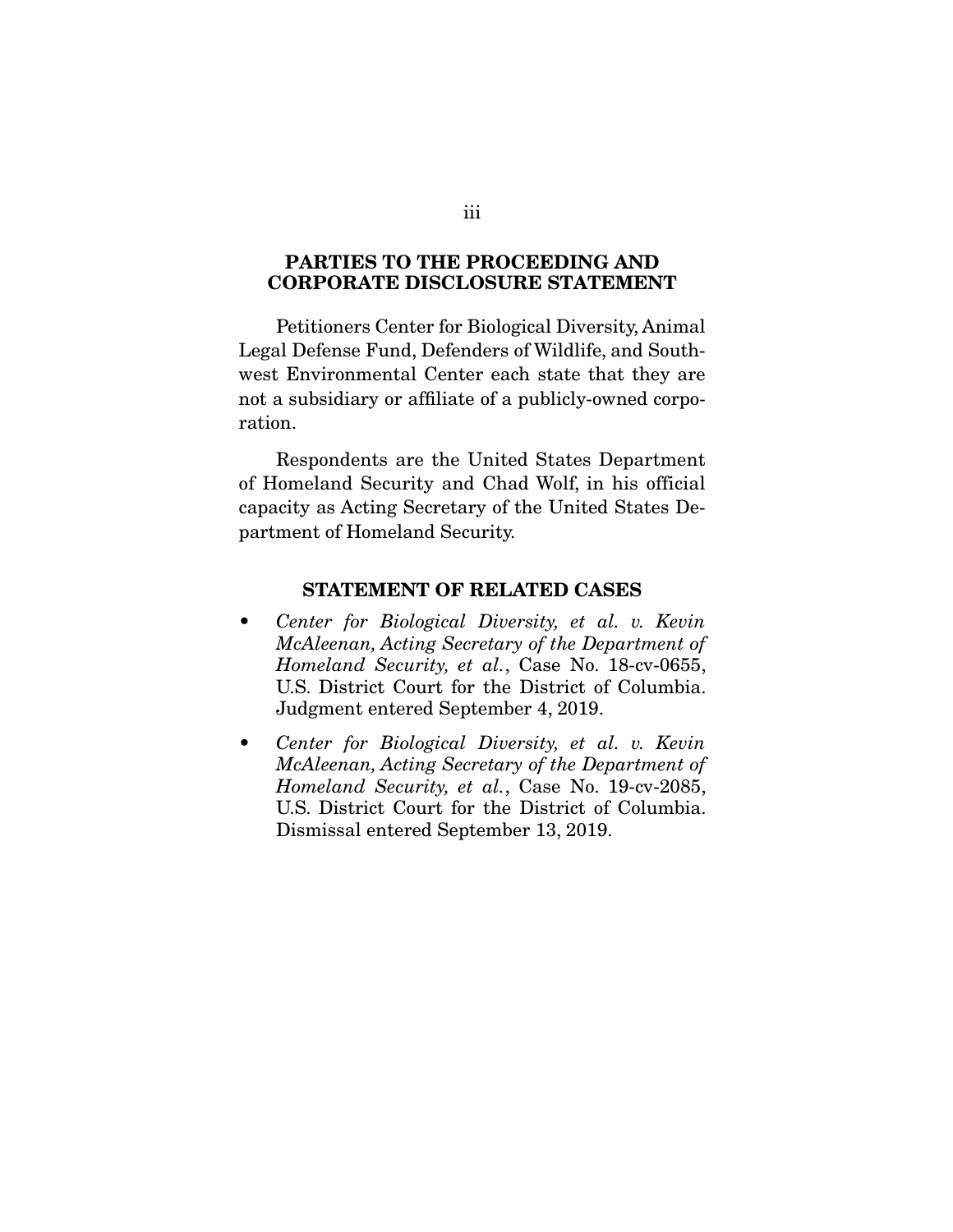# TABLE OF CONTENTS

|                                                                                                                                                                               | i              |
|-------------------------------------------------------------------------------------------------------------------------------------------------------------------------------|----------------|
| PARTIES TO THE PROCEEDING AND COR-<br>PORATE DISCLOSURE STATEMENT                                                                                                             | iii            |
| STATEMENT OF RELATED CASES                                                                                                                                                    | iii            |
|                                                                                                                                                                               | iv             |
|                                                                                                                                                                               | ix             |
| OPINIONS AND ORDERS BELOW                                                                                                                                                     | $\mathbf{1}$   |
|                                                                                                                                                                               | 1              |
| CONSTITUTIONAL AND STATUTORY PROVI-                                                                                                                                           | $\overline{2}$ |
|                                                                                                                                                                               | 6              |
| STATEMENT OF THE CASE                                                                                                                                                         | 8              |
| Congress Grants The Executive Increasingly<br>Ι.<br>Broad Waiver Authority To Expedite Con-<br>struction Of Border Walls And Largely In-<br>sulates The Waiver Decisions From | 8              |
| II.<br>Under President Trump's Directive, DHS<br>Waives Myriad Federal And Other Laws<br>In Erecting New Border Wall Across The                                               | 10             |
| III.<br>Petitioners Challenge The Waivers In Fed-                                                                                                                             | 15             |
| IV.<br>The District Court Upholds The Waivers<br>Against Constitutional Challenge, Relying<br>Exclusively On A Prior District Court De-                                       |                |
|                                                                                                                                                                               | 16             |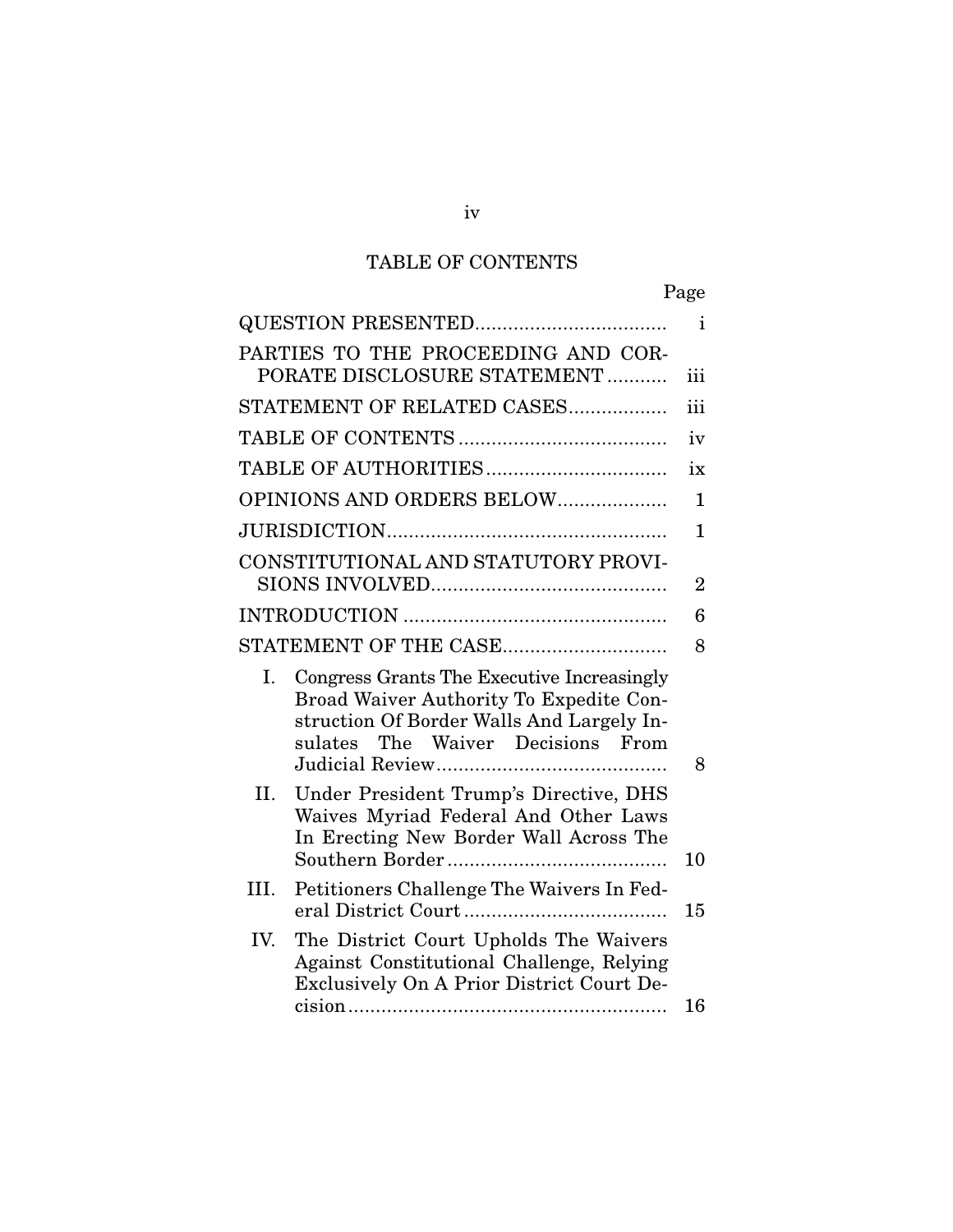Page

# REASONS FOR GRANTING THE WRIT............. 19

| Ι. | Because IIRIRA § 102(c) Empowers The Sec-<br>retary To Make Fundamental Legislative<br>Decisions Regarding Which Laws Should<br>Apply And Where, This Is An Ideal Case For<br>The Court To Either Clarify The Intelligible<br>Principle Test Or, Alternatively, Adopt A<br>New Approach To Resolving When A Vast<br>Delegation Of Legislative Authority Violates | 19 |
|----|------------------------------------------------------------------------------------------------------------------------------------------------------------------------------------------------------------------------------------------------------------------------------------------------------------------------------------------------------------------|----|
| А. | IIRIRA § 102(c) impermissibly delegates<br>quintessential legislative authority to                                                                                                                                                                                                                                                                               | 21 |
| В. | In view of Congress's delegation of<br>boundless discretion to the Secretary<br>to decide which laws to comply with<br>and which to disregard, IIRIRA $\S 102(c)$<br>must fail the intelligible principle test<br>if that test is to serve as more than a<br>rubber-stamp of any congressional                                                                   | 25 |
|    | C. Should the Court hold that IIRIRA<br>$\S 102(c)$ passes the intelligible principle<br>test, then this case is an ideal vehicle to<br>reconsider more meaningful approaches<br>to enforcing the non-delegation doctrine                                                                                                                                        |    |
|    | and separation-of-powers principles                                                                                                                                                                                                                                                                                                                              | 34 |

v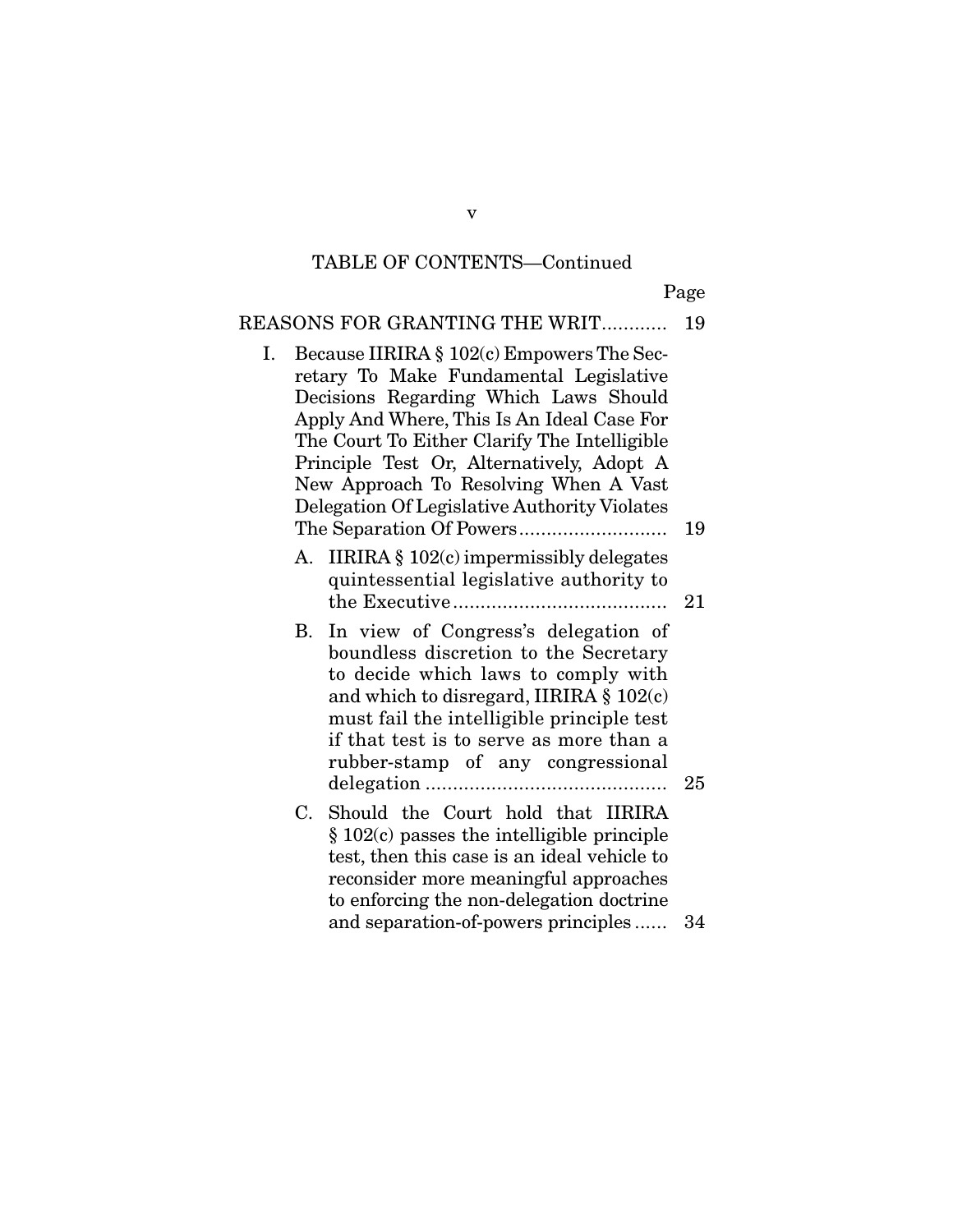Page

| II. The Court Should Resolve Whether $\S 102(c)$<br><b>Improperly Grants The Executive The Au-</b><br>thority To Unilaterally Repeal Existing<br>Laws In Violation Of The Presentment |    |
|---------------------------------------------------------------------------------------------------------------------------------------------------------------------------------------|----|
| III. IIRIRA's Severe Truncation Of Judicial<br>Review Exacerbates The Separation-Of-<br>Powers Violations And Underscores The                                                         | 39 |
|                                                                                                                                                                                       |    |

# APPENDIX

# APPENDIX A

| Judgment of the United States District Court<br>for the District of Columbia, $CBD$ v.<br>McAleenan I (Sep. 4, 2019) App. 1 |
|-----------------------------------------------------------------------------------------------------------------------------|
| Order Denying Plaintiffs' Motion for Summary                                                                                |
| Order Dismissing Claims in Consolidated Case                                                                                |
| <b>APPENDIX B</b>                                                                                                           |
| Order Dismissing Claims, CBD v. McAleenan II                                                                                |
| <b>APPENDIX C</b>                                                                                                           |
|                                                                                                                             |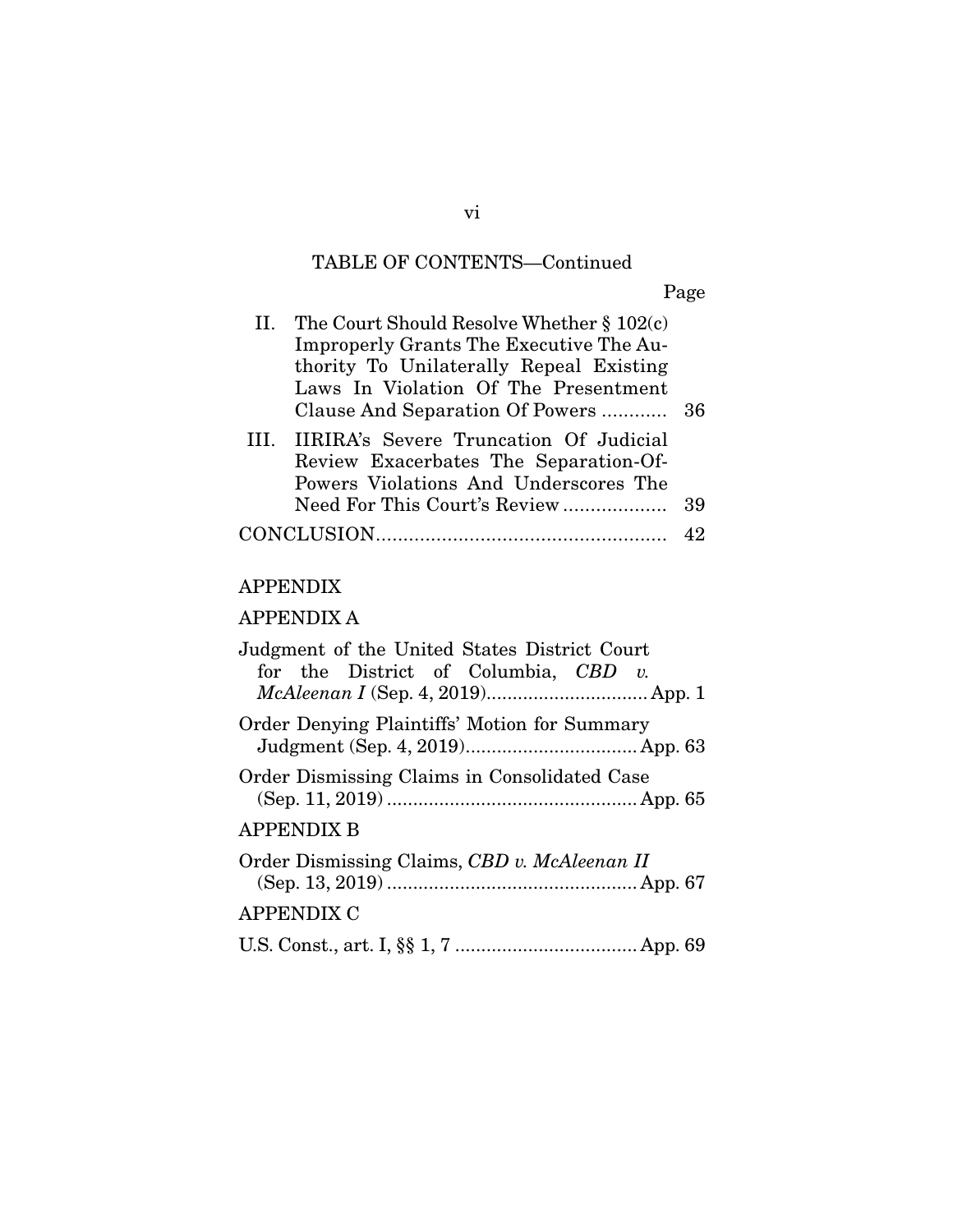Page

### APPENDIX D

| Illegal Immigration Reform and Immigrant Re-         |
|------------------------------------------------------|
| sponsibility Act, $8$ U.S.C. $\S$ 1103 note  App. 71 |

### APPENDIX E

| Department of Homeland Security, Determina-     |  |
|-------------------------------------------------|--|
| tion Pursuant to Section 102 of the Illegal Im- |  |
| migration Reform and Responsibility Act of      |  |
| 1996, as Amended (Jan. 22, 2018) (New Mex-      |  |
|                                                 |  |

#### APPENDIX F

| Department of Homeland Security, Determina-     |
|-------------------------------------------------|
| tion Pursuant to Section 102 of the Illegal Im- |
| migration Reform and Responsibility Act of      |
| 1996, as Amended (Oct. 10, 2018) (Cameron       |
|                                                 |

### APPENDIX G

| Department of Homeland Security, Determina-     |
|-------------------------------------------------|
| tion Pursuant to Section 102 of the Illegal Im- |
| migration Reform and Responsibility Act of      |
| 1996, as Amended (Oct. 11, 2018) (Hidalgo       |
|                                                 |

### APPENDIX H

Department of Homeland Security, Determination Pursuant to Section 102 of the Illegal Immigration Reform and Responsibility Act of 1996, as Amended (May 15, 2019) (Arizona Waiver) ......................................................... App. 101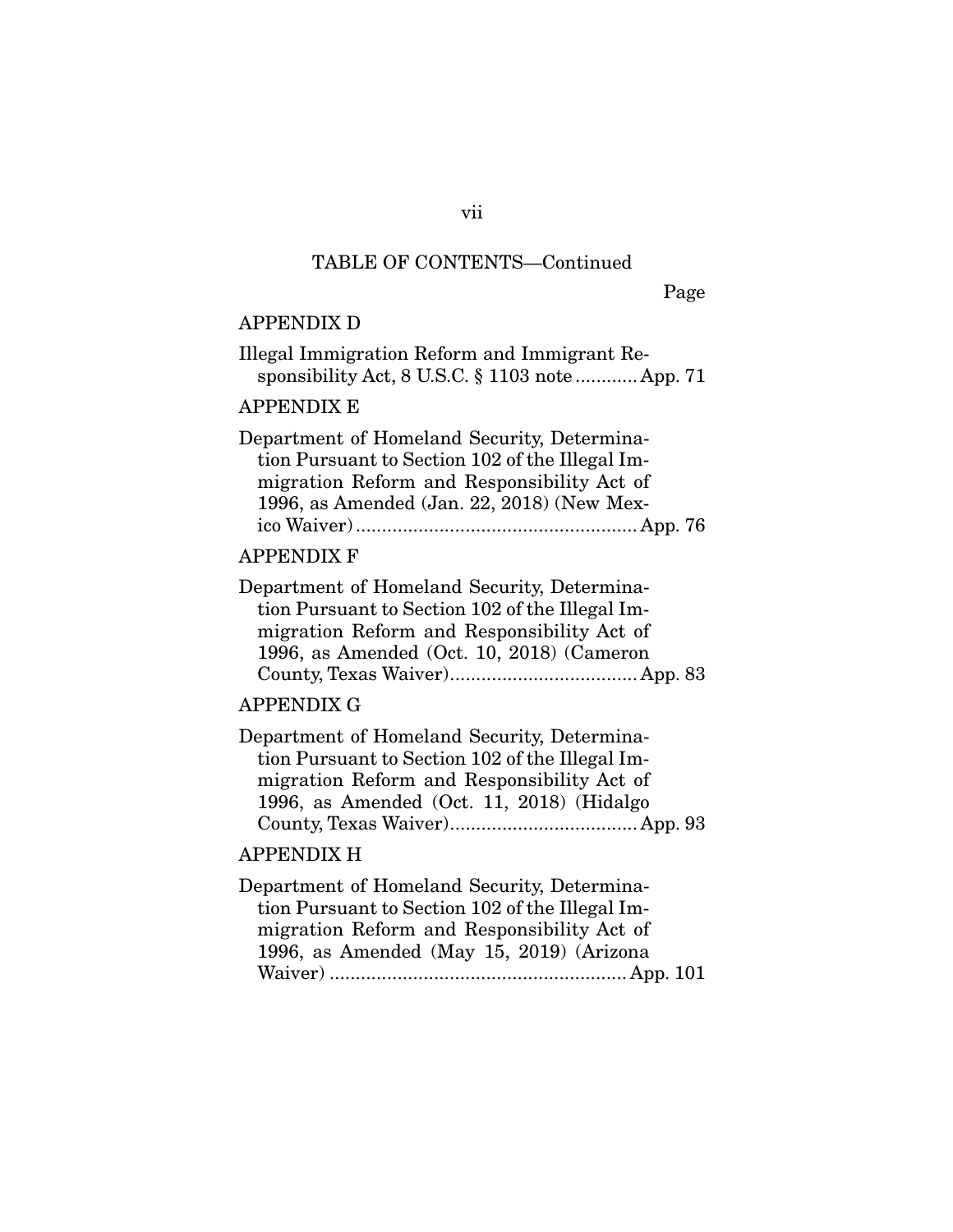# Page

# APPENDIX I

| Department of Homeland Security, Determina-     |  |
|-------------------------------------------------|--|
| tion Pursuant to Section 102 of the Illegal Im- |  |
| migration Reform and Responsibility Act of      |  |
| 1996, as Amended (May 15, 2019) (Imperial       |  |
| County, California Waiver)  App. 110            |  |

# APPENDIX J

| Department of Homeland Security, Determina-     |  |
|-------------------------------------------------|--|
| tion Pursuant to Section 102 of the Illegal Im- |  |
| migration Reform and Responsibility Act of      |  |
| 1996, as Amended (May 15, 2019) (Tecate and     |  |
| Calexico, California Waiver)  App. 118          |  |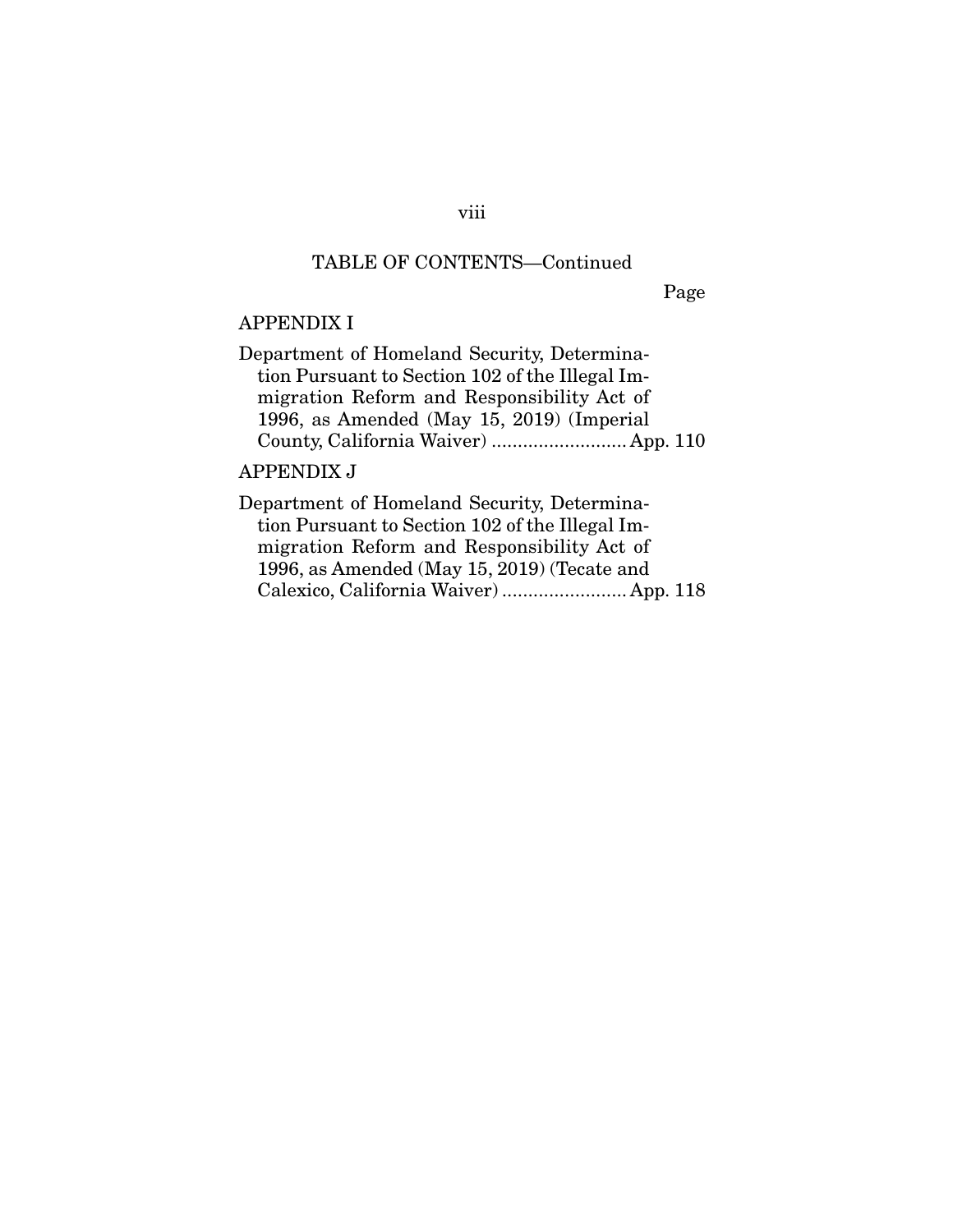# TABLE OF AUTHORITIES

| <b>CASES</b>                                                                           |
|----------------------------------------------------------------------------------------|
| Buckley v. Valeo,                                                                      |
| Clinton v. City of New York,                                                           |
| Defenders of Wildlife v. Chertoff,<br>527 F. Supp. 2d 119 (D.D.C. 2007) 17, 18, 19, 29 |
| Dep't of Transp. v. Ass'n of Am. $R.R.,$                                               |
| Fletcher v. Peck,                                                                      |
| Gundy v. United States,                                                                |
| Indus. Union Dep't AFL-CIO v. Am. Petroleum Inst.,                                     |
| INS v. Chadha,                                                                         |
| J.W. Hampton, Jr. & Co. v. United States,                                              |
| Loving v. United States,                                                               |
| Marbury v. Madison,                                                                    |
| Marshall Field & Co. v. Clark,                                                         |
| Mertens v. Hewitt Associates,                                                          |

ix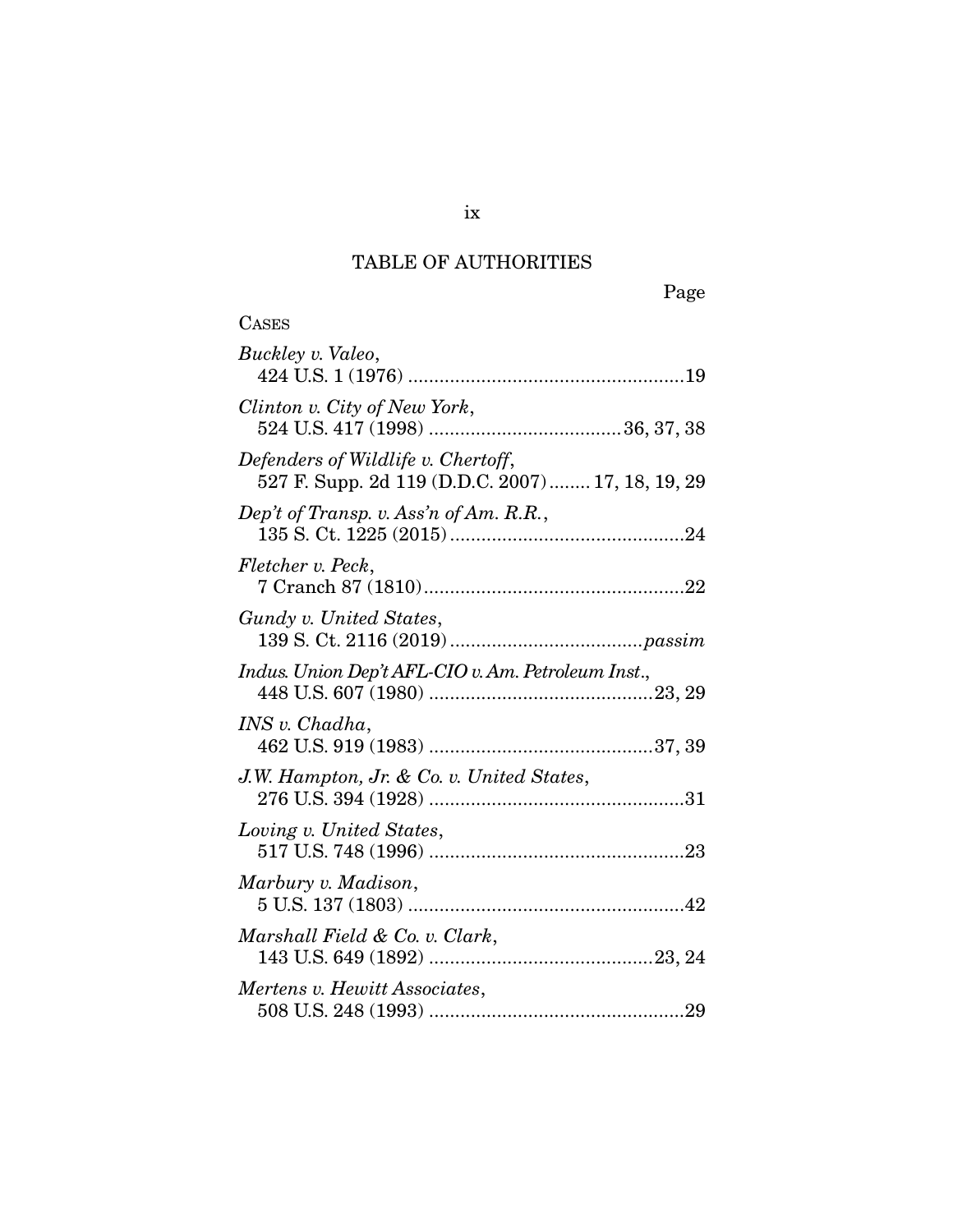# TABLE OF AUTHORITIES—Continued

| Page                                            |
|-------------------------------------------------|
| Mistretta v. United States,                     |
| Paul v. United States,                          |
| Rodriguez v. United States,                     |
| Touby v. United States,                         |
| TVA v. Hill,                                    |
| Watters v. Wachovia Bank, N.A.,                 |
| Wayman v. Southard,                             |
| Whitman v. American Trucking Ass'n,             |
| <b>CONSTITUTIONAL PROVISIONS</b>                |
|                                                 |
|                                                 |
| <b>STATUTES</b>                                 |
| Administrative Procedure Act, 5 U.S.C. § 551 et |

|  | American Indian Religious Freedom Act, 42 |  |  |
|--|-------------------------------------------|--|--|
|  |                                           |  |  |

x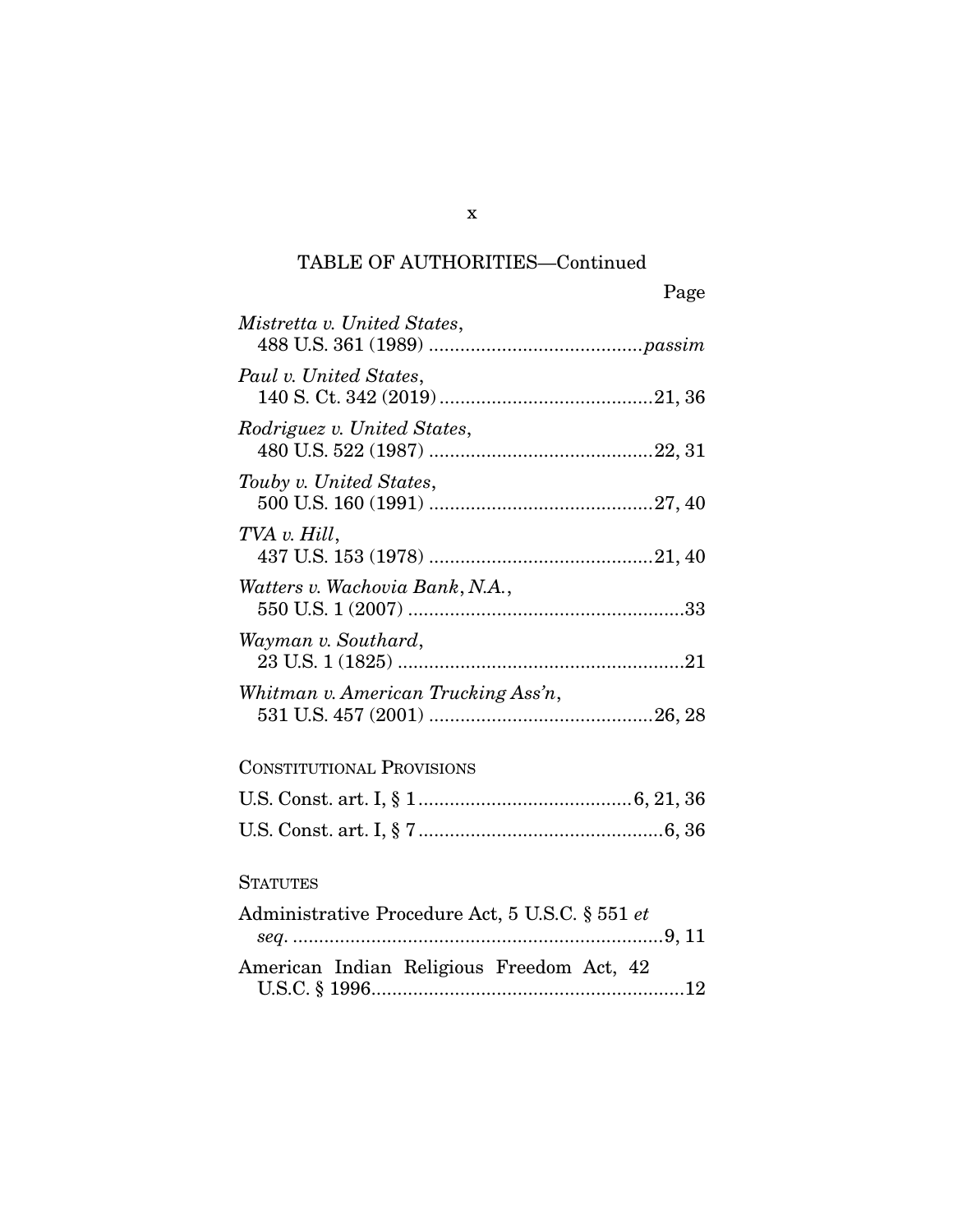# TABLE OF AUTHORITIES—Continued

| Page                                                                                                                 |
|----------------------------------------------------------------------------------------------------------------------|
| Antiquities Act, 54 U.S.C. § 320301 et seq. 12                                                                       |
| Bald and Golden Eagle Protection Act, 16 U.S.C.                                                                      |
| Clean Air Act, 42 U.S.C. § 7401 et seq. 11                                                                           |
| Clean Water Act, 33 U.S.C. § 1251 et seq. 11                                                                         |
| Consolidated Appropriations Act of 2008, Pub.<br>L. No. 110-161, § 564, 121 Stat. 2090                               |
|                                                                                                                      |
| Endangered Species Act of 1973, 16 U.S.C.                                                                            |
| Farmland Protection Policy Act, 7 U.S.C. § 4201                                                                      |
| Homeland Security Act of 2002, Pub. L. No. 107-                                                                      |
| Illegal Immigration Reform and Immigrant Re-<br>sponsibility Act of 1996, Pub. L. No. 104-208,<br>110 Stat. 3009-554 |
|                                                                                                                      |
|                                                                                                                      |
| Illegal Immigration Reform and Immigrant Re-<br>sponsibility Act of 1996, as amended, 8 U.S.C.<br>$§ 1103$ note      |
|                                                                                                                      |
|                                                                                                                      |
|                                                                                                                      |
|                                                                                                                      |

### xi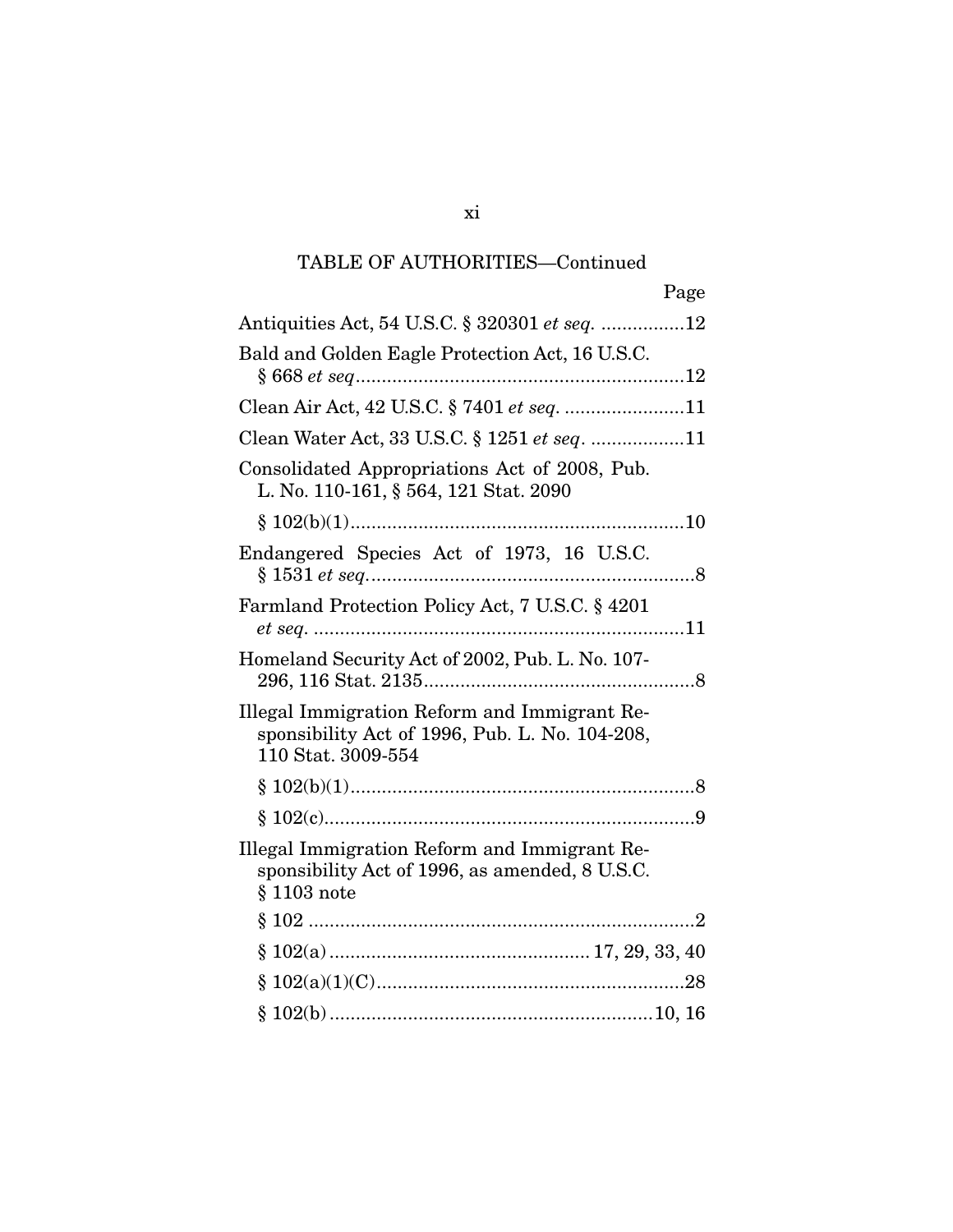# TABLE OF AUTHORITIES—Continued

| Page                                                                                     |
|------------------------------------------------------------------------------------------|
|                                                                                          |
|                                                                                          |
|                                                                                          |
|                                                                                          |
| Immigration and Nationality Act, 8 U.S.C.                                                |
| Native American Graves Protection and Repat-<br>riation Act, 25 U.S.C. § 3001 et seq. 12 |
| National Environmental Policy Act, 42 U.S.C.                                             |
| National Fish and Wildlife Act, 16 U.S.C. § 742a                                         |
| National Park Service Organic Act, 16 U.S.C. § 1                                         |
| Paleontological Resources Preservation Act, 16                                           |
| REAL ID Act of 2005, Pub. L. No. 109-113, Div.<br>B, Title I, 119 Stat. 231              |
|                                                                                          |
|                                                                                          |
|                                                                                          |
| Sex Offender Registration and Notification Act,                                          |

xii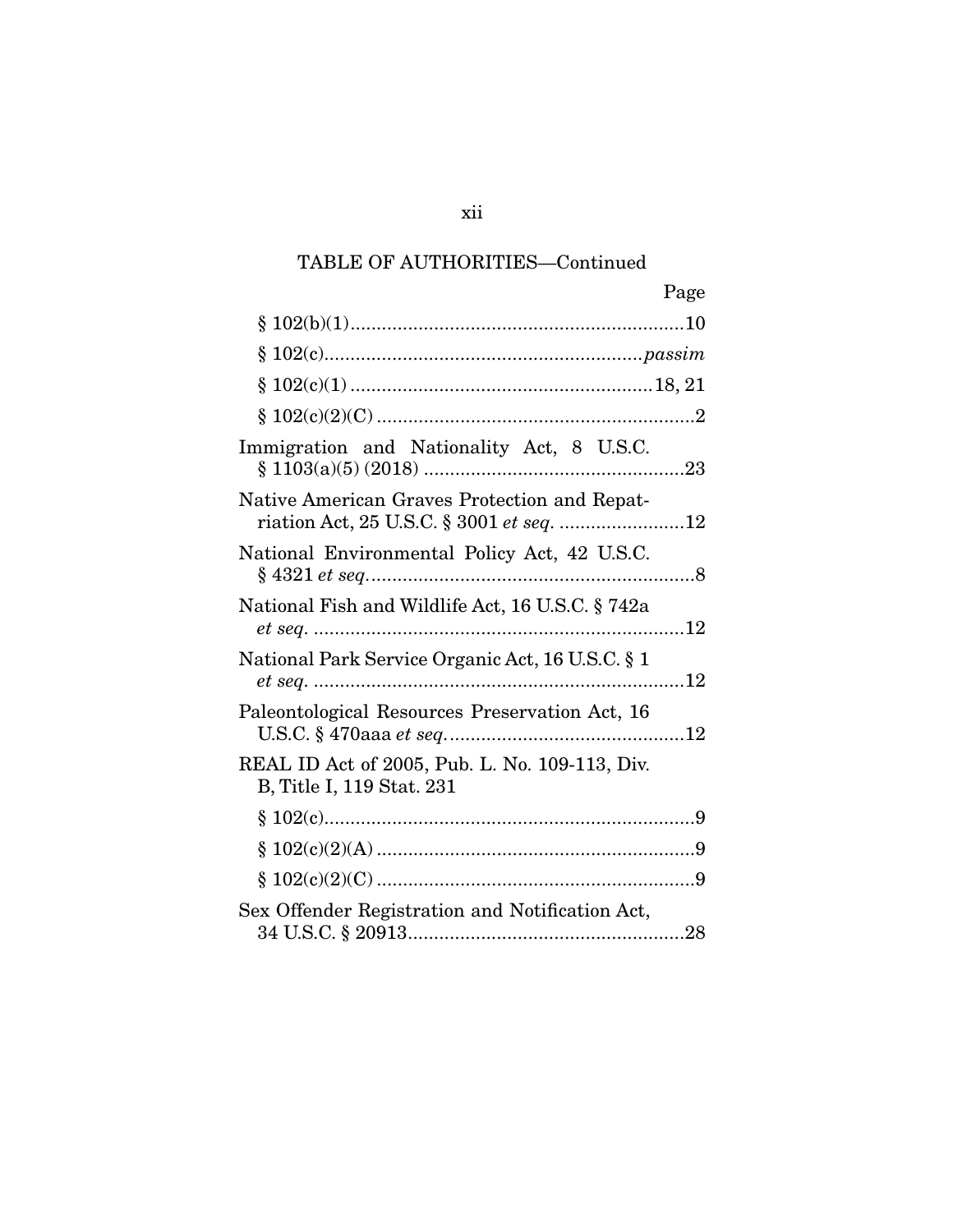# xiii

# TABLE OF AUTHORITIES—Continued

|                                                   | Page |
|---------------------------------------------------|------|
| Secure Fence Act of 2006, Pub. L. No. 109-367,    |      |
| <b>OTHER AUTHORITIES</b>                          |      |
|                                                   |      |
|                                                   |      |
| The Federalist No. 47 (James Madison) (Dover ed., |      |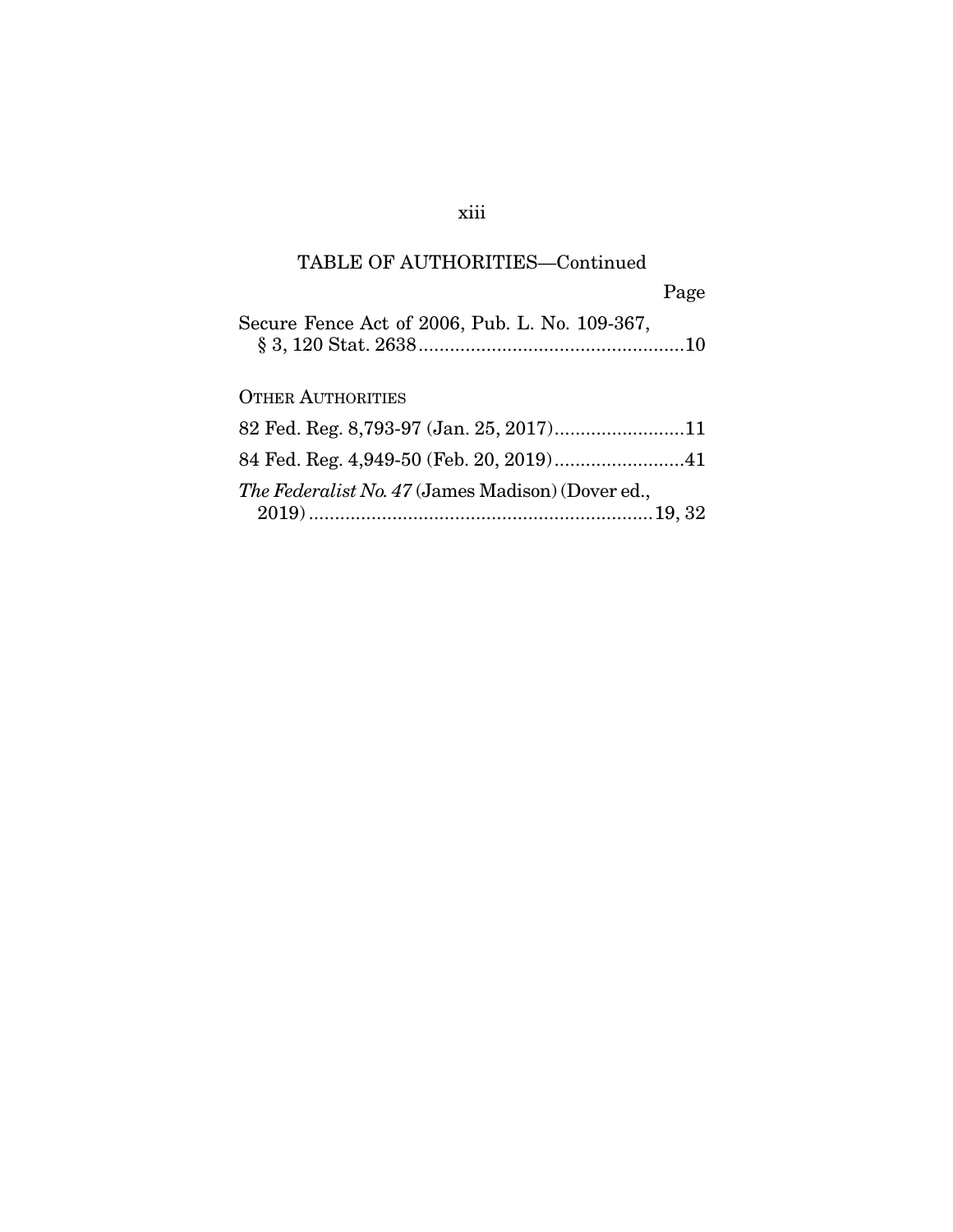#### OPINIONS AND ORDERS BELOW

 The two related judgments from which review is sought are: (1) *Center for Biological Diversity, et al. v. Kevin McAleenan, Acting Secretary of the Department of Homeland Security, et al.*, Case No. 18-cv-0655-KBJ (D.D.C. Sep. 4, 2019) ("*CBD v. McAleenan I*"); and (2) *Center for Biological Diversity, et al. v. Kevin McAleenan, Acting Secretary of the Department of Homeland Security, et al.*, Case No. 19-cv-2085-KBJ (D.D.C. Sep. 13, 2019) ("*CBD v. McAleenan II*").

 The opinion of the district court for *CBD v. McAleenan I* appears at 2019 U.S. Dist. LEXIS 150576 (D.D.C. Sep. 4, 2019). Pet. App. 1-66.1 The district court, in a separate order, dismissed *CBD v. McAleenan II* for the same reasons set forth in *CBD v. McAleenan I*, preserving the rights of Petitioners to appeal both cases. Pet. App. 67-68.

#### **JURISDICTION**

--------------------------------- ---------------------------------

 The district court entered final judgment on September 4, 2019 and September 11, 2019 for *CBD v. McAleenan I*, and Sep. 13, 2019 for *CBD v. McAleenan II*. Pet. App. 63-68. On Oct. 29, 2019, Chief Justice Roberts extended the time within which to file a

<sup>&</sup>lt;sup>1</sup> The appendix to this petition is cited as "Pet. App.  $\frac{1}{2}$ ". The U.S. District Court for the District of Columbia's docket No. 18 cv-0655-KBJ pleadings are cited as "*McAleenan I* Dkt. \_\_\_", and docket No. 19-cv-2085-KBJ pleadings are cited as "*McAleenan II* Dkt.  $\_\$ ".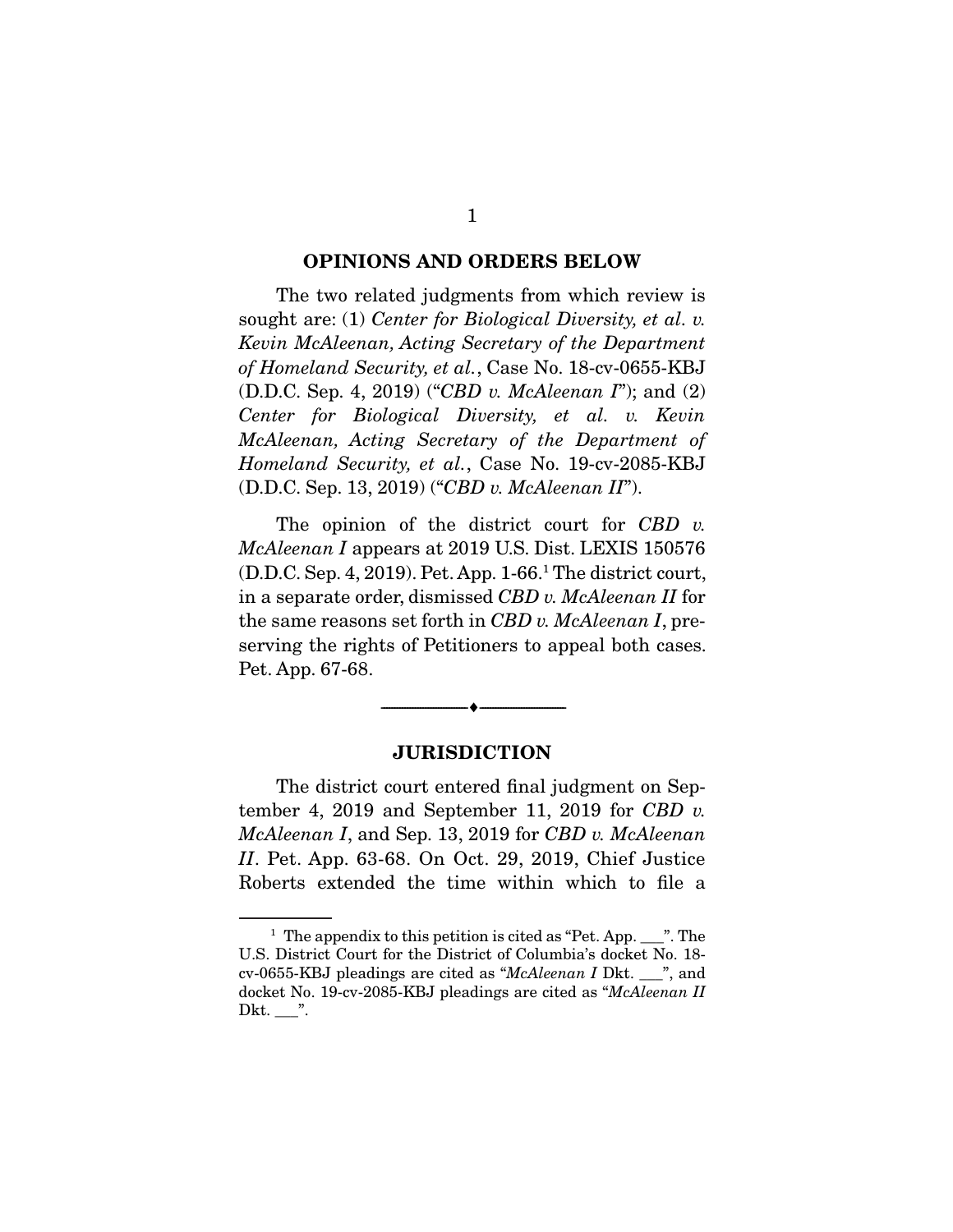petition for a writ of certiorari to and including February 1, 2020. The jurisdiction of this Court is invoked under 8 U.S.C. § 1103(c)(2)(C) note: "An . . . order of the district court may be reviewed only upon petition for a writ of certiorari to the Supreme Court of the United States."

### CONSTITUTIONAL AND STATUTORY PROVISIONS INVOLVED

--------------------------------- ---------------------------------

 The relevant provisions of the United States Constitution, reproduced below and at Pet. App. 69-70, are:

- Section 1 of Article I: "All legislative Powers herein granted shall be vested in a Congress of the United States"; and
- Section 7 of Article I: "Every Bill which shall have passed the House of Representatives and the Senate, shall, before it become a Law, be presented to the President of the United States."

 Section 102 of the Illegal Immigration Reform and Immigrant Responsibility Act of 1996, as amended, 8 U.S.C. § 1103 note, reproduced below and at Pet. App. 71-75, provides in relevant part:

(a) In General.—The Secretary of Homeland Security shall take such actions as may be necessary to install additional physical barriers and roads (including the removal of obstacles to detection of illegal entrants) in the vicinity of the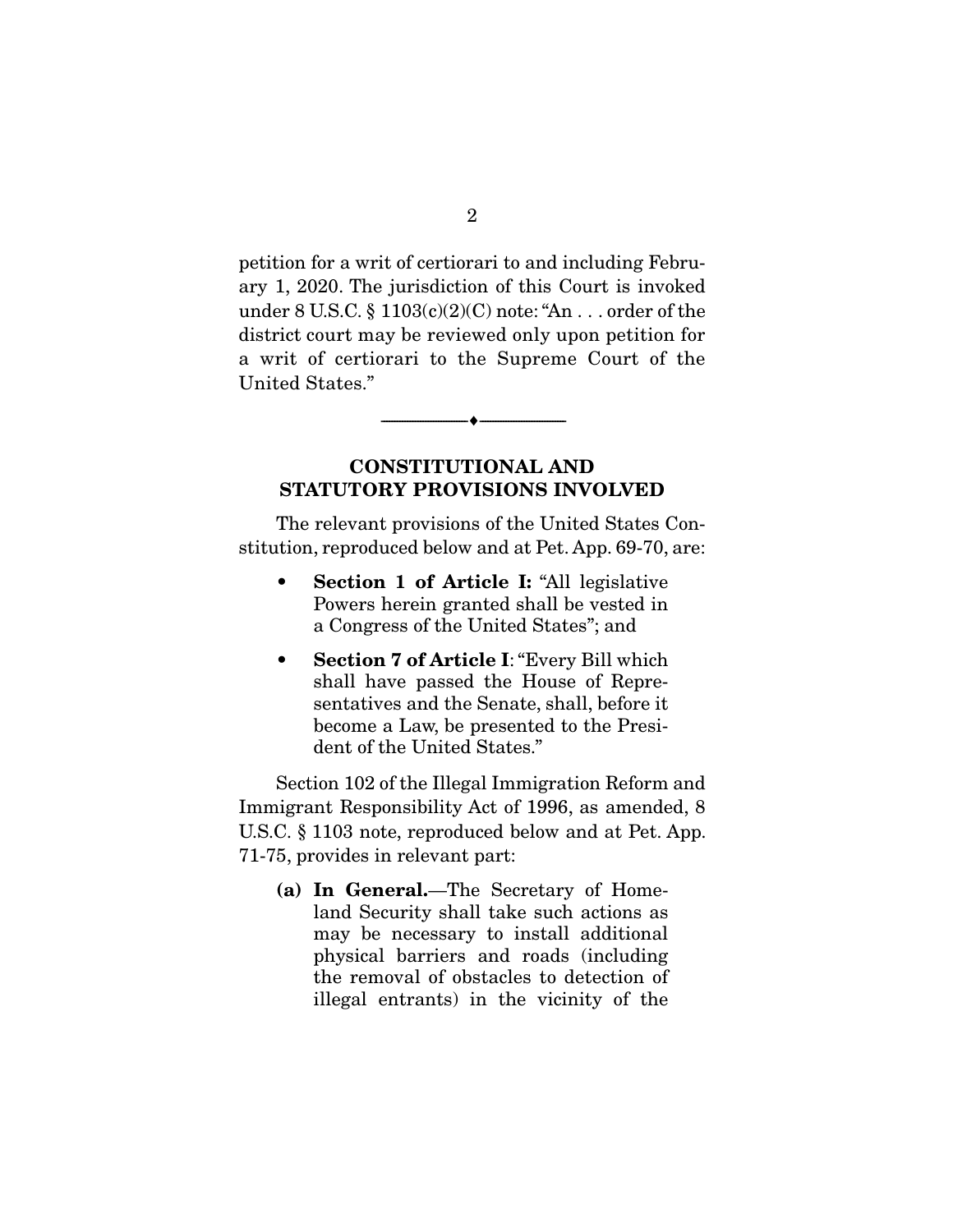United States border to deter illegal crossings in areas of high illegal entry into the United States.

#### (b) Construction of fencing and road improvements along the border.—

- (1) Additional fencing along southwest border.—
	- (A) Reinforced fencing.—In carrying out subsection (a) [of this note], the Secretary of Homeland Security shall construct reinforced fencing along not less than 700 miles of the southwest border where fencing would be most practical and effective and provide for the installation of additional physical barriers, roads, lighting, cameras, and sensors to gain operational control of the southwest border.
	- (B) Priority areas.—In carrying out this Section [amending this section], the Secretary of Homeland Security shall—
		- (i) identify the 370 miles, or other mileage determined by the Secretary, whose authority to determine other mileage shall expire on December 31, 2008, along the southwest border where fencing would be most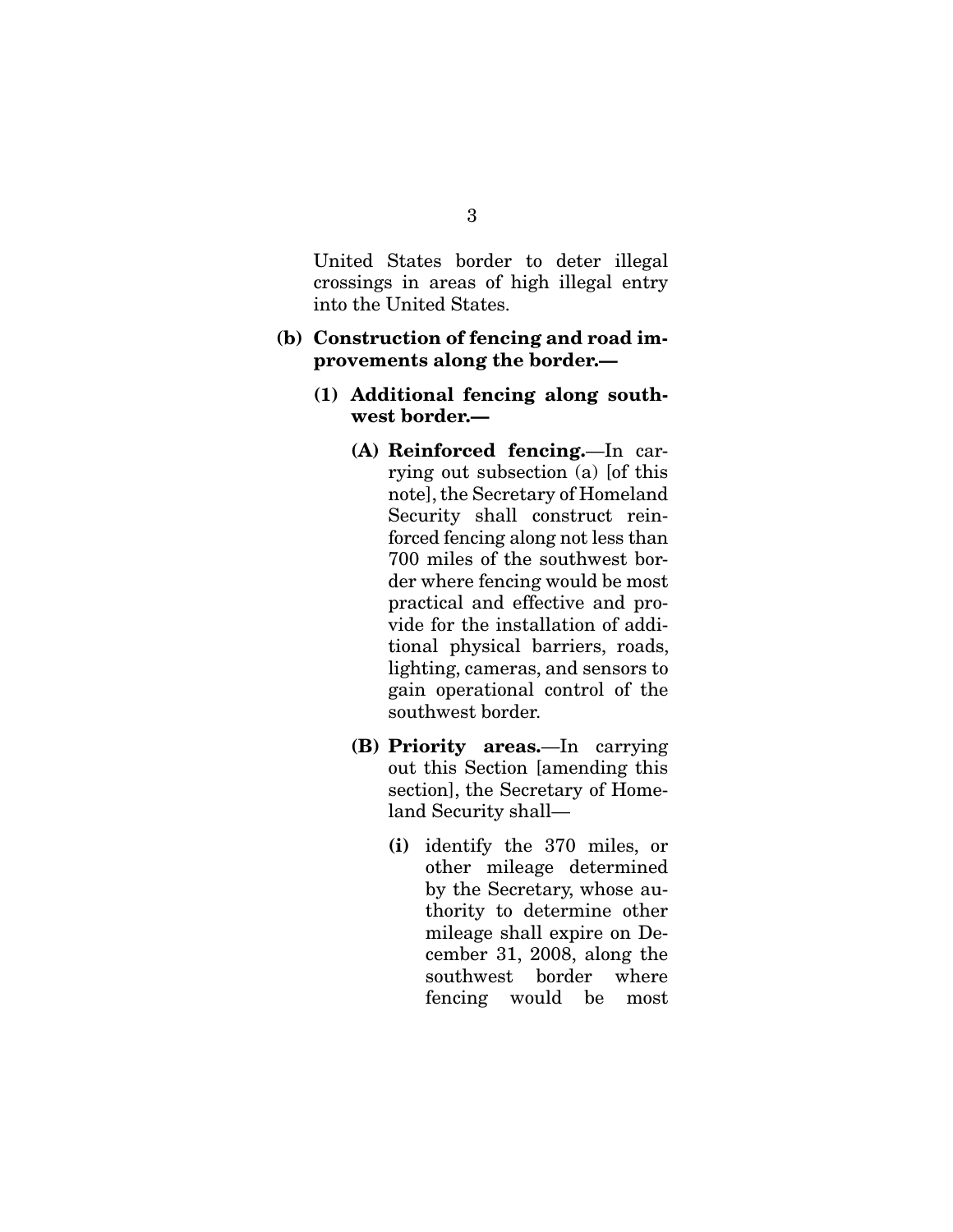practical and effective in deterring smugglers and aliens attempting to gain illegal entry into the United States; and

- (ii) not later than December 31, 2008, complete construction of reinforced fencing along the miles identified under clause (i).
- (C) Consultation.
	- (i) In general.—In carrying out this Section, the Secretary of Homeland Security shall consult with the Secretary of the Interior, the Secretary of Agriculture, States, local governments, Indian tribes, and property owners in the United States to minimize the impact on the environment, culture, commerce, and quality of life for the communities and residents located near the sites at which such fencing is to be constructed
	- \* \* \*
- (c) Waiver.—
	- (1) In general.—Notwithstanding any other provision of law, the Secretary of Homeland Security shall have the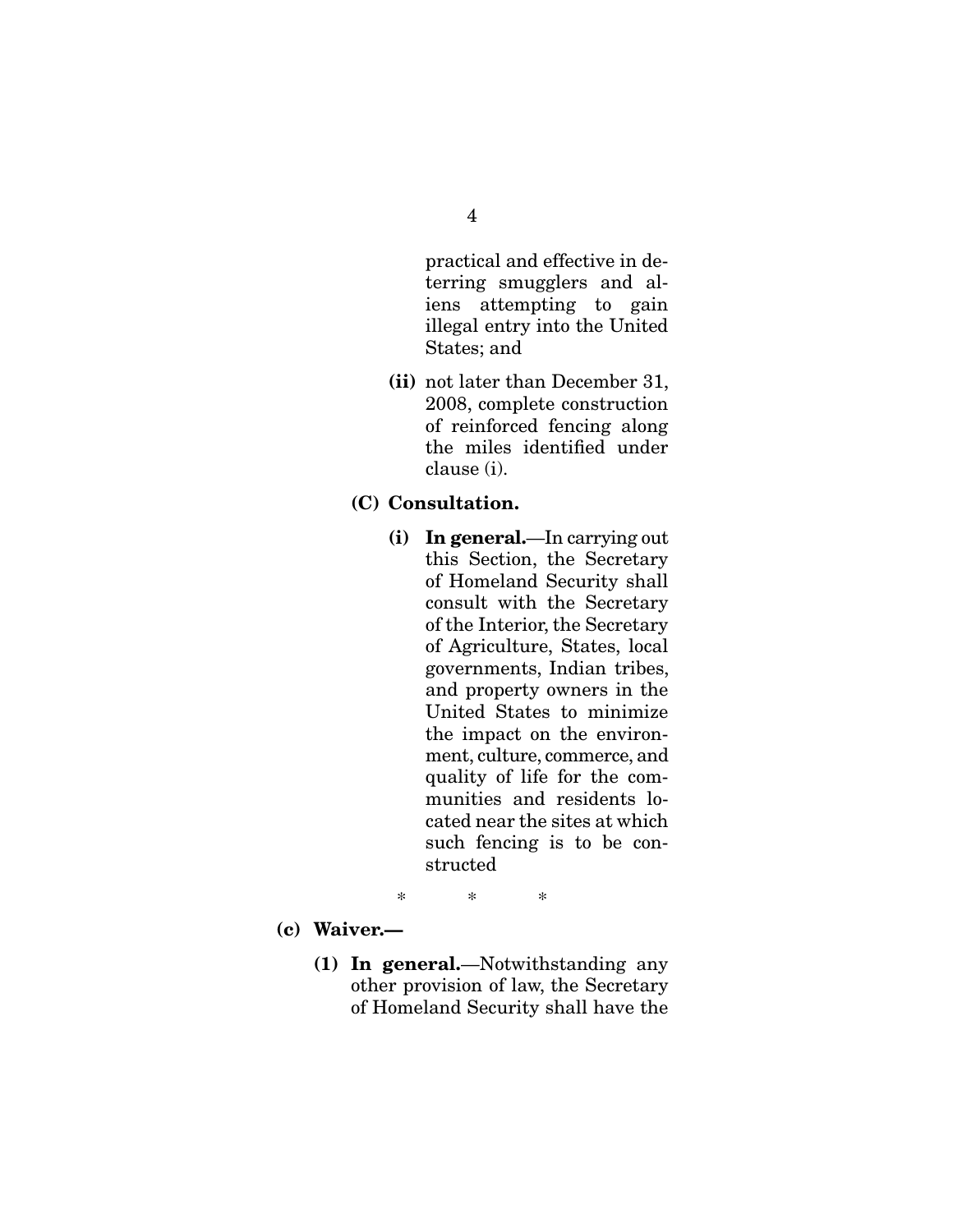authority to waive all legal requirements such Secretary, in such Secretary's sole discretion, determines necessary to ensure expeditious construction of the barriers and roads under this Section. Any such decision by the Secretary shall be effective upon being published in the Federal Register.

#### (2) Federal court review.—

- (A) In general.—The district courts of the United States shall have exclusive jurisdiction to hear all causes or claims arising from any action undertaken, or any decision made, by the Secretary of Homeland Security pursuant to paragraph (1). A cause of action or claim may only be brought alleging a violation of the Constitution of the United States. The court shall not have jurisdiction to hear any claim not specified in this subparagraph.
- (B) Time for filing of complaint.— Any cause or claim brought pursuant to subparagraph (A) shall be filed not later than 60 days after the date of the action or decision made by the Secretary of Homeland Security. A claim shall be barred unless it is filed within the time specified.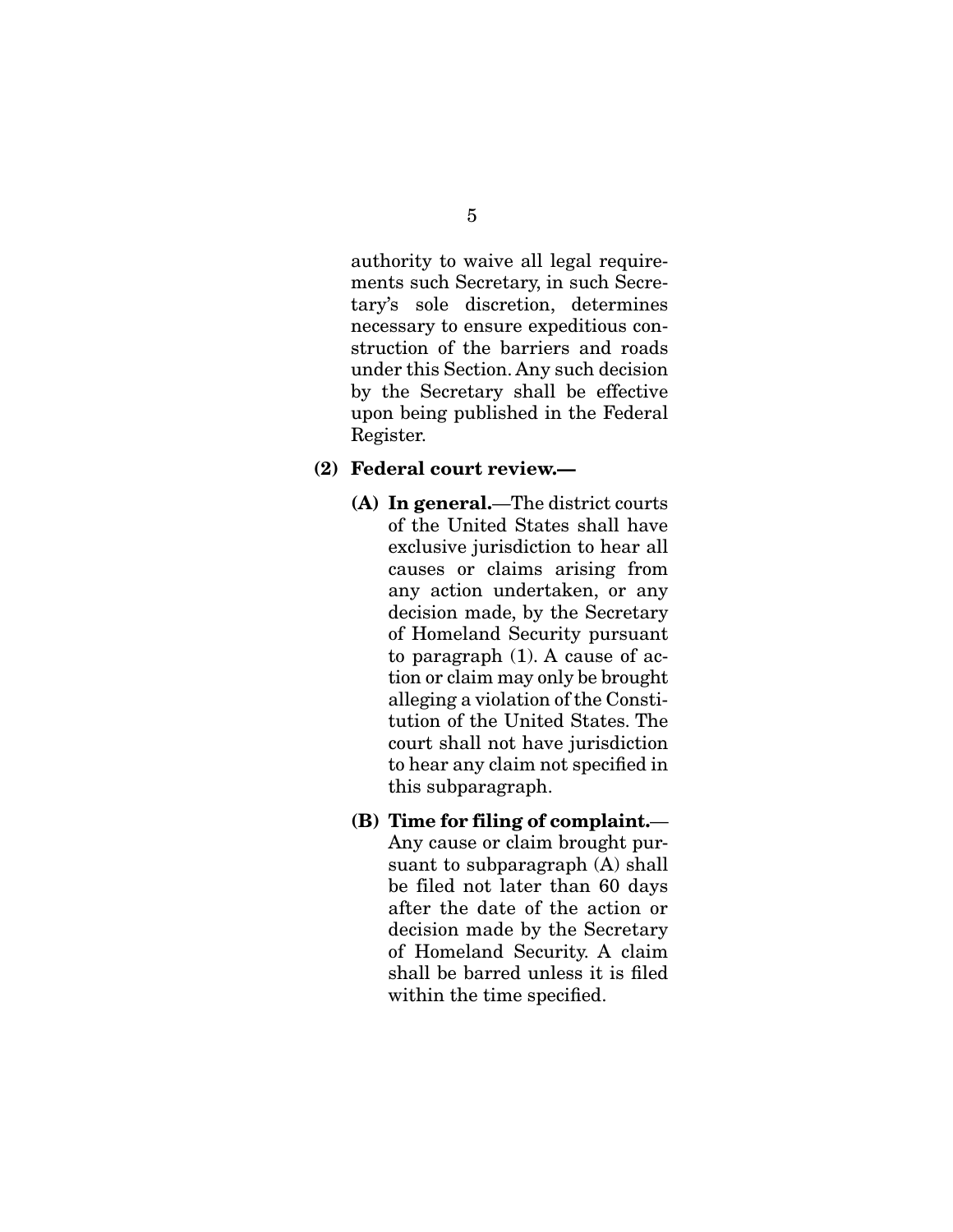### (C) Ability to seek appellate review.—An interlocutory or final judgment, decree, or order of the district court may be reviewed only upon petition for a writ of certiorari to the Supreme Court of the United States.

#### INTRODUCTION

--------------------------------- ---------------------------------

 The Constitution is rooted in the simple and elegant vision that a system of separated governmental powers, enforced by checks and balances, ultimately safeguards our democracy and liberty. As part of that structure, the Constitution vests in Congress alone the distinct and exclusive authority to establish the relative priority of national policies and make law for the country. Yet the Illegal Immigration Reform and Immigrant Responsibility Act of 1996, 8 U.S.C. § 1103 note ("IIRIRA"), corrupts that carefully-wrought architecture. The statute endows an unelected executive official with quintessential legislative authorities: (1) the *policymaking* power to unilaterally establish the relative priority of border wall construction against all other legally protected public and private interests, violating the non-delegation doctrine enshrined in Article I, § 1 of the Constitution; and (2) the *lawmaking* power to independently nullify the statutes securing those interests without complying with bicameralism and presentment procedures, violating the Presentment Clause. U.S. Const. art. I, § 7. Compounding this constitutional infirmity, IIRIRA radically shields the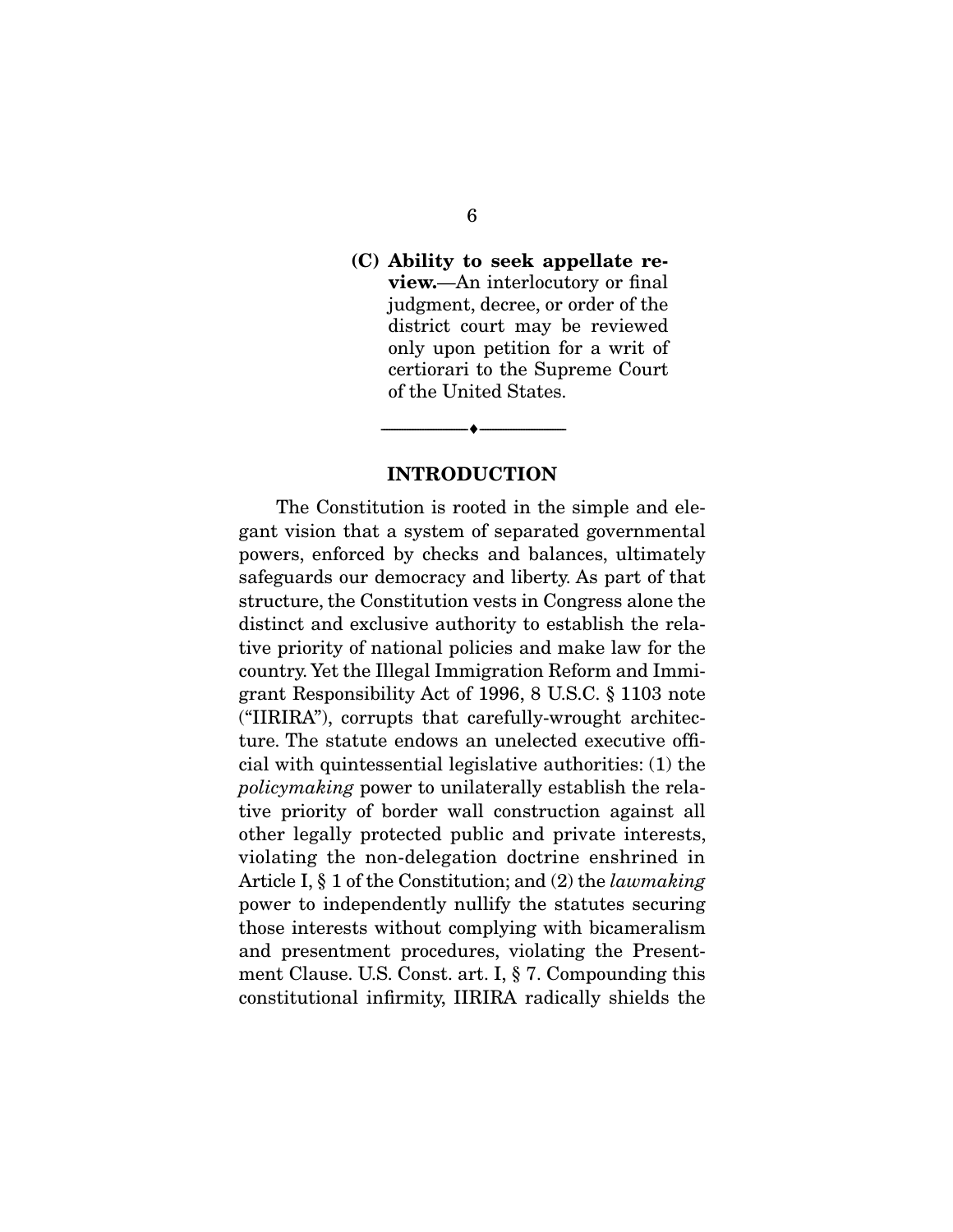Executive from the Judiciary's critical check against the impermissible accretion of power in a single government branch. Indeed, the statute entirely eliminates ordinary circuit court review of Petitioners' constitutional challenge, and instead makes discretionary review in this Court the sole means of appellate review of a district court decision.

 Petitioners respectfully urge the Court to review whether IIRIRA's divestment of paradigmatic legislative authority to the Executive violates the separation of powers. At stake is the fraught accumulation of legislative powers in the unitary Executive official, who has discretionarily swept aside a vast breadth of public and private liberties protected by federal, state, local, and tribal statutes in the name of border wall construction—all without an iota of congressional guidance. In particular, should the Court find that even the extraordinarily capacious and consequential § 102(c) waiver authority embodies a sufficient "intelligible principle" and otherwise passes constitutional muster under current legal tests, *Mistretta v. United States*, 488 U.S. 361, 372-73 (1989), then those tests ring hollow, and this Court's consideration of alternative, more robust approaches to enforcing the separation of powers is plainly warranted. This case thus serves as an ideal vehicle for the Court to re-affirm the vital roles of the non-delegation doctrine and the Presentment Clause as bulwarks of the separation of governmental powers "essential to [the] preservation of [our] liberty." *Id.* at 380.

--------------------------------- ---------------------------------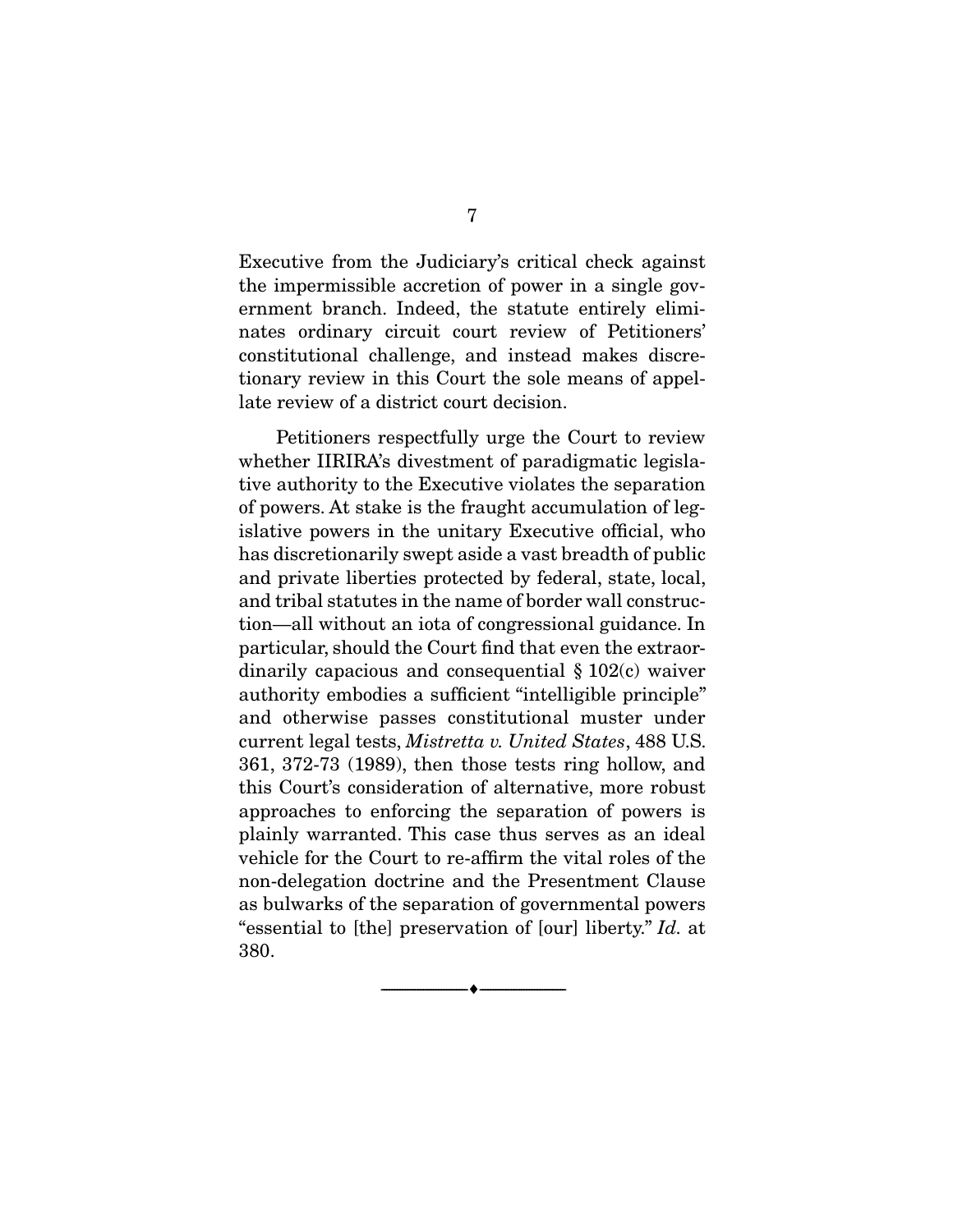#### STATEMENT OF THE CASE

I. Congress Grants The Executive Increasingly Broad Waiver Authority To Expedite Construction of Border Walls And Largely Insulates The Waiver Decisions From Judicial Review.

 Enacted in 1996, IIRIRA was Congress's first attempt to affirmatively address border wall construction at the U.S. borders.2 As originally enacted, IIRIRA required the Attorney General to construct a limited fourteen miles of reinforcement fencing at the San Diego, California-Mexico border pursuant to IIRIRA § 102(b).3 Pub. L. No. 104-208, div. C, tit. I, § 102(b)(1), 110 Stat. 3009-554.4 For this specific project only, Congress granted the Attorney General the authority to waive the enforcement of the Endangered Species Act, 16 U.S.C. § 1531 *et seq.*, and the National Environmental Policy Act, 42 U.S.C. § 4321 *et seq.*, "to the extent [the Attorney General] determine[d] necessary" to

<sup>2</sup> References to "border wall" in this petition refer, per the language of the Secretary's Waivers, to any physical barrier project and related infrastructure, including the construction, installation, and upkeep of "physical barriers, roads, supporting elements, drainage, erosion controls and safety features," and corresponding excavation and site preparation. *See*, *e.g*., Pet. App. 80-81.

<sup>&</sup>lt;sup>3</sup> All subsequent undesignated statutory references herein refer to IIRIRA (codified at 8 U.S.C. § 1103 note) unless otherwise designated.

<sup>4</sup> Under the 2002 Homeland Security Act, Congress transferred the responsibility for border barrier construction from the Attorney General to the Secretary of the newly created Department of Homeland Security. Pub. L. No. 107-296, 116 Stat. 2135.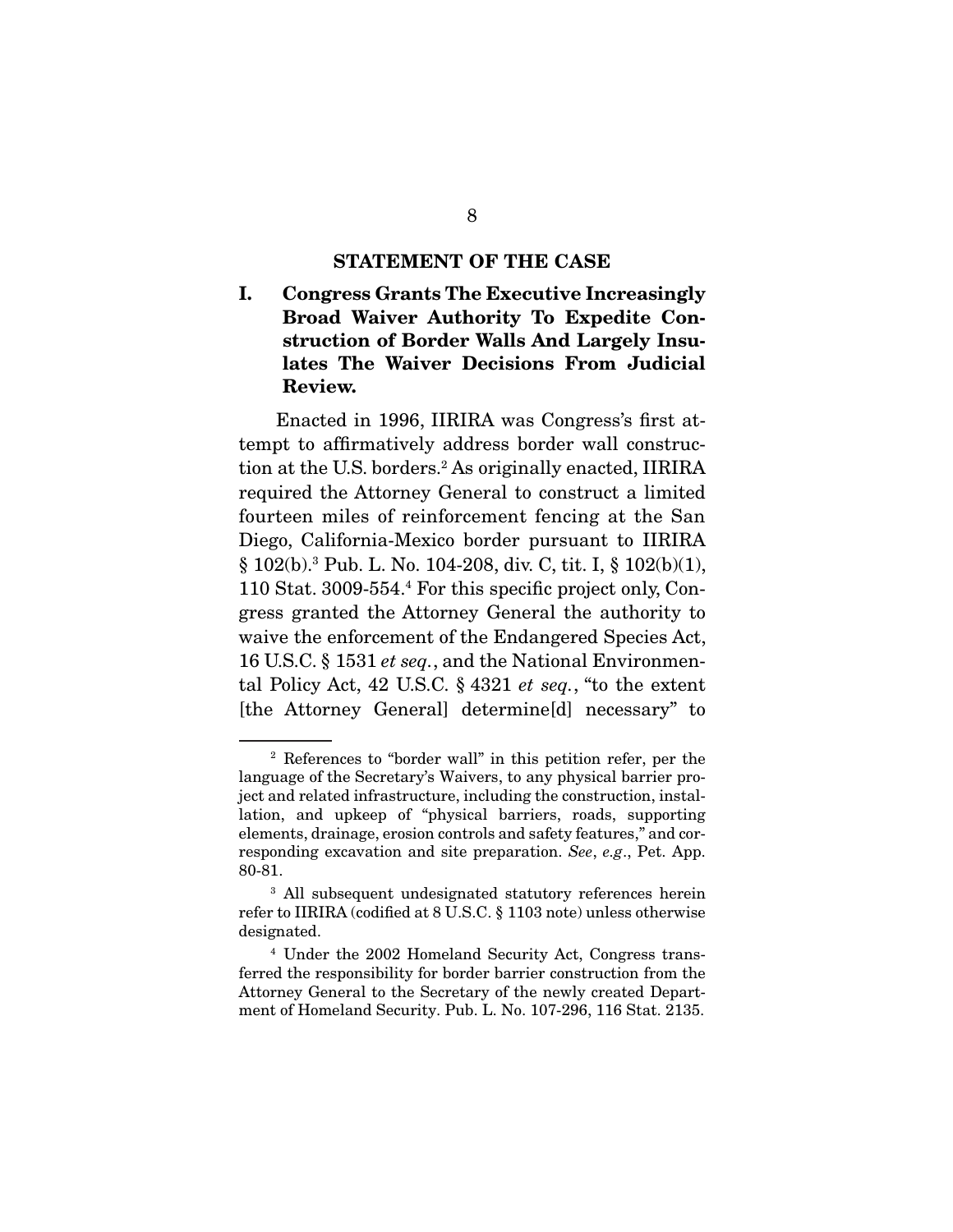"ensure expeditious construction" of the fourteen-mile project pursuant to § 102(c). *Id*. § 102(c).

 In 2005, Congress vastly expanded the scope of the § 102(c) waiver power—the disputed provision here to include "*all* legal requirements" that the Secretary of the Department of Homeland Security ("DHS"), in such Secretary's "sole discretion, determines necessary to ensure expeditious construction of the barriers and roads under this section." REAL ID ACT of 2005, Pub. L. No. 109-113, Div. B, Title I § 102(c), 119 Stat. 231, 302, 306 (emphasis added). Congress set forth no criteria or standards by which the Secretary should determine which "legal requirements" need to be waived to "ensure expeditious construction" of border infrastructure.

 At the same time, Congress also radically curtailed judicial review of the Secretary's waiver decisions as they applied to the fourteen-mile San Diego project, including by: (1) granting federal district courts the "exclusive jurisdiction to hear all causes or claims arising from" the Secretary's waiver decisions, thus barring state court jurisdiction, *id*. § 102(c)(2)(A); (2) constricting legal challenges "only" to those "alleging a violation of the Constitution," thus eliminating statutory causes of action, including Administrative Procedure Act, 5 U.S.C. § 551 *et seq*., review of waiver decisions, *id*.; and (3) eliminating ordinary appellate review in the circuit courts of appeals so that those aggrieved by waiver decisions may obtain such review only by petitioning for a writ of certiorari in this Court. *Id*. § 102(c)(2)(C).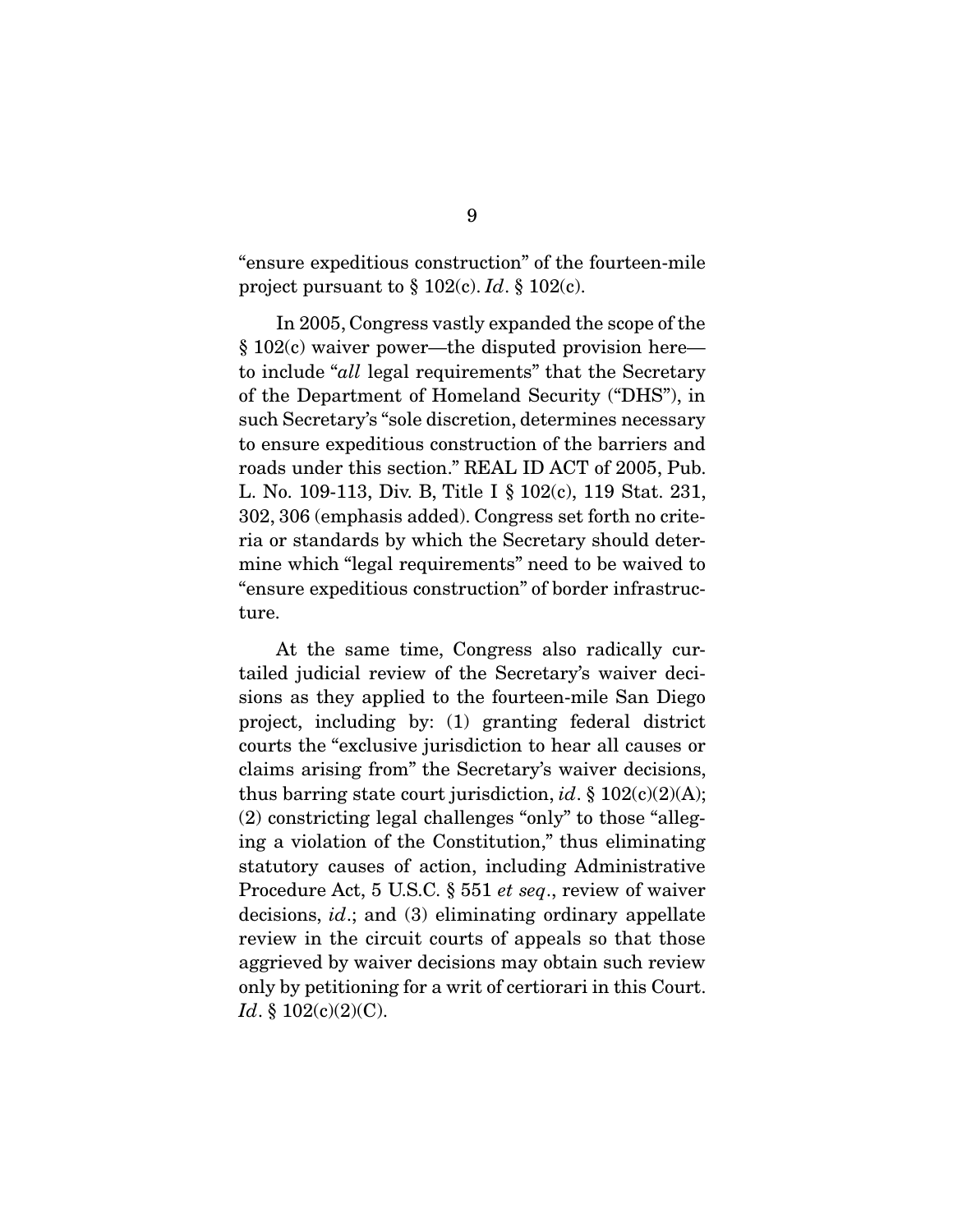Congress amended the project scope detailed in § 102(b) two additional times over as many years. In 2006, Congress expanded the provision for border wall construction beyond the initial fourteen-mile San Diego project, to encompass reinforced fencing "totaling approximately 850 miles." Secure Fence Act of 2006, Pub. L. No. 109-367, § 3, 120 Stat. 2638, 2639 § 102(b)(1)(A)(i)– (v). In 2008, Congress directed the Secretary to undertake "reinforced fencing along not less than 700 miles of the southwest border where fencing would be most practical and effective," including "priority areas" with a construction deadline of December 31, 2008. Consolidated Appropriations Act of 2008, Pub. L. No. 110-161, § 564, 121 Stat. 2090, § 102(b)(1).

 Prior to the current administration, the Secretary exercised the § 102(c) waiver authority just five times in a three-year period (2005 to 2008). *See McAleenan I*  Dkt. 16-1, 20. These waivers applied to projects encompassed within the 700-mile mandate Congress established in § 102(b). *See McAleenan I* Dkt. 16-1, 21. DHS has fulfilled this existing mandate, stating that it had constructed 700 miles of border barriers and was thus in compliance with IIRIRA's legal requirements. *See McAleenan I* Dkt. 16-25, 4.

II. Under President Trump's Directive, DHS Waives Myriad Federal And Other Laws In Erecting New Border Wall Across The Southern Border.

 Shortly after his inauguration, President Trump issued an executive order directing DHS to construct a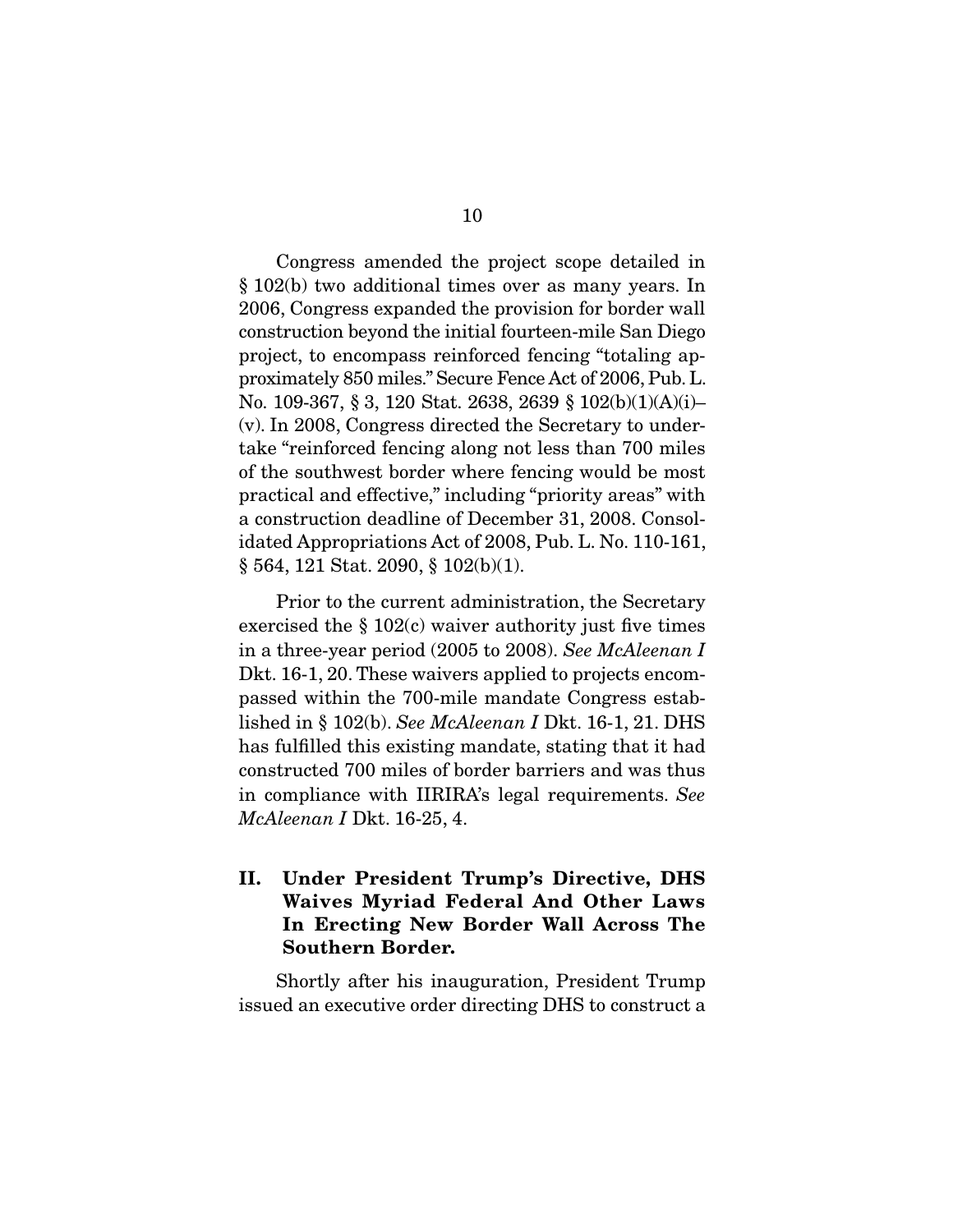"secure, contiguous, and impassable physical barrier" along the entirety of the nearly 2,000-mile-long U.S.- Mexico border. Exec. Order No. 13767 § 3(e), 82 Fed. Reg. 8,793, 8,794 (Jan. 25, 2017). In response, within this three-year period and as of the date of this filing, the administration's various DHS Secretaries have issued a total of fourteen waiver decisions pursuant to § 102(c), amounting to over 230 miles of executed and planned construction at the southern border.

 Six of the Secretary's fourteen waiver determinations ("Waivers") are the subject of this petition. Through these Waivers, the Secretary has unilaterally denied the protection of public and private interests safeguarded by *forty-three* separate federal laws—and innumerable tribal, state, and local laws deriving therefrom—that would otherwise apply to 145 miles of border wall construction traversing Arizona, California, New Mexico, and Texas. These waived laws range widely and include, among many others:

- The Administrative Procedure Act, 5 U.S.C. § 551 *et seq*., prohibiting arbitrary and capricious agency action;
- Public health and safety statutes, including the Clean Air Act, 42 U.S.C. § 7401 *et seq*., and the Clean Water Act, 33 U.S.C. § 1251 *et seq*.;
- Statutes protecting private farmland and other property interests, including the Farmland Protection Policy Act, 7 U.S.C. § 4201 *et seq*.;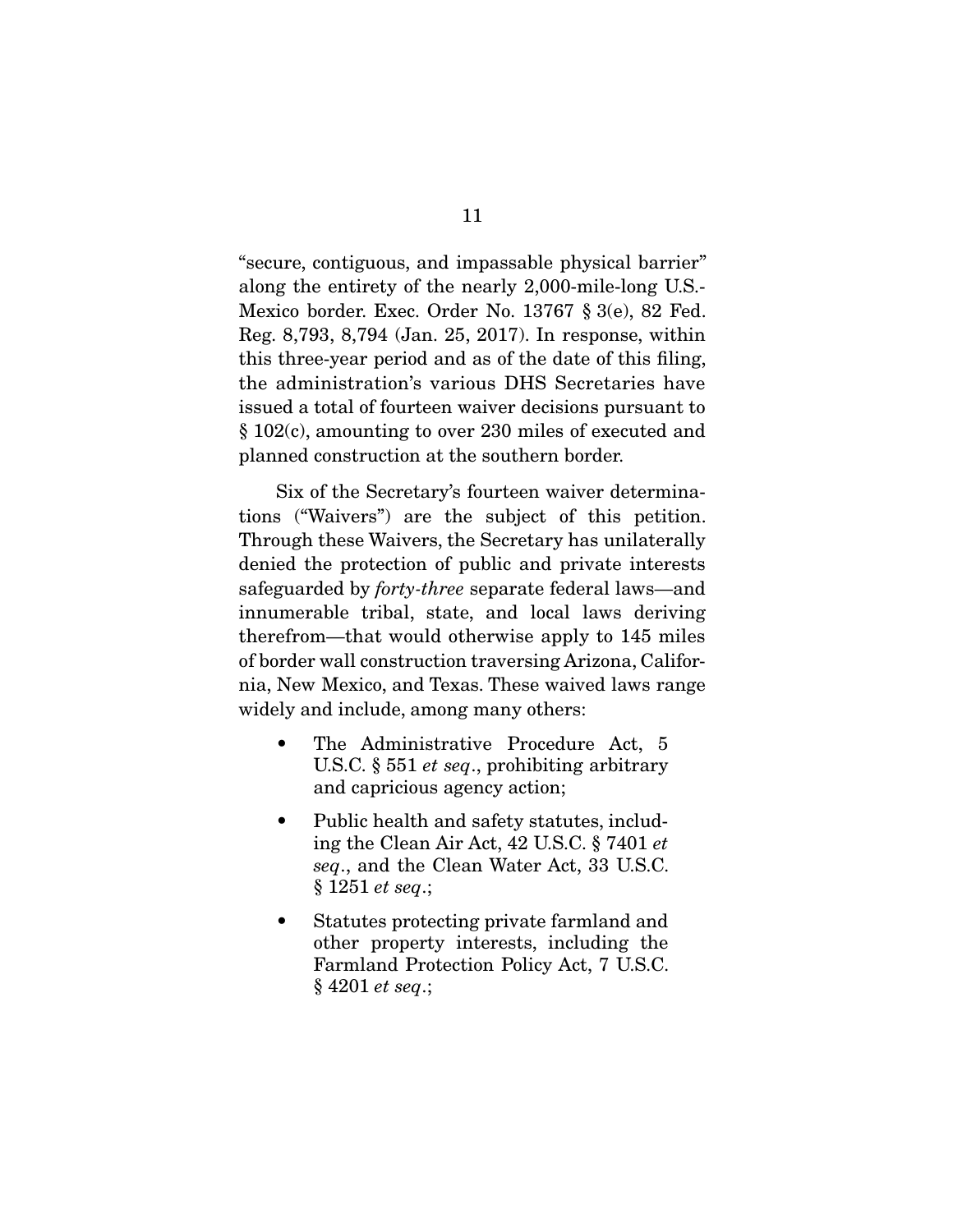- Environmental and wildlife protection statutes, such as the National Environmental Policy Act, the Endangered Species Act, and the Bald and Golden Eagle Protection Act, 16 U.S.C. § 668 *et seq*.;
- Laws safeguarding national parks and fish and game conservation, including the National Park Service Organic Act, 16 U.S.C. § 1 *et seq.*, and the National Fish and Wildlife Act, 16 U.S.C. § 742a *et seq*.;
- Statutes designed to protect indigenous civil rights and liberties, including the Native American Graves Protection and Repatriation Act, 25 U.S.C. § 3001 *et seq*., and the American Indian Religious Freedom Act, 42 U.S.C. § 1996; and
- Archaeological and cultural preservation laws, such as the Antiquities Act, 54 U.S.C. § 320301 *et seq*., and the Paleontological Resources Preservation Act, 16 U.S.C. § 470aaa *et seq*.

 The challenged Waivers are: (1) the January 2018 New Mexico Waiver that waives twenty-five federal statutes and all related state, local, and tribal laws otherwise applicable to a twenty-mile border wall slicing through the highly sensitive Chihuahuan Desert, Pet. App. 76-82 ("New Mexico Waiver"); (2) the October 2019 Texas Waivers that nullify twenty-eight federal statutes and all related non-federal laws otherwise applicable to twenty-five miles of border wall affecting public and private lands in Texas's Lower Rio Grande Valley, Pet. App. 83-100 ("Texas Waivers"); and (3) the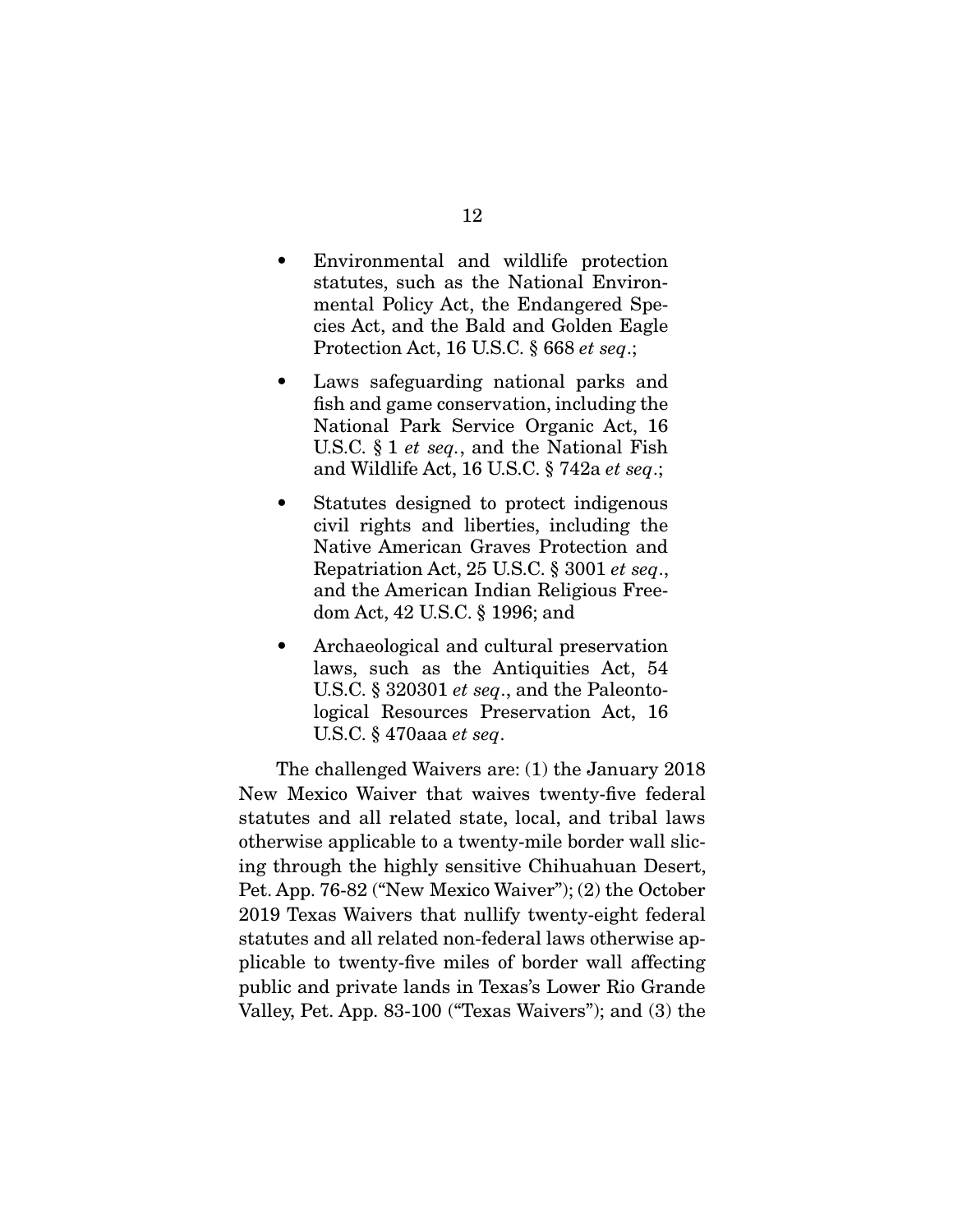May 2019 Arizona and California Waivers that dispense with forty-three federal laws and all related non-federal laws otherwise applicable to 100 miles of border wall bisecting federally-protected lands in Arizona and California, Pet. App. 101-109 ("Arizona Waiver") and Pet. App. 110-125 ("California Waivers").

 The consequences of the Waivers are profound both in tangible impacts to the environment and border communities, as well as impacts less tangible but no less destructive to our democracy. For example, the Secretary's waiver of the Endangered Species Act allows DHS to entirely ignore the impacts of its border wall construction on iconic endangered species such as the jaguar, Mexican gray wolf, Sonoran pronghorn, and Bighorn sheep, whose continued existence depends on the freedom of cross-border migration to southern populations. *McAleenan I* Dkt. 16-10.

 The Waivers also permit DHS to suspend the protective status, enforced by the National Park Service Organic Act and other laws, of a tryptic of the country's most extraordinary natural resources that Congress explicitly set aside from development: the Organ Pipe Cactus National Monument, the first unit of the National Park System to be destroyed for border wall construction; the Cabeza Prieta National Wildlife Refuge, an area essential to the preservation of the abutting United Nations World Heritage site in Mexico; and the San Pedro National Conservation Area, containing Arizona's last free-flowing river that risks being dammed as a consequence of wall construction. *McAleenan II* Dkt. 8-1, 18-21.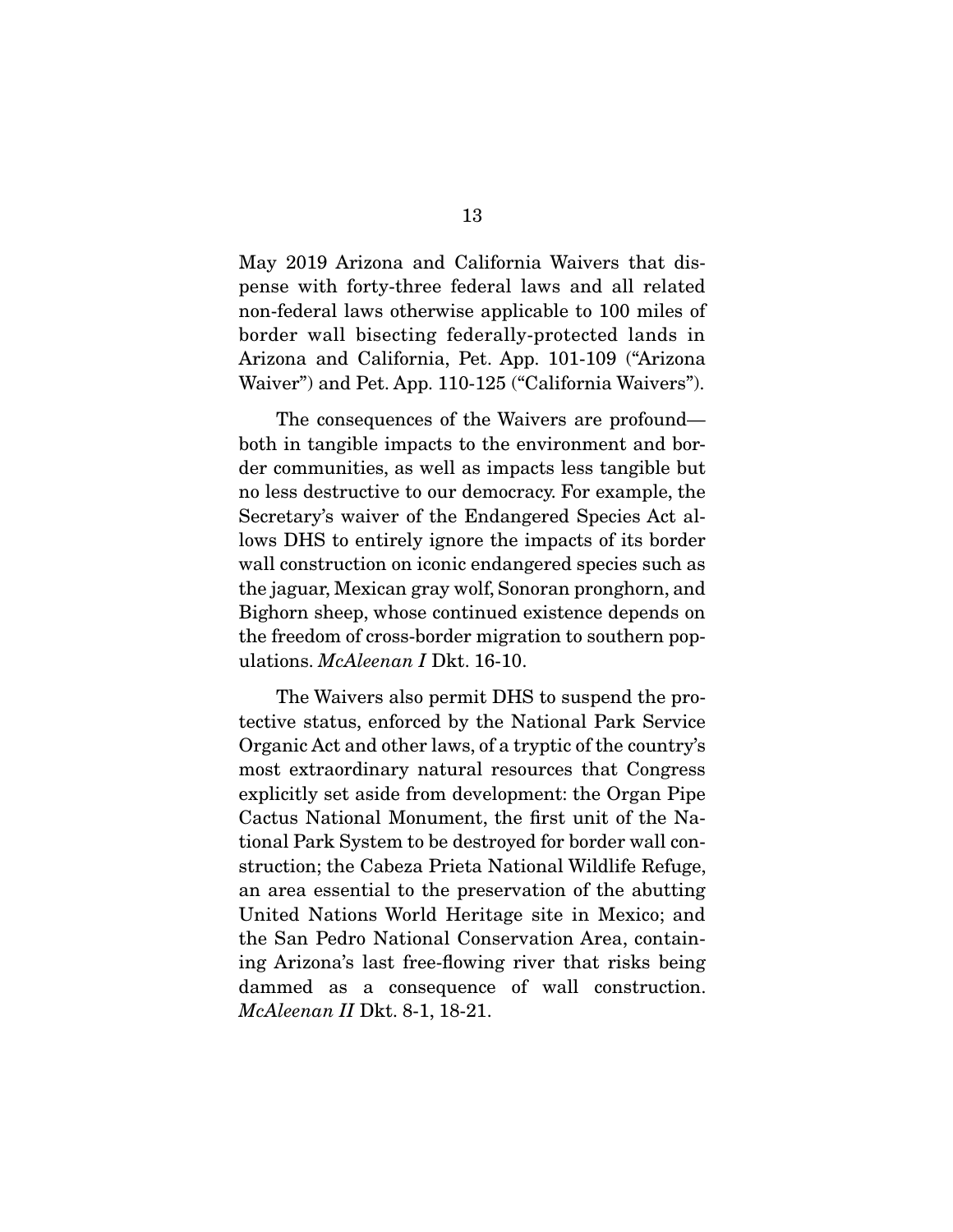In addition, the Secretary's waiver of the Farmland Protection Policy Act permits DHS to bypass requirements to minimize impacts on non-federal farmlands, which include hundreds of private family farms bisected by wall construction. *McAleenan I* Dkt. 31, 17. Further, the Waivers disavow DHS's obligations to preserve the rich archaeological sites on the border's public lands under the Antiquities Act, and to ensure access to Native American religious sites in accordance with the American Indian Religious Freedom Act. *McAleenan I* Dkt. 16-6.

 Critically, the Waivers also unprecedently override state, local, and tribal interests protected by any nonfederal laws in any way related to or deriving from the forty-three federal laws waived. *See*, *e.g*., Pet. App. 119 (Secretary waiving the following enumerated federal states as well as "all federal, state, or other laws, regulations, and legal requirements of, deriving from, or related to the subject of" such statutes). Finally, to add insult to the range and sheer number of legally protected interests ignored, the Waivers further permit the Secretary to shield agency action from public scrutiny. By waiving laws like the National Environmental Policy Act, for example, the Secretary evades mandates to analyze and disclose the wall's adverse impacts on communities and to facilitate substantive public input, thereby undermining core democratic values that also undergird our system of government. *McAleenan I* Dkt. 16-11. Construction and maintenance of the Waivers' 145-mile wall project remain ongoing.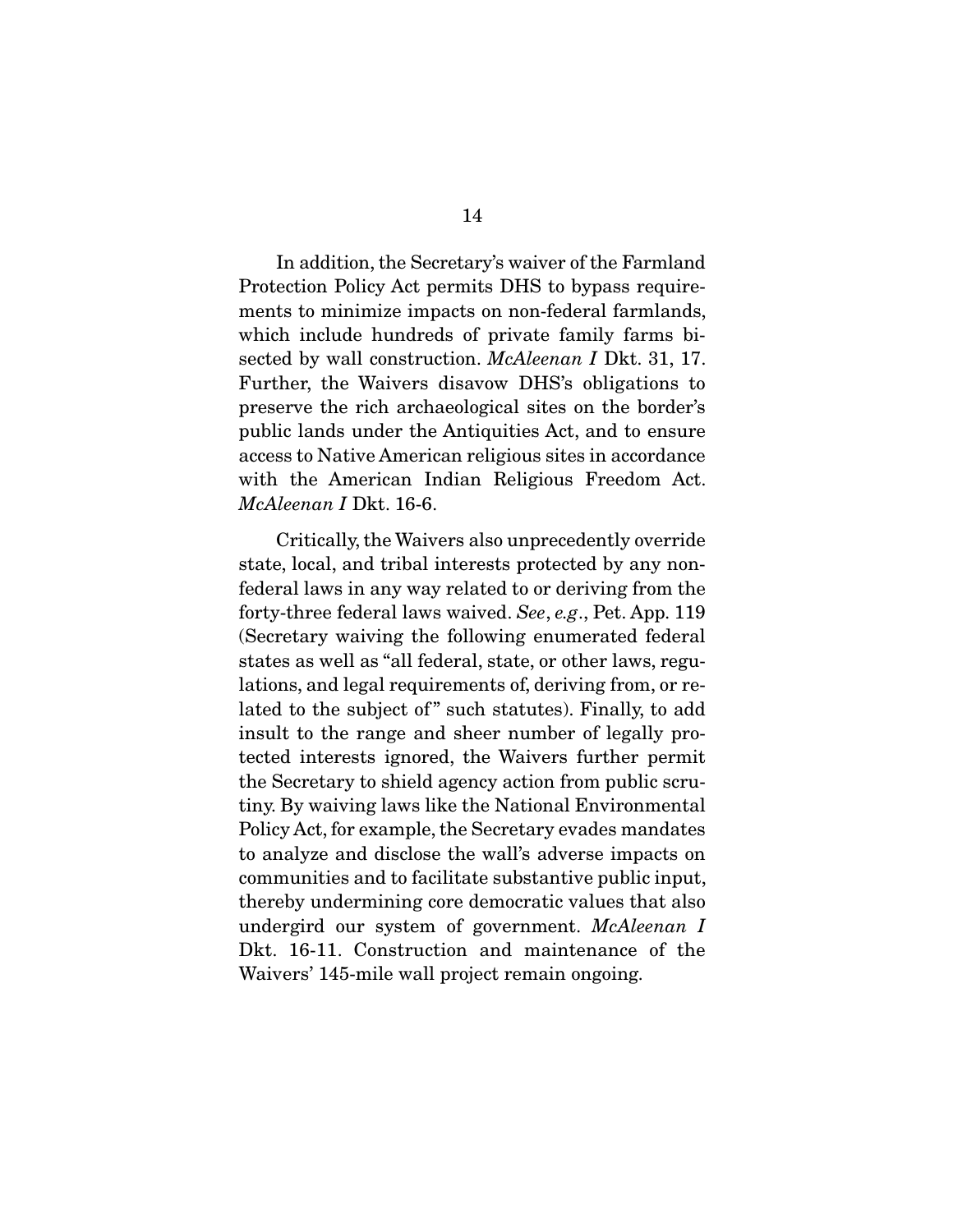### III. Petitioners Challenge The Waivers In Federal District Court.

 Petitioners Center for Biological Diversity, Animal Legal Defense Fund, Defenders of Wildlife, and Southwest Environmental Center are environmental conservation and wildlife protection organizations dedicated to ensuring that environmental and other statutes are properly enforced. *McAleenan I* Dkt. 16-1, 44-45. Members of the Petitioner organizations regularly visit and have professional, recreational, and other interests in the lands and waters affected by the Waivers. *Id.*

 In March 2018, Petitioners sued the Secretary and DHS in the U.S. District Court for the District of Columbia, seeking to invalidate the New Mexico and Texas Waivers and require the Secretary to comply with all applicable laws in constructing the border wall.5 *See CBD v. McAleenan I*, Case. No. 18-cv-0655- KBJ (D.D.C. Sep. 4, 2019). Separately, in October 2018, Petitioners Center for Biological Diversity, Animal Legal Defense Fund, and Defenders of Wildlife sued the Secretary and DHS in the same venue, seeking to invalidate the Arizona and California Waivers and require the Secretary to comply with all applicable laws with respect to those border wall projects. *See CBD v. McAleenan II*, Case No. 19-cv-2085-KBJ (D.D.C. Sep. 13, 2019). These two cases were related. *McAleenan II* Dkt. 6.

<sup>5</sup> Plaintiffs filed two cases, one regarding the New Mexico Waiver and separately the Texas Waivers, that were consolidated under Case No. 18-cv-0655-KBJ (*CBD v. McAleenan I*).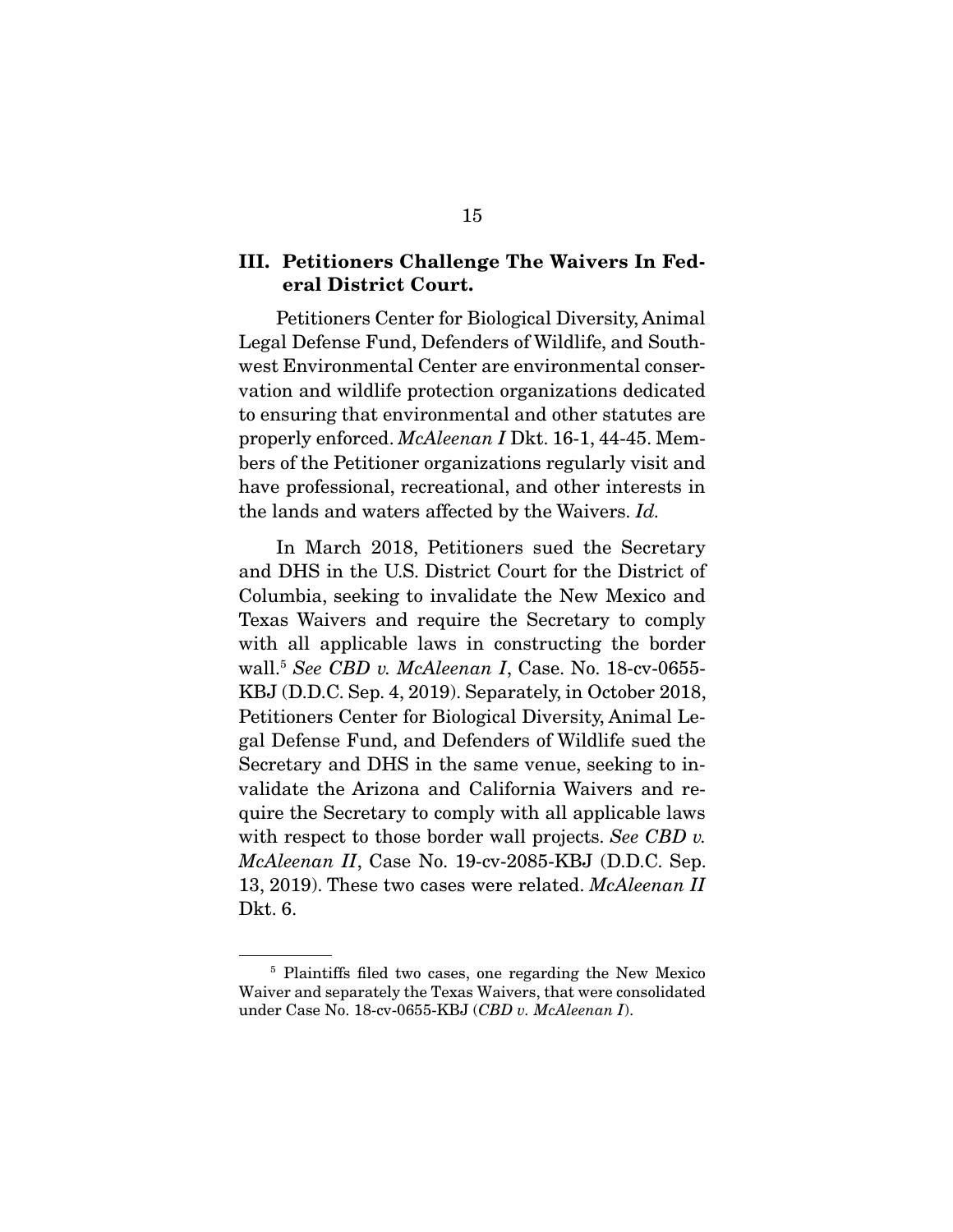The complaints alleged that Congress's § 102(c) delegation violates the separation of powers as implemented through the Constitution's non-delegation doctrine, Presentment Clause, and Take Care Clause. Petitioners also alleged that the Waivers were issued *ultra vires* because DHS had already fulfilled § 102(b)'s 700-mile mandate prior to the current administration's Waivers, and thus DHS has no further authority to grant waivers for any additional border construction beyond the § 102(b) scope. *McAleenan I* Dkt. 16-1, 26. In response to the *ultra vires* claim, the government argued that its waiver authority was not restricted to 700 miles along the southern border but, rather, applied to *any* activities along the entirety of all U.S. borders that DHS desired to undertake based on the asserted need to deter illegal immigration. *Id.* Dkt. 27, 19-24.

### IV. The District Court Upholds The Waivers Against Constitutional Challenge, Relying Exclusively On A Prior District Court Decision.

 The district court resolved *CBD v. McAleenan I* on summary judgment in favor of the government, holding that § 102(c) does not violate, as relevant here, the Constitution's separation-of-powers principles, the non-delegation doctrine, and the Presentment Clause.<sup>6</sup>

<sup>6</sup> The district court similarly dismissed Petitioners' Take Care Clause claim as "another iteration of Plaintiffs' Presentment Clause and non-delegation doctrine arguments, and it fails for the same reasons." Pet. App. 59. Petitioners do not raise the Take Care Clause claim in this petition.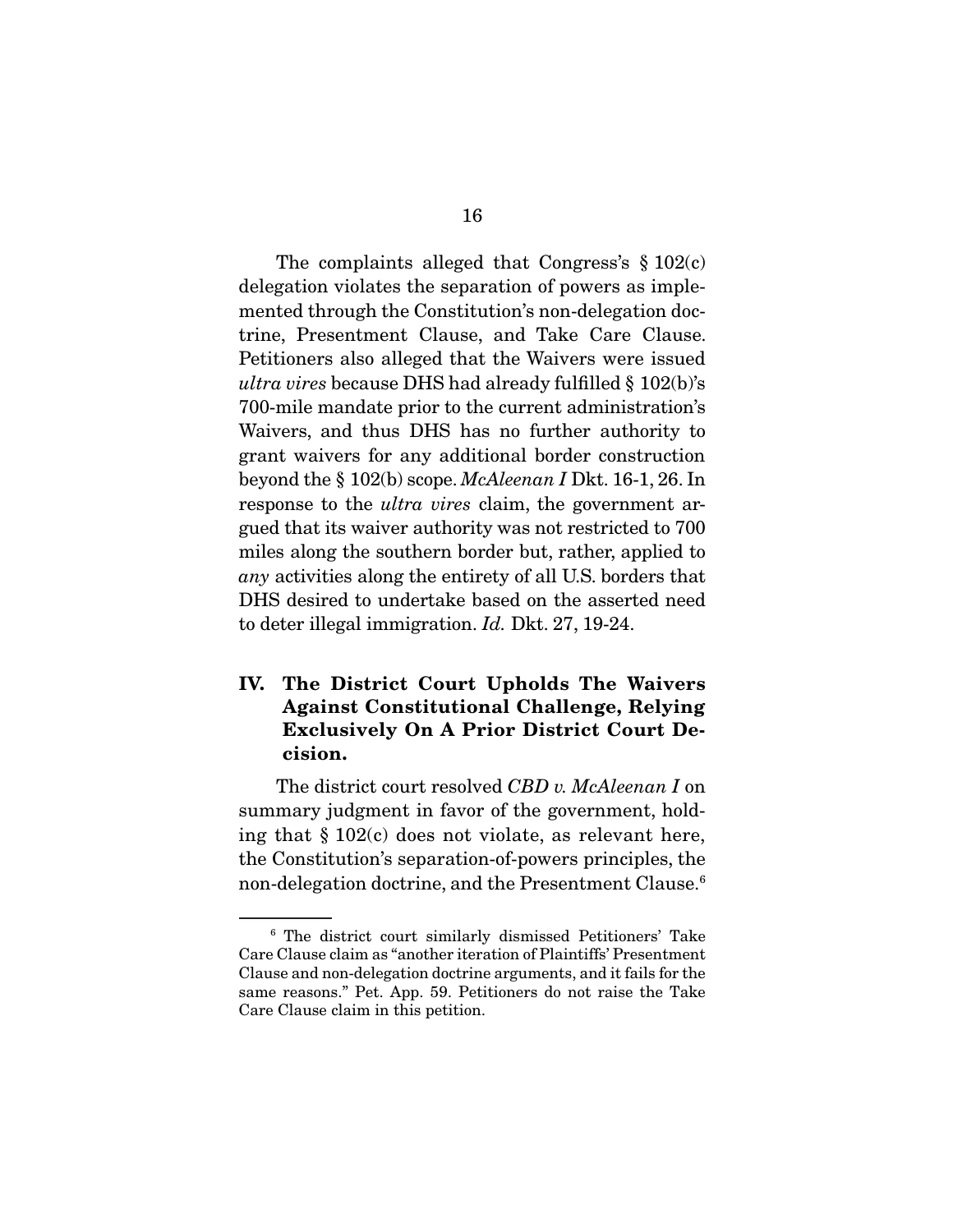Pet. App. 46-47.<sup>7</sup> The district court dismissed *CBD v. McAleenan II* for the reasons set forth in the *CBD v. McAleenan I* opinion, with the understanding that the parties' appeal rights remain preserved. Pet. App. 67- 68. The district court relied entirely upon the reasoning of a 2007 district court case that upheld the § 102(c) waiver authority as constitutional, even though the government had not argued in the 2007 case that its waiver authority extended beyond the 700-mile area Congress had delineated in the statute. Pet. App. 51-59 (citing *Defenders of Wildlife v. Chertoff*, 527 F. Supp. 2d 119 (D.D.C. 2007) ("*Chertoff*")).

 Regarding the non-delegation claim, the district court held that Congress furnished the Secretary with an adequate "intelligible principle" for a constitutional delegation. Pet. App. 54-56 (citing *Mistretta*, 488 U.S. at 372-73). The district court "[saw] no reason to diverge" from the prior court's reasoning that, applying the intelligible principle test, (1) the "general policy" for the delegated authority is found in the statute's purpose in  $\S 102(a)$ , which is to "expeditiously 'install additional physical barriers and roads . . . to deter illegal crossings in areas of high entry,' " Pet. App. 58 (quoting  $\S 102(a)$ ); and (2) the "boundaries" of the delegated authority are found in  $\S 102(c)$  whereby "the Secretary may waive only those laws that he

<sup>7</sup> In a separate Order, the Court made clear that it was also dismissing the claims in the consolidated case on the same basis. Pet. App. 63-64.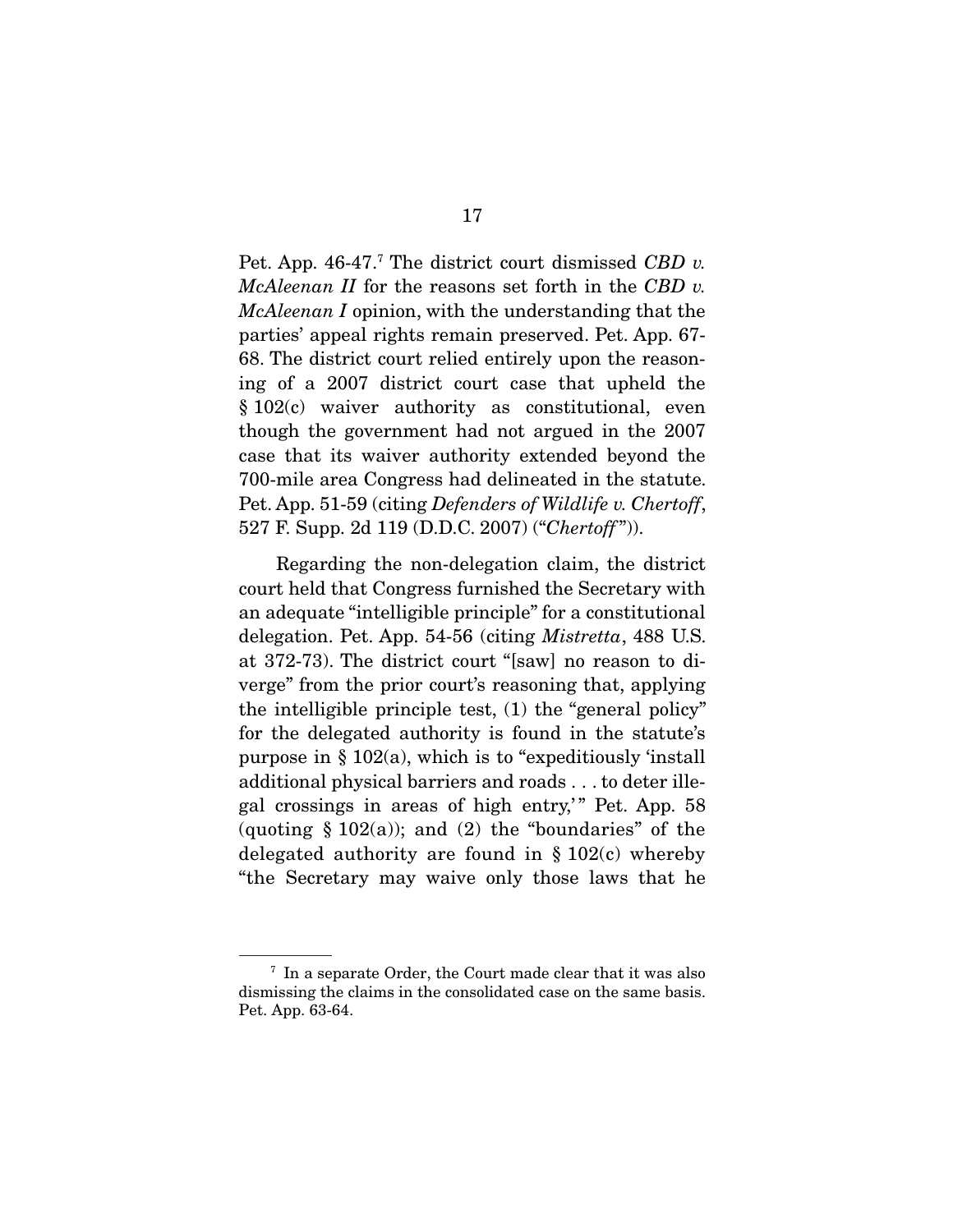determines 'necessary to ensure expeditious construction.'" Pet. App. 55 (quoting  $\S 102(c)(1)$ ).

 Regarding the Presentment Clause claim, the district court likewise determined that § 102(c) was constitutional because the statute does not " 'alter the text of any statute, repeal any law, or cancel any provision, in whole or part.'" Pet. App. 53 (quoting *Chertoff*, 527) F. Supp. 2d at 124).

 Regarding the Petitioners' *ultra vires* claim that the Waivers were issued for border wall activities outside § 102(b)'s 700-mile project scope, the district court concluded that it lacked jurisdiction to review that claim because IIRIRA restricts review to constitutional claims. Thus, as now construed by DHS, the Executive wields the authority to waive *any and all* federal, state, local, or tribal laws *in perpetuity* as applied to *anywhere in the vicinity of the U.S. borders*, based only on DHS's unsupported and unreviewable assertion that such waiver is necessary for expedited wall construction. It is that extraordinary, unprecedented executive encroachment on core legislative authority that is at issue in this petition.8

--------------------------------- ---------------------------------

<sup>8</sup> Although the district court relied on the *Chertoff* ruling, the court failed to acknowledge the fundamental difference in the cases. Indeed, critical to *Chertoff* was that Congress had confined the waiver authority to a specified geographical scope and had not even contemplated a scenario where DHS would exceed § 102(b)'s 700-mile mandate. *Chertoff*, 527 F. Supp. at 128. That understanding has now been jettisoned and, with it, any arguable limitation on § 102(c)'s exercise.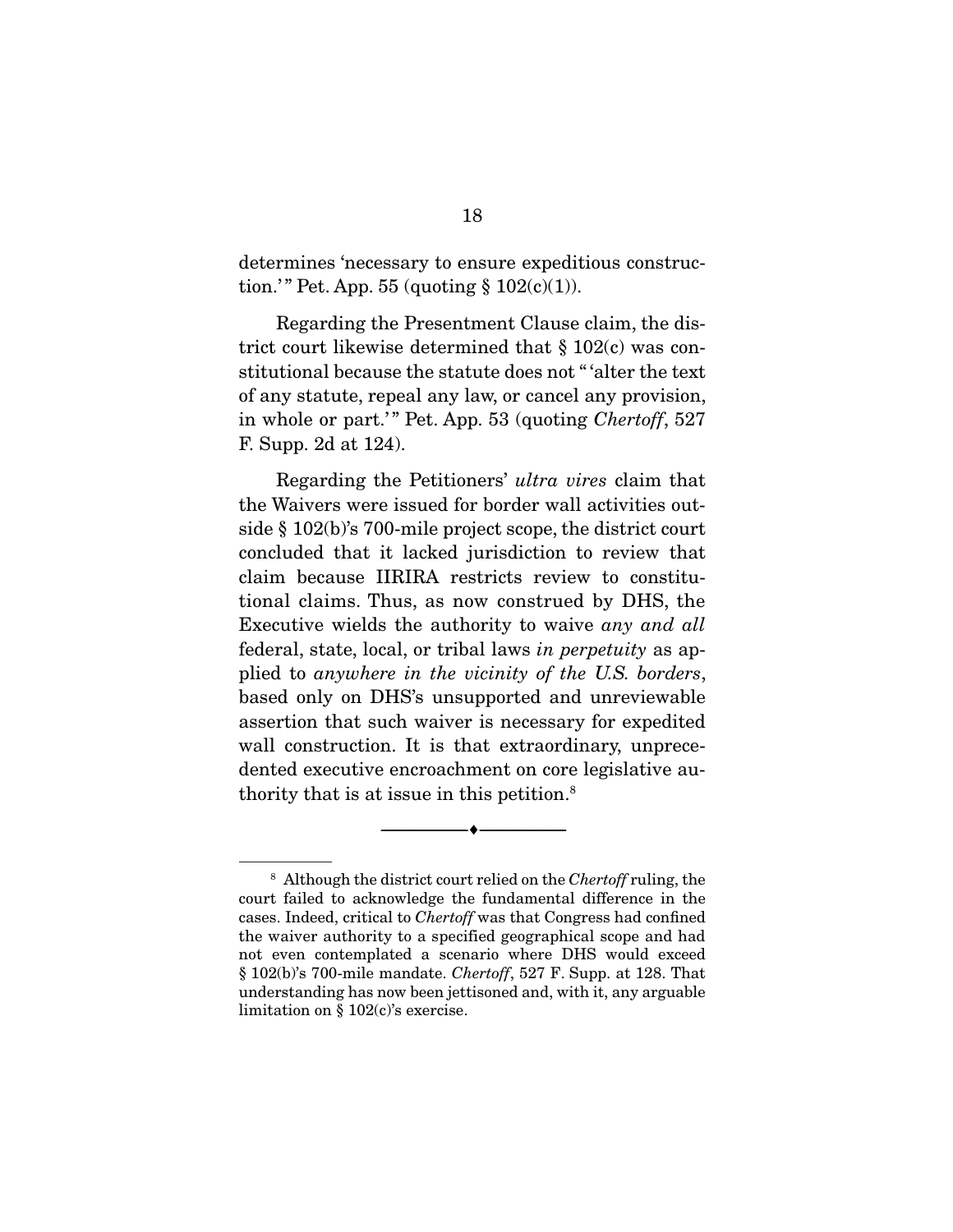#### REASONS FOR GRANTING THE WRIT

I. Because IIRIRA § 102(c) Empowers The Secretary To Make Fundamental Legislative Decisions Regarding Which Laws Should Apply And Where, This Is An Ideal Case For The Court To Either Clarify The Intelligible Principle Test Or, Alternatively, Adopt A New Approach To Resolving When A Vast Delegation of Legislative Authority Violates The Separation Of Powers.

 The Constitution establishes a tripartite system of government that intentionally diffuses and distinguishes power among its three component branches. This carefully-wrought architecture was designed to prevent "[t]he accumulation of all powers, legislative, executive, and judiciary, [which] in the same hands may justly be pronounced the very definition of tyranny." *The Federalist No. 47* at 235 (James Madison) (Dover ed., 2019). Specifically, the Framers assigned the authority "to make laws" to Congress and, separately, charged the Executive with the "duty of [the laws'] enforcement." *Buckley v. Valeo*, 424 U.S. 1, 139 (1976). Safeguarding the partition of those distinct powers between the two political branches, the nondelegation doctrine has long "mandate[d] that Congress generally cannot delegate its legislative power to another Branch." *Mistretta*, 488 U.S. at 372.

 IIRIRA § 102(c) violates the Constitution under any legitimate formulation of the non-delegation doctrine. First, the IIRIRA delegation contravenes an originalist understanding of the non-delegation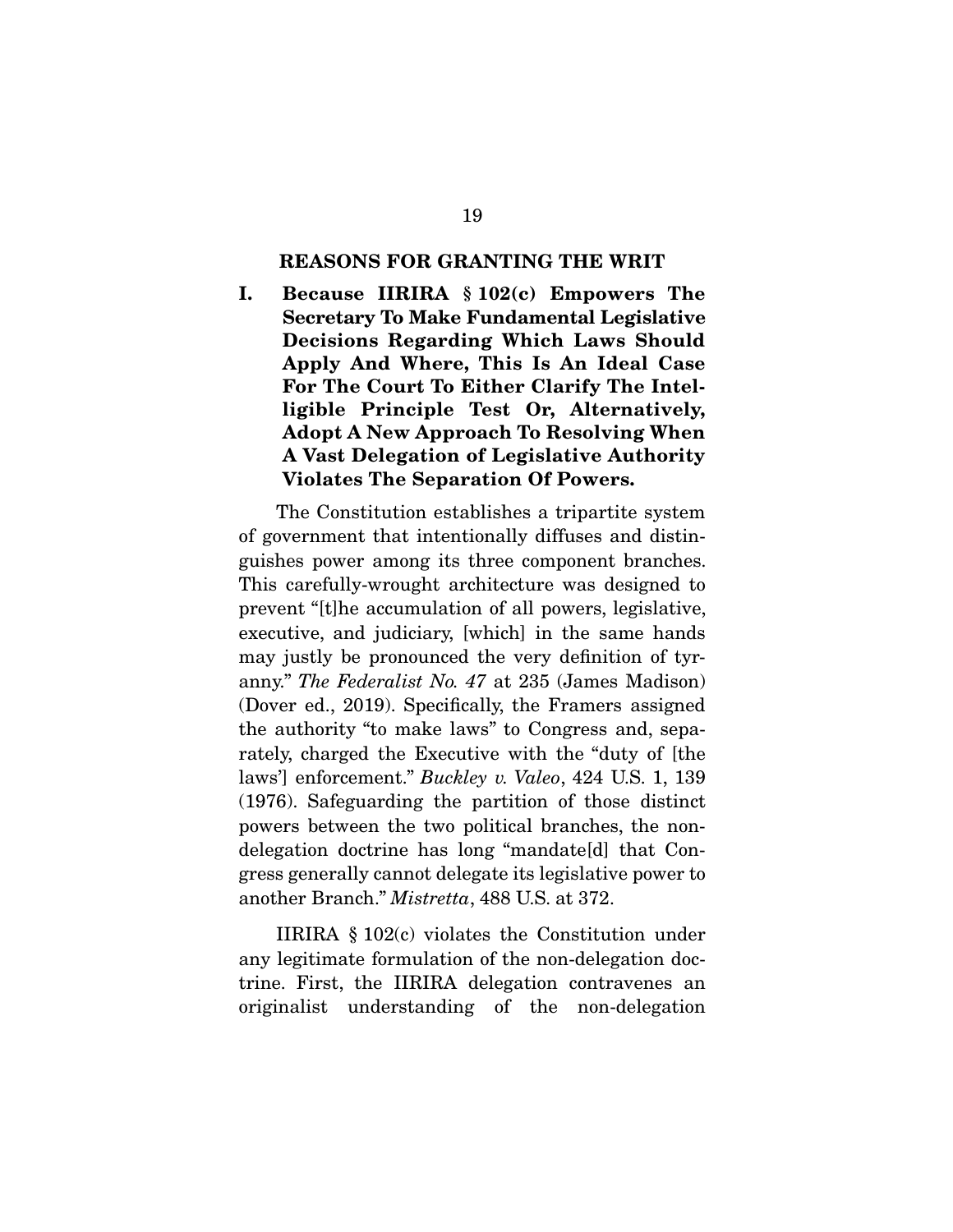doctrine because Congress impermissibly transferred to the Secretary the quintessential legislative authority of policymaking, whereby the Secretary establishes the relative priority of competing protected interests. Second, under this Court's more recent conceptions of Congress's delegation power embodied in the prevailing "intelligible principle" test, *Mistretta*, 488 U.S. at 372-73, § 102(c) is unconstitutional because it fails to provide any meaningful guidance to restrain and direct the Secretary's exercise of this exceptionally broad and paradigmatically legislative delegated authority. IIRIRA should be invalidated under either formulation of the non-delegation doctrine.

 However, if, as the district court held, the extraordinarily capacious  $\S 102(c)$  waiver authority survives the intelligible principle test, then that test as presently understood fails to provide any material limitations on congressional delegations.

 This petition thus provides an ideal vehicle for the Court to consider more vigorous approaches to vast delegations of legislative power to the Executive, exemplified in  $\S 102(c)$ . Specifically, in expressing concern about the intelligible principle test's capacity to safeguard the separation of powers, both Justices Gorsuch and Kavanaugh, supported by other members of the Court, recently discussed alternative approaches to the non-delegation doctrine based on the originalist principles prohibiting the delegation of quintessential legislative powers to the Executive. *See*, *e.g*., *Gundy v. United States*, 139 S. Ct. 2116, 2139-40 (2019) (Gorsuch, J., dissenting, joined by Roberts, C.J. and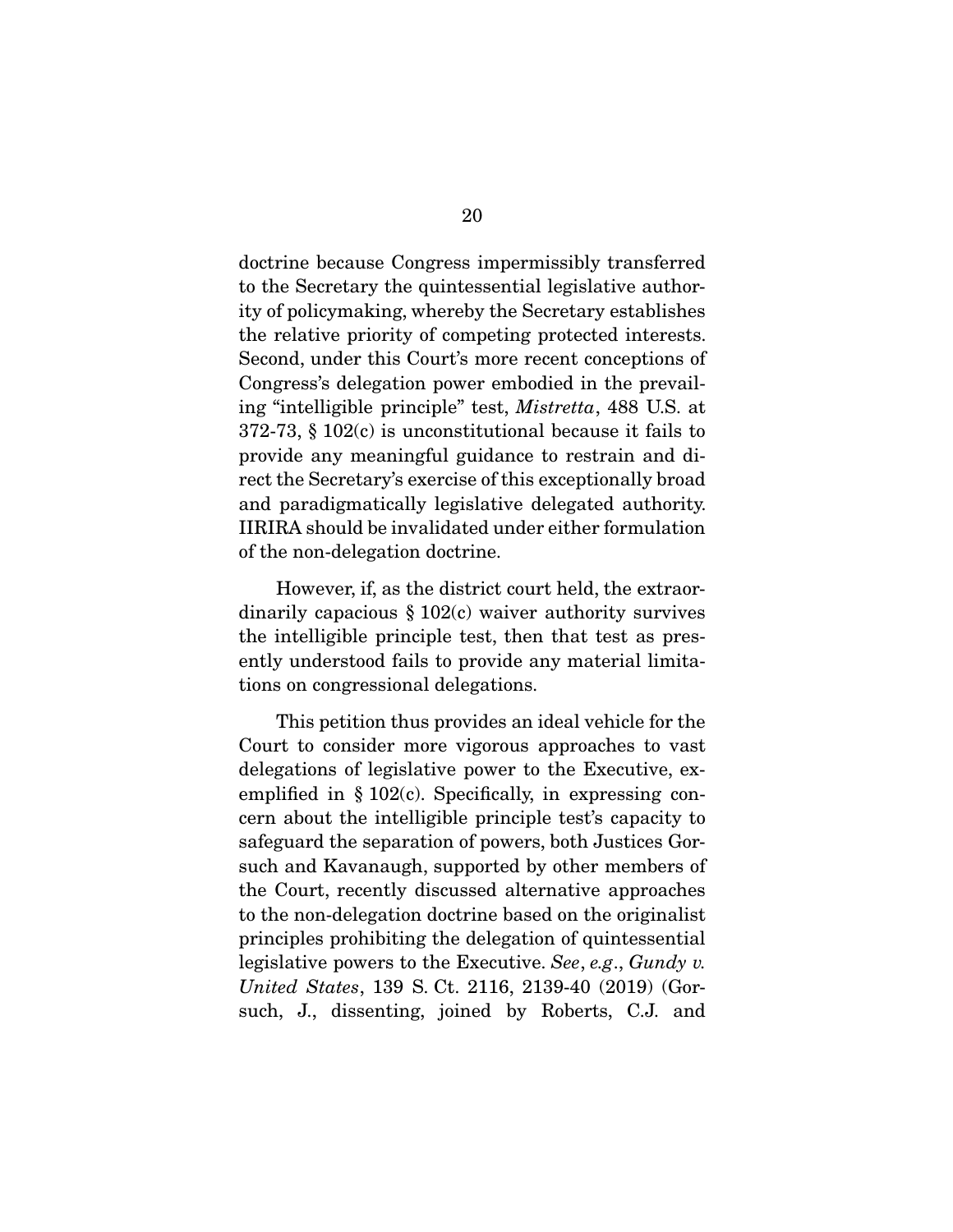Thomas, J.); *id.*, 139 S. Ct. at 2130-31 (Alito, J., concurring); *Paul v. United States*, 140 S. Ct. 342 (2019) (Kavanaugh, J., concurring). Under such traditional approaches, IIRIRA raises grave separation-of-powers concerns because Congress divested archetypal policymaking power to an unelected Executive official. Accordingly, this case presents a suitable opportunity for the Court to devise a more robust approach to the nondelegation doctrine that recognizes its essential role in preserving the separation of powers.

### A. IIRIRA § 102(c) impermissibly delegates quintessential legislative authority to the Executive.

1. The Constitution provides that "[a]ll legislative Powers" are vested in Congress alone. U.S. Const., art. I, § 1. The non-delegation doctrine bars Congress from "transfer[ring] to another branch 'powers which are strictly and exclusively legislative.'" *Gundy*, 139 S. Ct. at 2119 (quoting *Wayman v. Southard*, 23 U.S. 1 (1825)). One fundamental legislative power is "establish[ing]" the "relative priority [of policies] for the Nation," a function that is the "exclusive province of the Congress." *TVA v. Hill*, 437 U.S. 153, 194 (1978).

 IIRIRA impermissibly delegates to the Executive the quintessential legislative power of prioritizing competing public policies through the "authority to waive" any laws that the Secretary "determines necessary" for expeditious wall construction.  $\S 102(c)(1)$ . This sweeping provision grants the Executive the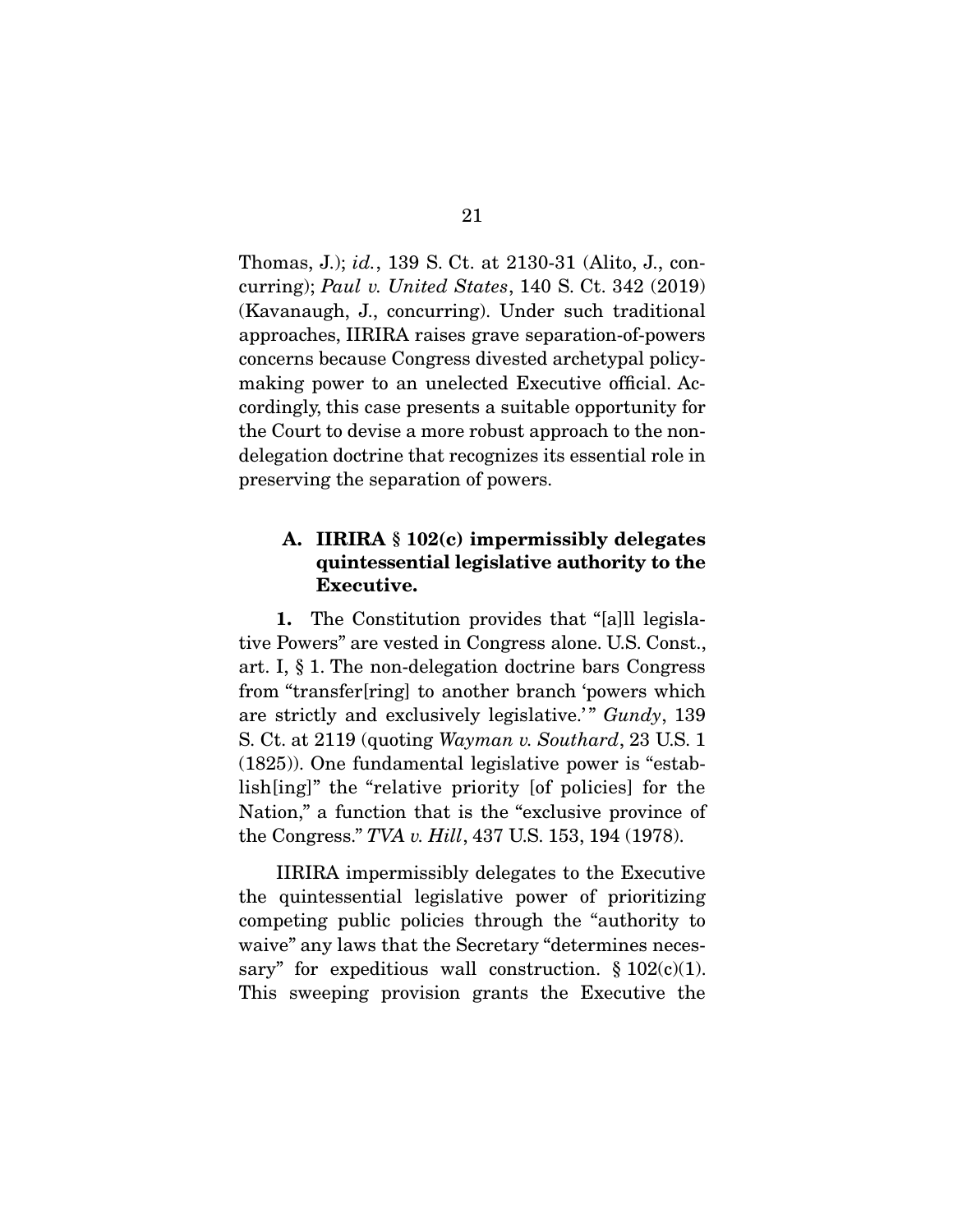hallmark legislative functions of: (1) considering the relative prioritization of expeditiously constructing the border wall against the universe of all other legally protected public and private interests, including those which fall entirely outside the Secretary's zone of expertise (*e.g*., civil rights, public health, environmental) and lawful jurisdiction (interests protected by state, local, and tribal laws); and (2) making the major policy decision of choosing which laws to disregard—and which to comply with—in pursuing border barrier construction.

 In short, Congress has abdicated to the Secretary the power exclusively vested to the Legislature to "[d]ecid[e] what competing values will or will not be sacrificed to the achievement of a particular objective," which is "the very essence of *legislative choice*." *Rodriguez v. United States*, 480 U.S. 522, 526 (1987) (emphasis added). At base, it is constitutionally untenable for an Executive official to unilaterally dispense with any and all safeguards and rights already established by Congress (as well as state, local, and tribal governments) in other statutes; doing so transfers to the Executive the fundamental legislative power "to prescribe general rules for the government of society." *Fletcher v. Peck*, 7 Cranch 87, 136 (1810).

 Petitioners do not dispute that Congress possesses the legal authority to enact legislation that prioritizes border wall construction above any other legally protected interests—or, for that matter, over *all* other such interests. However, Congress did not legislate any such prioritization here. Instead, Congress improperly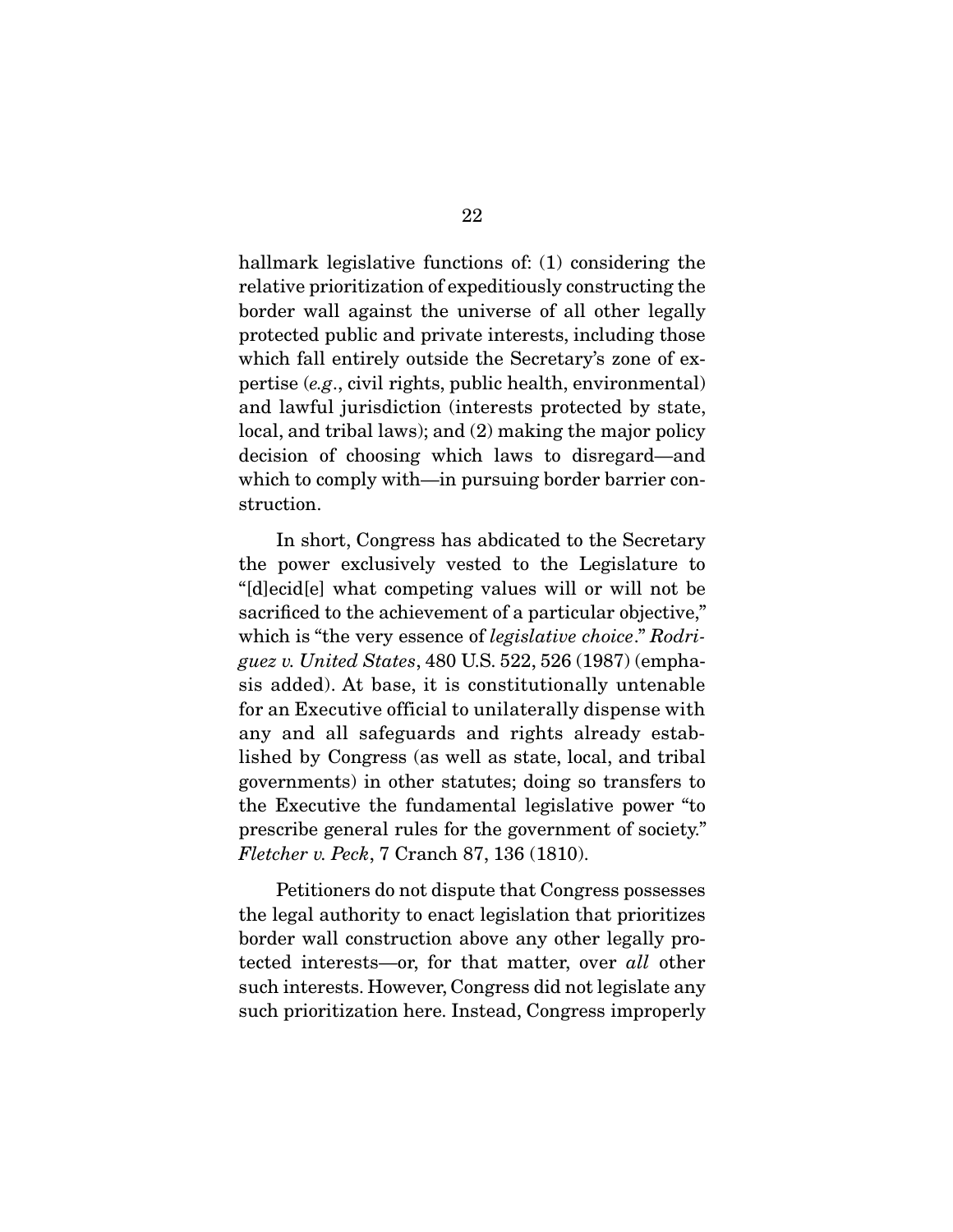punted that distinctive and ultimately difficult legislative function of choosing which interests to subjugate to border wall construction to the Executive Branch (and not even an elected official within that branch), amounting to the "delegation of power to make the law, which . . . cannot be done." *Marshall Field & Co. v. Clark*, 143 U.S. 649, 693-94 (1892) (citation omitted).9 *See also Indus. Union Dep't AFL-CIO v. Am. Petroleum Inst*., 448 U.S. 607, 685 (1980) (Rehnquist, J., concurring) ("important choices of social policy" must be made by Congress and not delegated to the Executive).

2. Additionally, the IIRIRA delegation undermines the separation of powers by alienating the Constitution's ultimate check on government power: the citizenry. "Article I's precise rules of representation, member qualifications, bicameralism, and voting procedure make Congress the branch most capable of responsive and deliberate lawmaking." *Loving v. United States*, 517 U.S. 748, 757-58 (1996). IIRIRA's unlawful delegation bypasses this extensive lawmaking process by transferring that power solely to an unelected Executive official—and eliminates the people's ability to

<sup>&</sup>lt;sup>9</sup> Irrespective of this case's outcome, the Secretary still maintains the independent authority to undertake wall construction pursuant to the 1953 Immigration and Nationality Act ("INA"), 8 U.S.C. § 1103(a)(5) (2018), which grants the Secretary the independent discretion, absent congressional directive, to pursue border barrier construction through the agency's "power and duty to guard" U.S. borders "against the illegal entry of aliens." *Id*. The Executive Branch relied on this INA authority to construct border barriers prior to the use of an IIRIRA waiver. The INA contains no waiver provision, and exercising that authority will not raise the significant constitutional concerns of IIRIRA.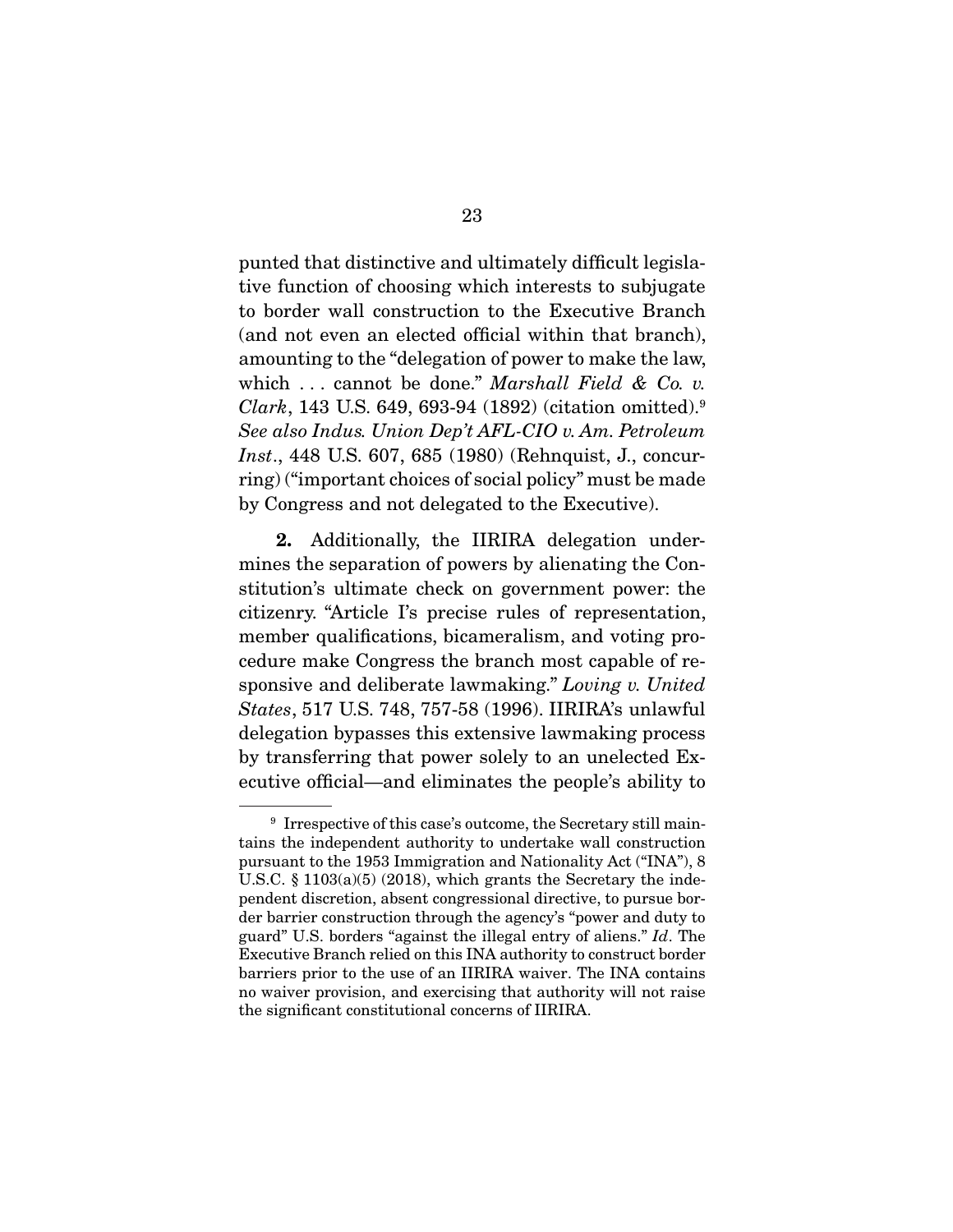ensure responsive and responsible lawmaking through their elected representatives. Further, the delegation of policymaking power muddies the public's ability to hold either political branch democratically accountable, as "opportunities for finger-pointing" over adverse policies "threaten to disguise responsibility for [policy] decisions," *Gundy*, 139 S. Ct. at 2135 (Gorsuch, J., dissenting) (internal quotations omitted), and enables both branches to "wield power without owning up to the consequences." *Dep't of Transp. v. Ass'n of Am. R.R.*, 135 S. Ct. 1225, 1234 (2015) (Alito, J., concurring).

3. Positing an originalist approach to adjudicating Congress's improper divestment of its responsibilities, Justice Gorsuch has opined that the fundamental question in assessing the constitutionality of a congressional delegation should be: "[D]id Congress, and not the Executive Branch, make the policy judgments?" *Gundy*, 139 S. Ct. at 2141 (Gorsuch, J., dissenting). *See infra* II(C). Here, the answer is indisputably "no." The Executive, and not Congress, is making the overarching policy judgment as to which of the myriad legally protected national, state, local, and tribal interests are to be sacrificed in the name of border wall construction. The Court should clarify that, whatever the outer boundary of a permissible delegation may be, affording the Executive this species of unchecked (and unreviewable) policymaking power unquestionably crosses the constitutional line. *See Marshall Field*, 143 U.S. at 692 ("That congress cannot delegate legislative power to the President is a principle universally recognized as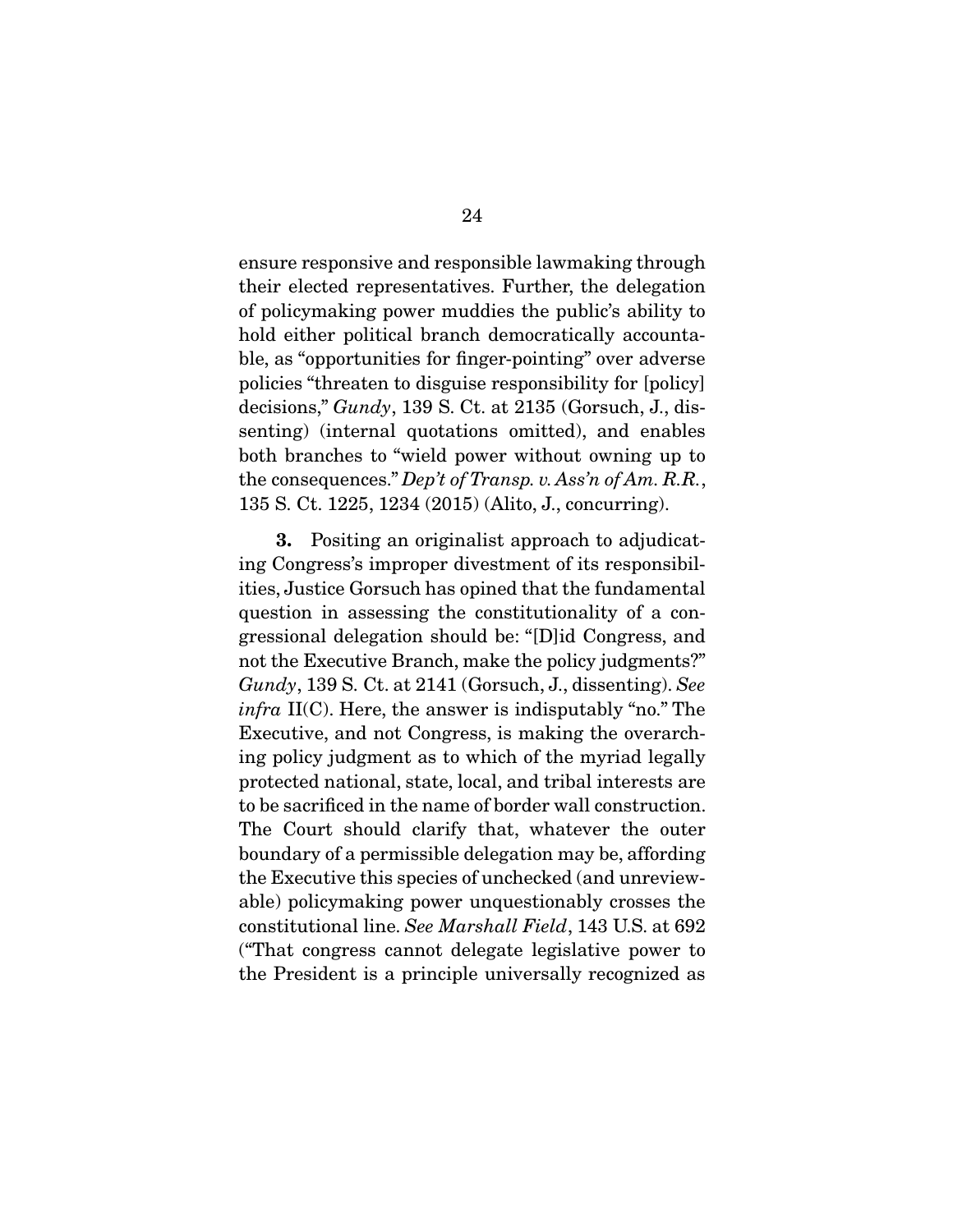vital to the integrity and maintenance of the system of government ordained by the Constitution.").

B. In view of Congress's delegation of boundless discretion to the Secretary to decide which laws to comply with and which to disregard, IIRIRA § 102(c) must fail the intelligible principle test if that test is to serve as more than a rubberstamp of any congressional delegation.

 In addition to violating originalist principles governing congressional delegations, § 102(c) also fails the Court's more permissive intelligible principle test. This case is thus an appropriate vehicle for establishing that, when properly applied, the Court's prevailing "intelligible principle" doctrine may serve as a meaningful check on delegations run amok, rather than a rubber-stamp exercise with a preordained outcome of constitutionality. While affirming that Congress cannot forfeit its legislative powers to the Executive, the Court has also acknowledged that substantial delegation is necessary in the modern administrative state. Congress may "obtain[ ] the assistance of its coordinate Branches," but only if it "lay[s] down by legislative act an intelligible principle" which "clearly delineates the general policy" and "boundaries of th[e] delegated authority." *Mistretta*, 488 U.S. at 372-73 (internal quotations omitted).

 Critically though, all delegations are not created equal; the strictness of the intelligible principle tightens and the level of agency deference recedes with the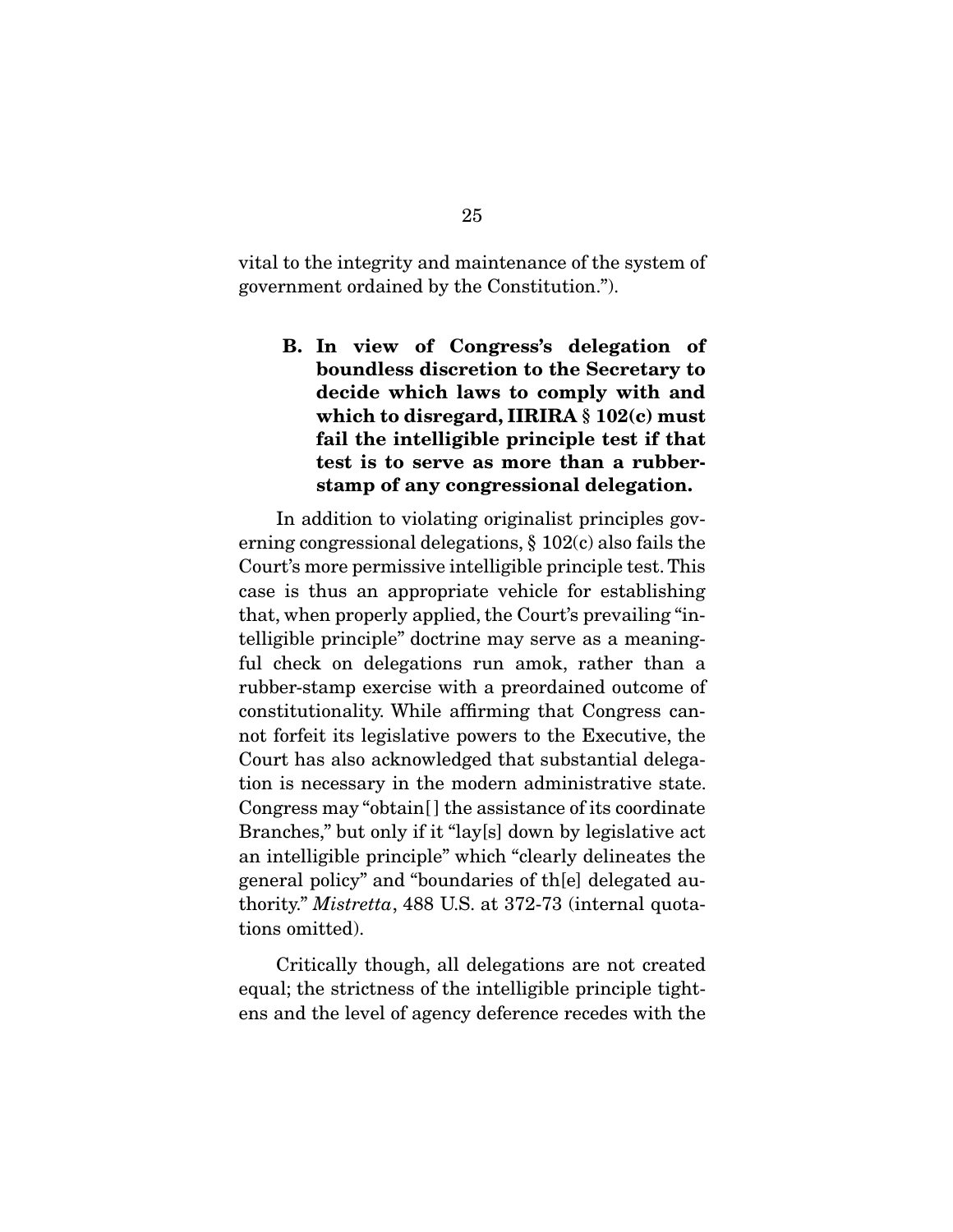breadth of delegated power. *See Whitman v. Am. Trucking Assn's*, 531 U.S. 457, 475 (2001) ("[T]he degree of agency discretion that is acceptable" under the intelligible principle test "varies according to the scope of the power congressionally conferred."). The non-delegation doctrine thus does not—and should not—prohibit a robust administrative state. Rather, where Congress seeks to grant the Executive broad and important authority—exemplified in IIRIRA's power to waive any statutorily-protected interest in perpetuity as applied to a vast and undefined geographical scope—concerns for liberty are heightened, and Congress is thus required to provide more detailed instruction to channel the broad authority in keeping with legislative intent. Any such intelligible principle is absent in § 102(c).

1. IIRIRA fails to provide any concrete intelligible principle for the Secretary to determine which laws to ignore and which to follow. IIRIRA § 102(c) states:

"[T]he Secretary of Homeland Security shall have the authority to waive all legal requirements such Secretary, in such *Secretary's sole discretion*, *determines necessary to ensure expeditious construction of the barriers and roads* under this section."

What guidance has Congress furnished to circumscribe the Secretary's discretion to decide which laws are "necessary" to ignore in order to ensure the expeditious construction of border barriers? The answer is: none. Congress proffered no factors, standards, criteria, or any other grounds on which to base a waiver determination. Rather, the Secretary has been afforded full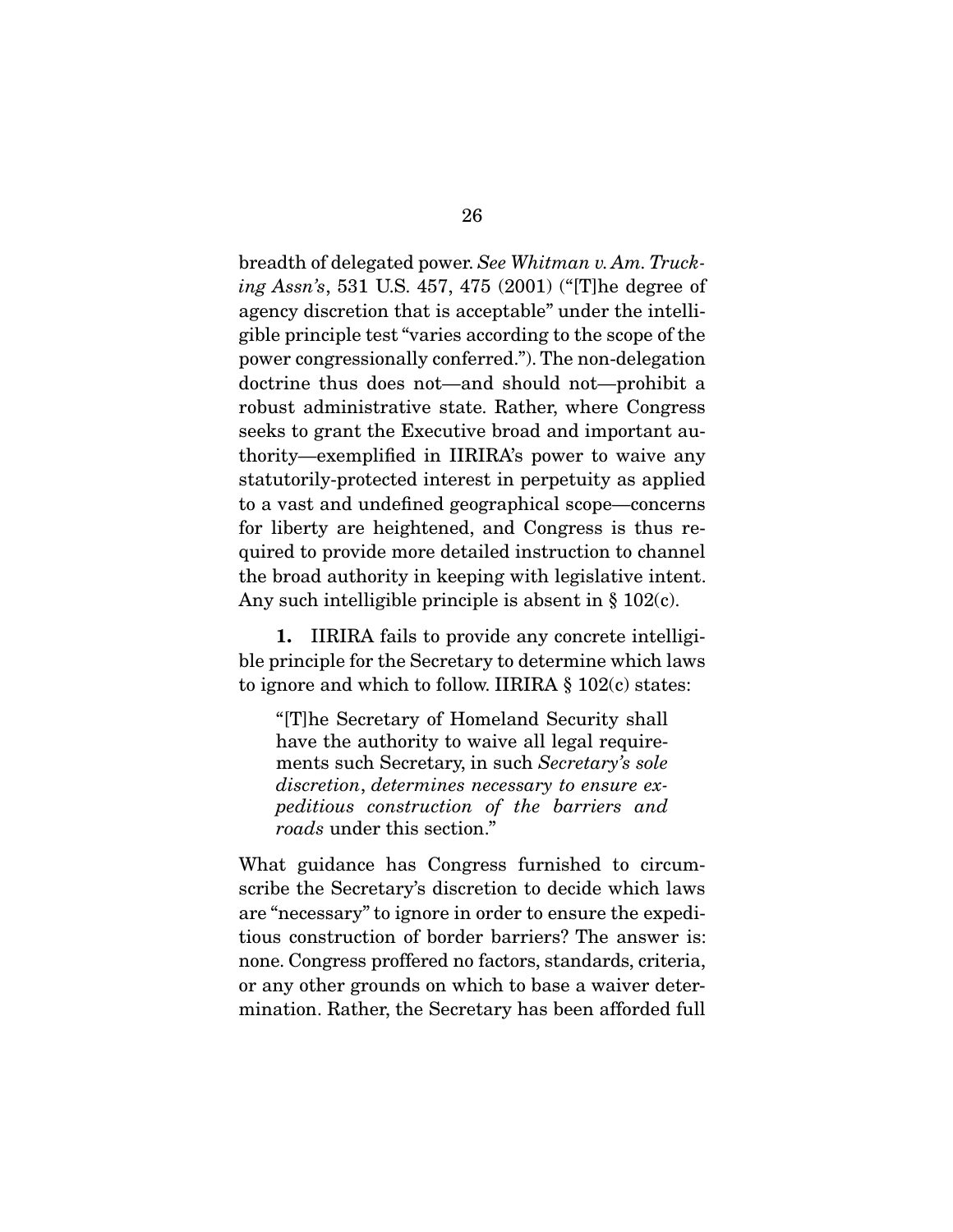and "sole discretion" to decide whether compliance with every single law in the United States code, and every single statute and legal requirement enacted by any state, local, or tribal legislature, should be waived to "ensure expeditious construction." § 102(c).

 Nor is the Secretary required even to explain *why* the enforcement of any one particular law is detrimental to expeditious border wall construction. Inevitably, this has resulted in the Secretary's issuance of an ever-expanding compendium of waived federal statutes—along with all associated non-federal laws—for which the Secretary need not provide explanation or be held accountable. At base, if such an unrestricted and consequential delegation as IIRIRA § 102(c) does not violate the intelligible principle test, then no delegation does.

 This paucity of congressional instruction is inexcusable, especially in light of Congress's prior history of providing robust intelligible principles for similarly broad and significant delegations. Absent in the § 102(c) delegation is substantive guidance that exists for past constitutional delegations, such as: (1) enumerated factors and criteria to consider when weighing competing interests, *see Touby v. United States*, 500 U.S. 160, 166-67 (1991) (intelligible principle for setting drug designations included congressional mandate that the agency consider at least three of eight codified factors); or (2) express limitations on the kinds of factors that can be taken into account in making a decision, s*ee Mistretta*, 488 U.S. at 374-75 (intelligible principle for establishing sentencing guidelines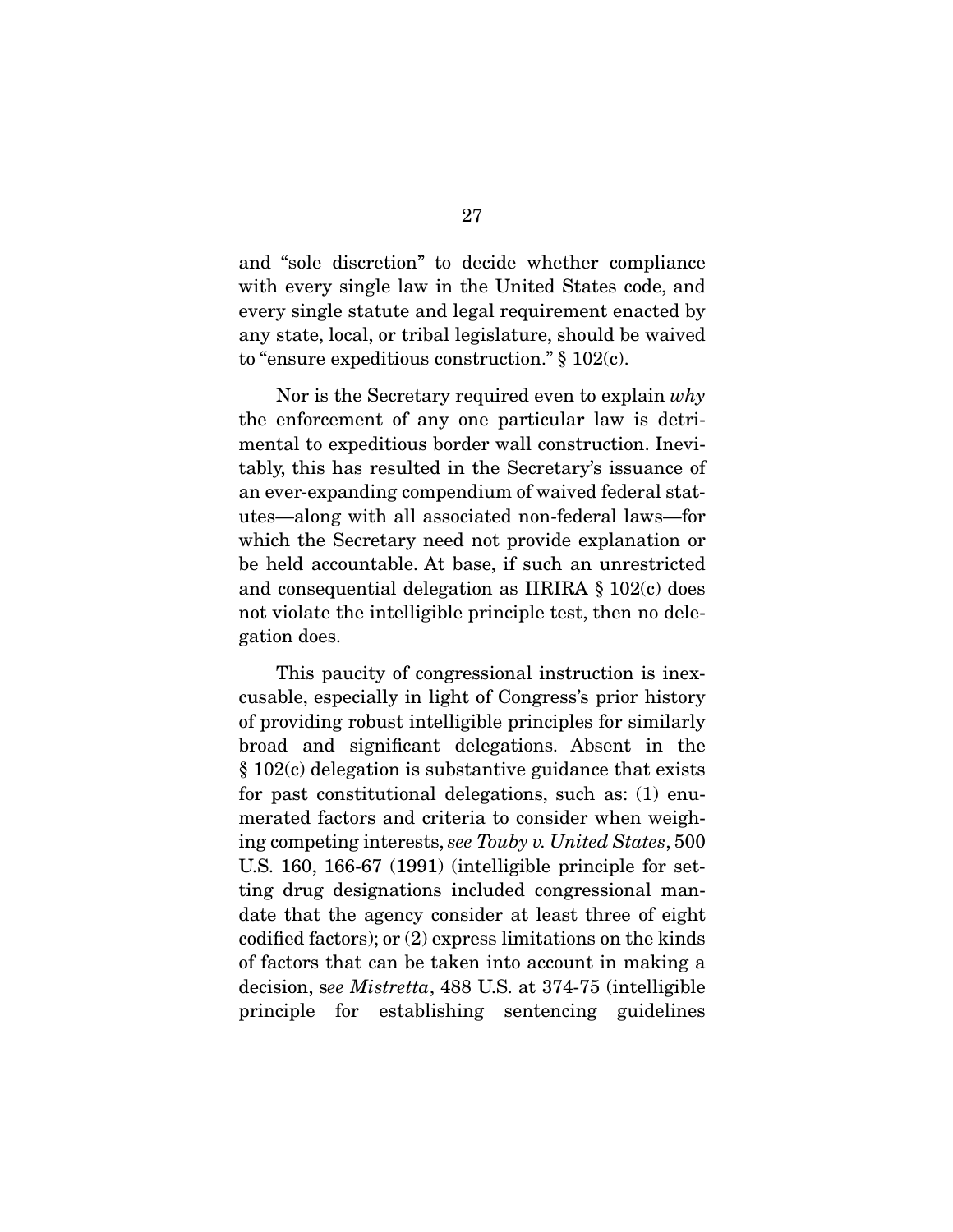included Congress's setting of explicit restrictions on range of minimum and maximum sentences, grade of offense, nature and degree of harm, and demographics of offender). Indeed, Congress did not even mandate that the Secretary seek expert guidance and input through fact-finding hearings, public comment processes, intra-agency consultation, or other mechanisms to inform the Secretary's waiver decision, *see Whitman*, 531 U.S. at 475 (constitutional delegation as Congress required agency to undertake an extensive technical expert consultation and extensive public administrative rulemaking process for agency's setting of air pollutant standards).10 The Court's past precedents therefore support the conclusion that IIRIRA runs afoul of the non-delegation doctrine; it provides none of the important guard rails that Congress mounted for past constitutional delegations.<sup>11</sup>

<sup>10</sup> Respondents have consistently maintained that the consultation provision in § 102(a)(1)(C) does not apply *prior* to the Secretary's issuance of the waiver decision, thus stripping even that pro forma consultation of its utility to inform the Secretary of the choice of waiving laws and weighing competing interests. *See McAleenan I* Dkt. 21-1, 28.

<sup>&</sup>lt;sup>11</sup> IIRIRA  $\S$  102(c) raises delegation concerns that implicate a far broader set of interests than those at issue in *Gundy*. In *Gundy*, the disputed delegation involved the Attorney General's authority to craft registration requirements for sex offenders convicted prior to the enactment of the Sex Offender Registration and Notification Act, 34 U.S.C. § 20913(d). Here, the application of the vast IIRIRA waiver authority affects potentially millions of members of the public who live on or anywhere near the border and whose legal rights and interests protected by statute may now be eviscerated with the stroke of an executive officer's pen.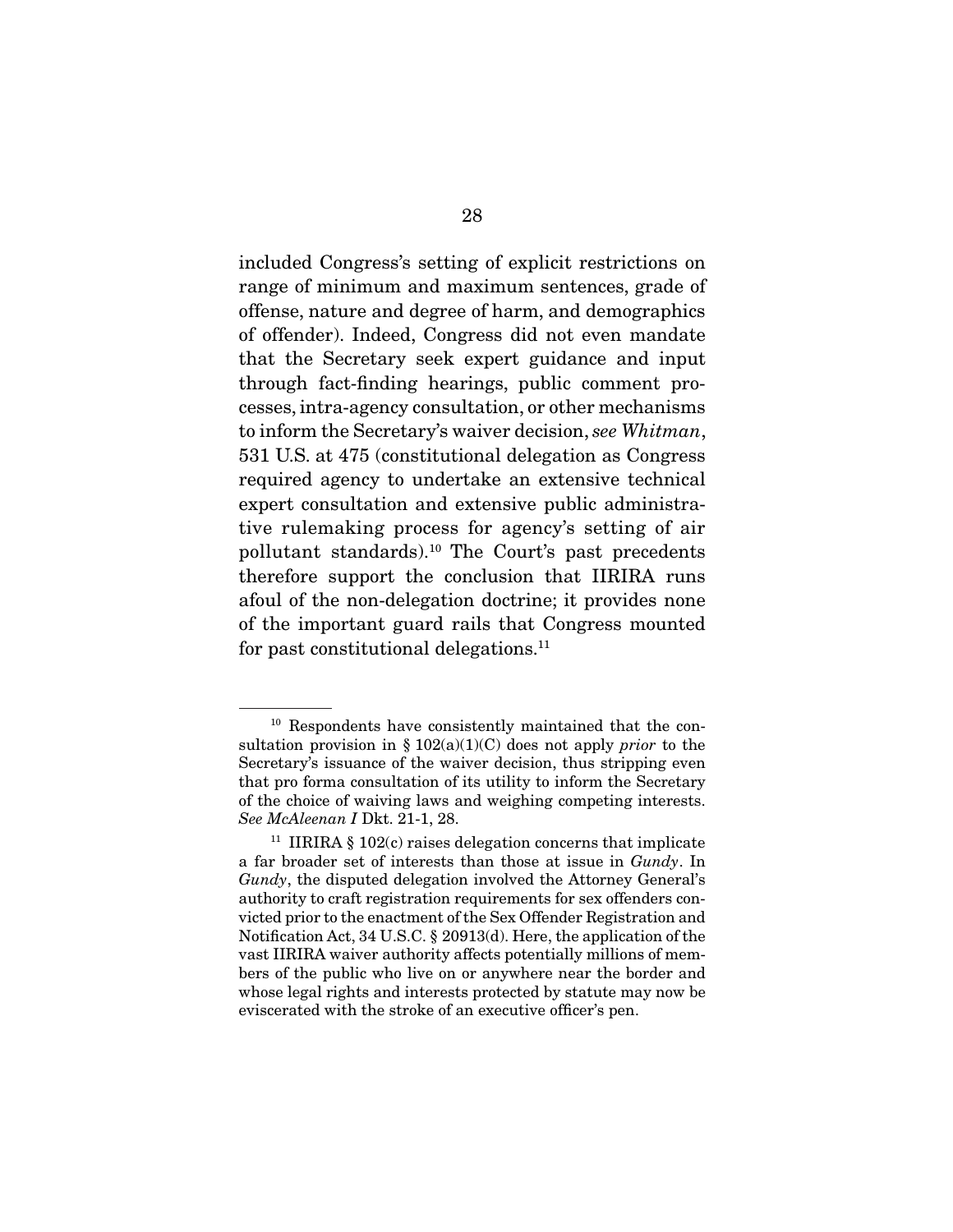2. The dearth of any intelligible principle is further evident in the absence of a judicial standard that a court could apply—even assuming the existence of judicial review of arbitrary applications of IIRIRA, which Congress eliminated—to determine whether the Secretary acted within  $\S 102(c)$ 's bounds. Where an intelligible principle exists, it "ensures that courts . . . reviewing the exercise of delegated legislative discretion will be able to test that exercise against ascertainable standards." *Indus. Union Dep't AFL-CIO*, 448 U.S. at 686 (Rehnquist, J., concurring). Here, courts have no meaningful standards to judge the Secretary's exercise of the essentially boundless § 102(c) waiver authority.

 To be sure, citing *Chertoff*, the district court held that the term "necessary to ensure expeditious construction" in § 102(c) provided sufficient "boundaries" of an intelligible principle. Pet. App. 55 (quoting  $Mistretta$ , 488 U.S. at 372-73).<sup>12</sup> But that cannot be the case. As illustrated by the vast number of laws that have been waived for no apparent rhyme or reason, let alone explanation, the term "necessary" has a plethora of possible meanings. It could refer to "economic"

<sup>&</sup>lt;sup>12</sup> The district court also concluded that  $\S 102(a)$  provided the "purpose" underlying an intelligible principle, whereby the Secretary shall do what is "*necessary*" to "deter illegal crossings in areas of high illegal entry." *Id*. But this term faces the same problem as the  $\S 102(c)$  text in lacking any criteria, principles, or standards to guide the Secretary's waiver power. Further, this Court has held that broad and sweeping statements about "a statute's 'basic purpose' are . . . inadequate to overcome the words of its text regarding the specific issue [the delegation encompassed in the § 102(c) waiver authority] under consideration." *Mertens v. Hewitt Associates*, 508 U.S. 248, 261 (1993) (emphasis deleted).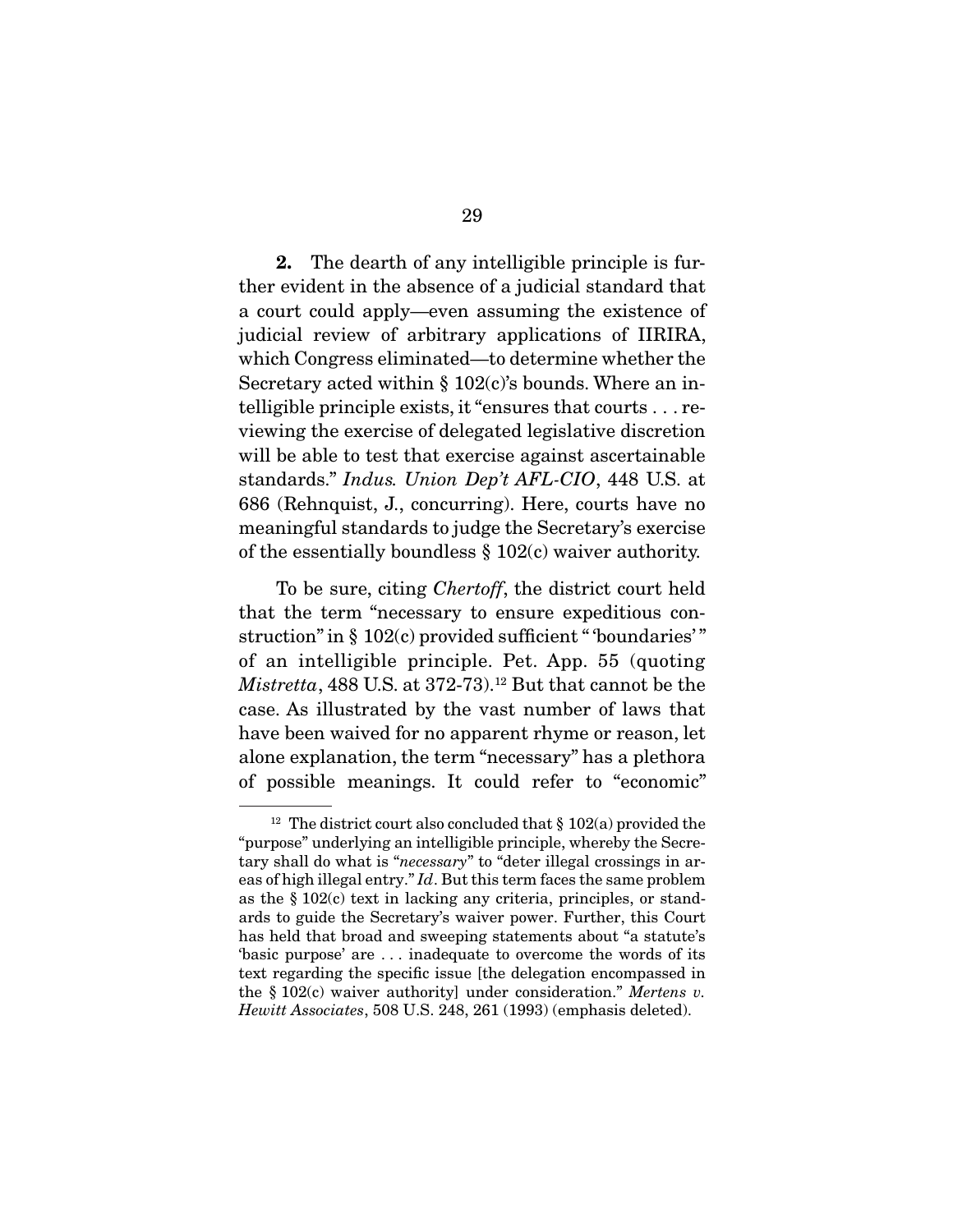necessity, "administrative" necessity, "political" necessity or any other category that the Secretary deems "necessary" for any reason or, seemingly, no legitimate reason at all. Indeed, laws that are merely designed to publicly disclose what the Executive is doing and why can be waived under this contentless standard on the Secretary's asserted grounds that it is "necessary" to keep the public in the dark. In short, since "necessary" means whatever a particular DHS Secretary desires it to mean in the Secretary's "sole discretion," the term effectively means nothing at all.

 The term "expeditious" is equally devoid of any real meaning. What are the time limitations to determine whether the enforcement or application of a particular federal, state, local, or tribal law must be waived to ensure "expeditious" construction of a barrier or a road—*e.g*., a month, a week, an hour, or a minute? And how is the Secretary even to evaluate whether compliance with a particular environmental, civil rights, criminal, open government, or any other statute—the vast majority of which the Secretary has no expertise in—will have a substantial or a *de minimis* effect on construction timing?

 The lack of any intelligible answer to these questions means that, as both a legal and practical matter, the Secretary is empowered to waive compliance with otherwise applicable laws—even where there will not be the slightest real-world impact on construction activities but there will be the needless sacrifice of vitally important public and private interests impacting thousands if not millions of people. *See infra* I(B)(3). As this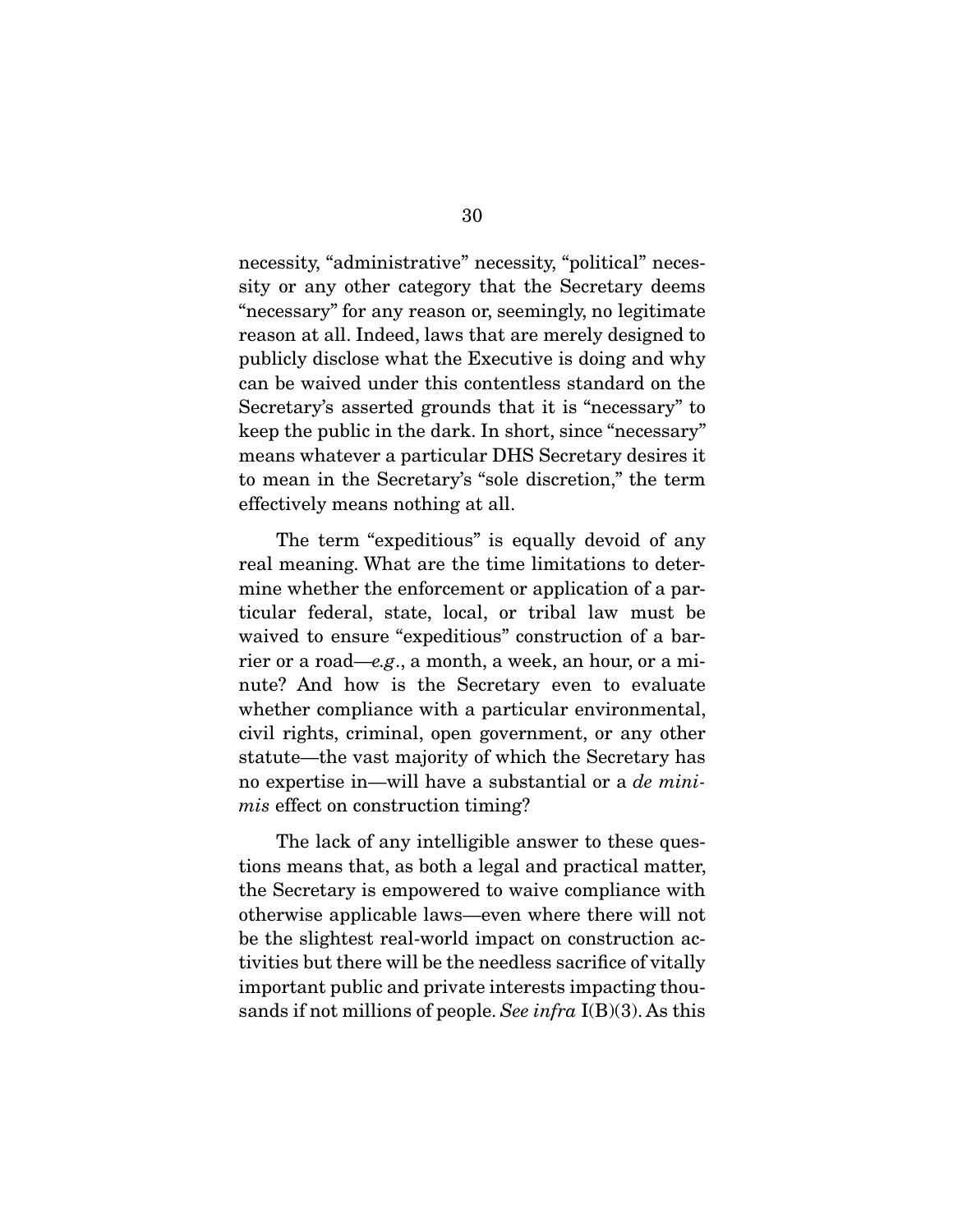Court has observed, virtually "no legislation pursues its purposes at all costs," *Rodriguez*, 480 U.S. at 525- 26, yet the IIRIRA delegation fails to put any outer bounds on those costs and the Secretary's determination. Accordingly, the conclusion is unavoidable that Congress actually imposed no restraint whatsoever on the Secretary's exercise of pure policymaking authority, much less an "intelligible" one.

3. Finally, Congress's lack of any meaningful instruction is highly problematic given the breadth, importance, and consequence of the Secretary's waiver authority. *See J.W. Hampton, Jr. & Co*. *v. United States*, 276 U.S. 394, 406 (1928) (the amount of required congressional guidance depends on the "extent and character" of the power conferred). IIRIRA  $\S 102(c)$ effectively grants the Secretary a *carte blanche* to (1) unilaterally choose to disregard compliance with *any and all laws*—including state, local, and tribal laws that the Secretary's waiver declarations do not even bother to expressly enumerate but are deemed to somehow "derive from" or be "related to the subject of" the waived federal laws, *see* Pet. App. 81—to pursue (2) *any kind* of border construction (such as infrastructure that may be only tenuously connected to deterring immigration) (3) at *any* time and *in perpetuity* (without any sunset date) (4) *anywhere* within the border's "vicinity"—which, given the Secretary's position as sustained by the district court, could be dozens or even hundreds of miles from any U.S. border.

 The ability of the Secretary to invoke this vast power in an arbitrary and, indeed, totally uniformed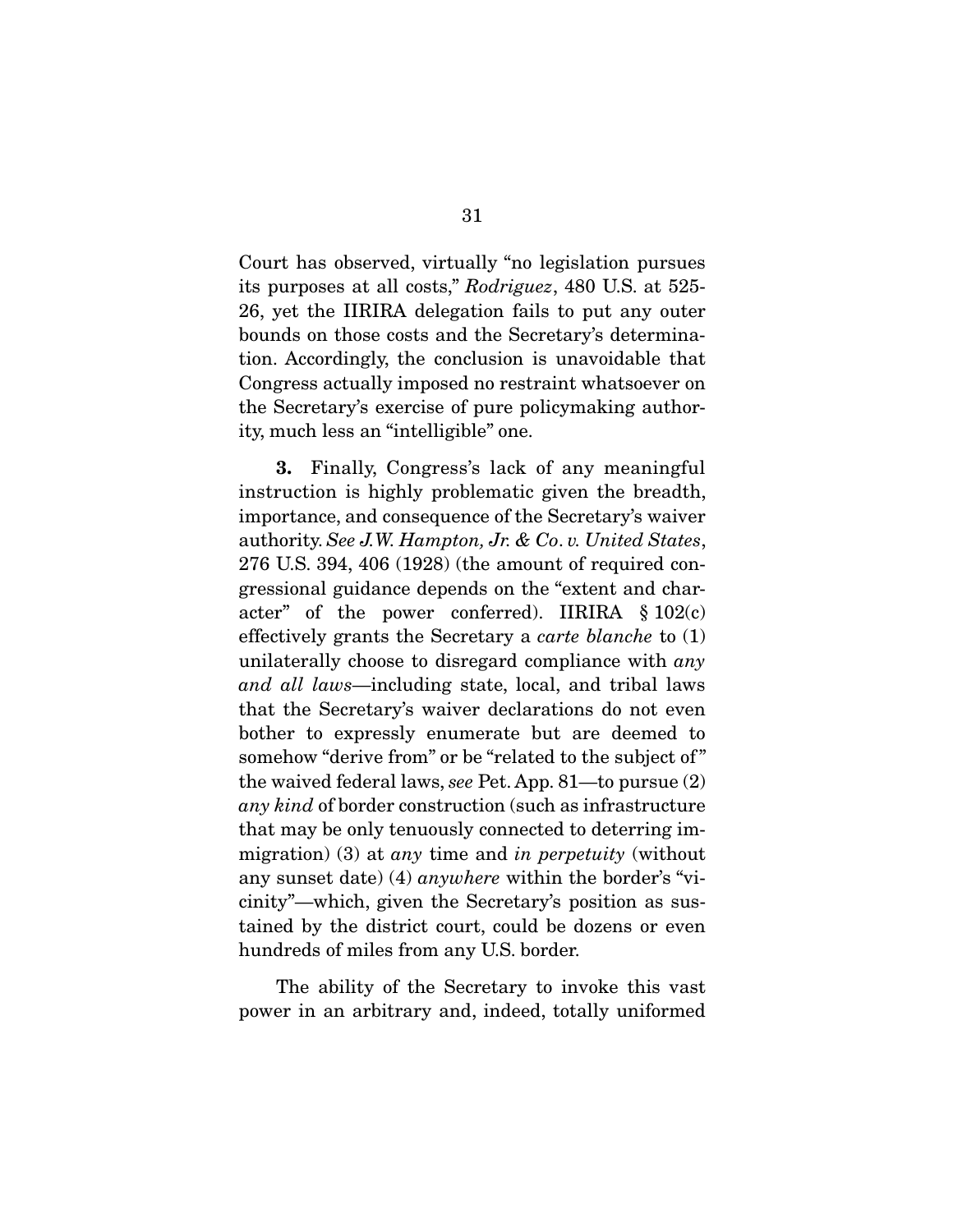manner is self-evident. While the Secretary may possess expertise in areas of immigration and border security, the waiver decision requires considering the universe of all other statutorily-protected public and private interests. Because the Secretary has no expertise or even experience in the immense array of interests, the Secretary has no discernible means of assessing whether those interests can be met *while* border activities and construction may proceed.

 For example, how is the Secretary equipped to determine the necessity of waiving the American Indian Religious Freedom Act or the Paleontological Resources Preservation Act, for the Arizona Waiver border project, and how would complying with those laws hinder the necessary construction of barriers or roads? The affected public will never know notwithstanding the fact that, invoking the delegated power in  $\S 102(c)$ , the Secretary waived any compliance with those laws designed to safeguard interests vital to indigenous peoples and the nation as a whole. Pet. App. 101-117.

 Further, the blanket waiver authority means that DHS Secretaries can even waive laws with which they themselves are personally required to comply. This means the Secretary could waive minimum wage statutes, child labor prohibition laws, anti-sexual and -racial discrimination acts, and even criminal laws. Not only does this invite flagrant abuses of power, but it also impermissibly unites the "legislative and executive powers . . . in the same person," *The Federalist No. 47*, at 236 (James Madison) (Dover ed., 2019), thus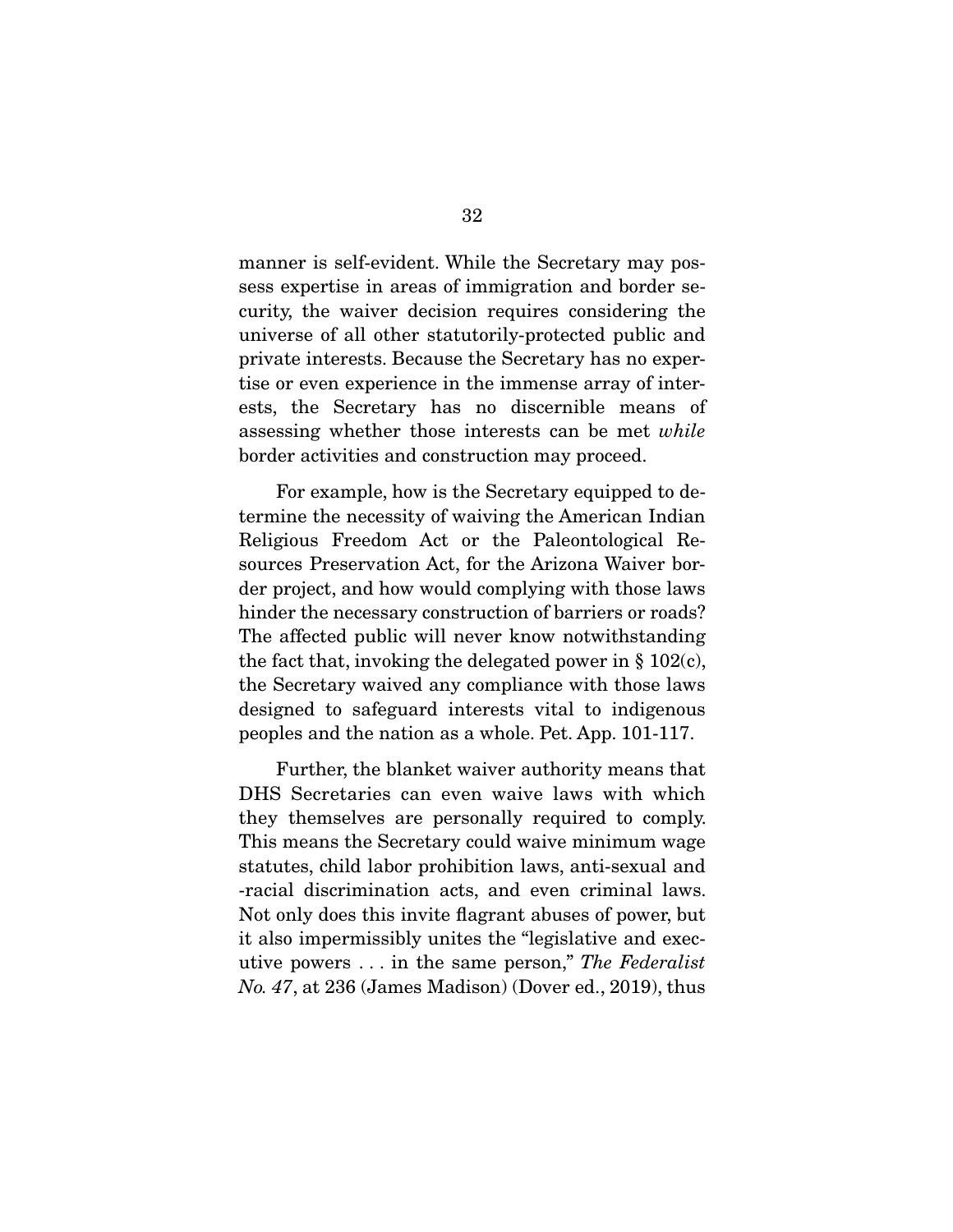abolishing the separation of powers when the enforcer and law-maker are one.

 Moreover, in permitting the Secretary to waive "*all* legal requirements," § 102(c) (emphasis added), IIRIRA empowers the Secretary, without any justification (or even express acknowledgment of what is being waived), to override every state, local, or tribal law with which the Secretary would prefer not to comply. *See* Pet. App. 106-109 (Arizona Waiver waiving "in their entirety" forty-three statutes, including "all federal, state, or other laws, regulations, and legal requirements of, deriving from, or related to the subject of" the enumerated statutes). This allocation of unchecked power to a single federal executive official threatens the country's foundational system of federalism, whereby "an administrative agency's power to pre-empt state law . . . affects the allocation of powers among sovereigns." *Watters v. Wachovia Bank*, *N.A*., 550 U.S. 1, 43-44 (2007) (Stevens, J., joined by Roberts, C.J. and Scalia, J., dissenting).

 Finally, the vast scope of the IIRIRA waiver authority is magnified not only by the truly limitless universe of laws that may be waived, but also the immense geographical scope to which it applies in perpetuity. According to  $\S 102(a)$ , border projects subject to the waiver authority are permitted *anywhere* in the "vicinity of the United States border"—a phrase that is defined nowhere in IIRIRA and, as construed by DHS and upheld by the court below, leaves entirely open to the Secretary's unreviewable interpretation the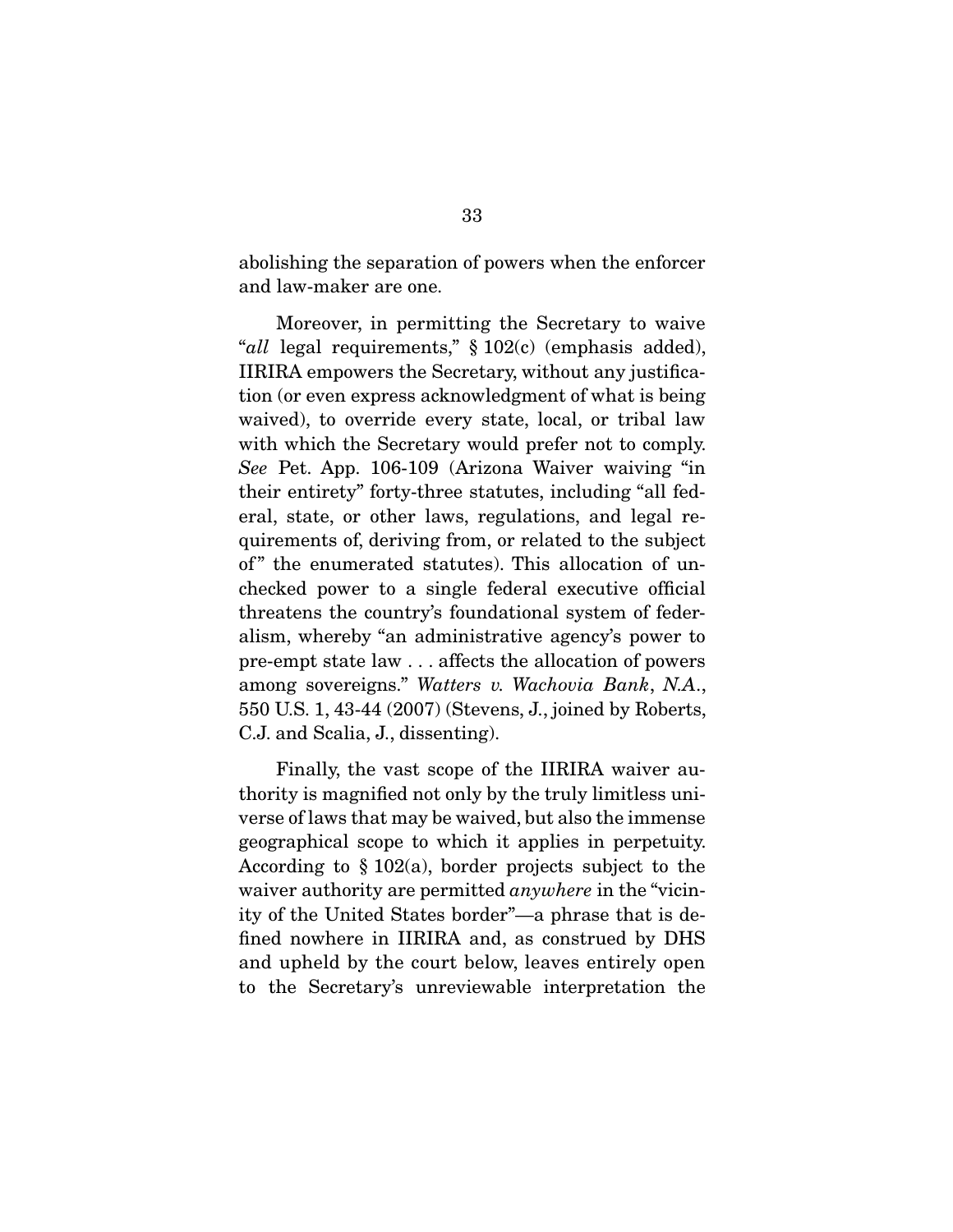appropriate distance from a U.S. border to execute border construction.

 For example, Customs and Border Patrol, a component agency of DHS, operates anywhere within 100 miles of all U.S. borders—where nearly two out of three people in this country reside. *McAleenan II* Dkt. 8-1. Under the ruling below, therefore, DHS could invoke the power to waive all laws to unilaterally build roads and erect barriers anywhere inside the 100-mile border zone—which includes, *e.g*., not only cities near the Mexico border (such as San Diego) but also Washington, D.C., San Francisco, New York City, and the entirety of Hawaii—so long as the Secretary invokes the § 102(c) waiver authority.

 In sum, the boundlessness of the Secretary's waiver authority, and the breadth of individual liberties and public and private interests it may infringe (and has infringed), demands a heightened intelligible principle to cabin the Secretary's waiver decisions. Yet none exists here, and IIRIRA necessarily fails even this permissive non-delegation doctrine test.

C. Should the Court hold that IIRIRA § 102(c) passes the intelligible principle test, then this case is an ideal vehicle to reconsider more meaningful approaches to enforcing the non-delegation doctrine and separation-of-powers principles.

If the court below correctly upheld  $\S 102(c)$ 's open-ended and unguided policymaking authority as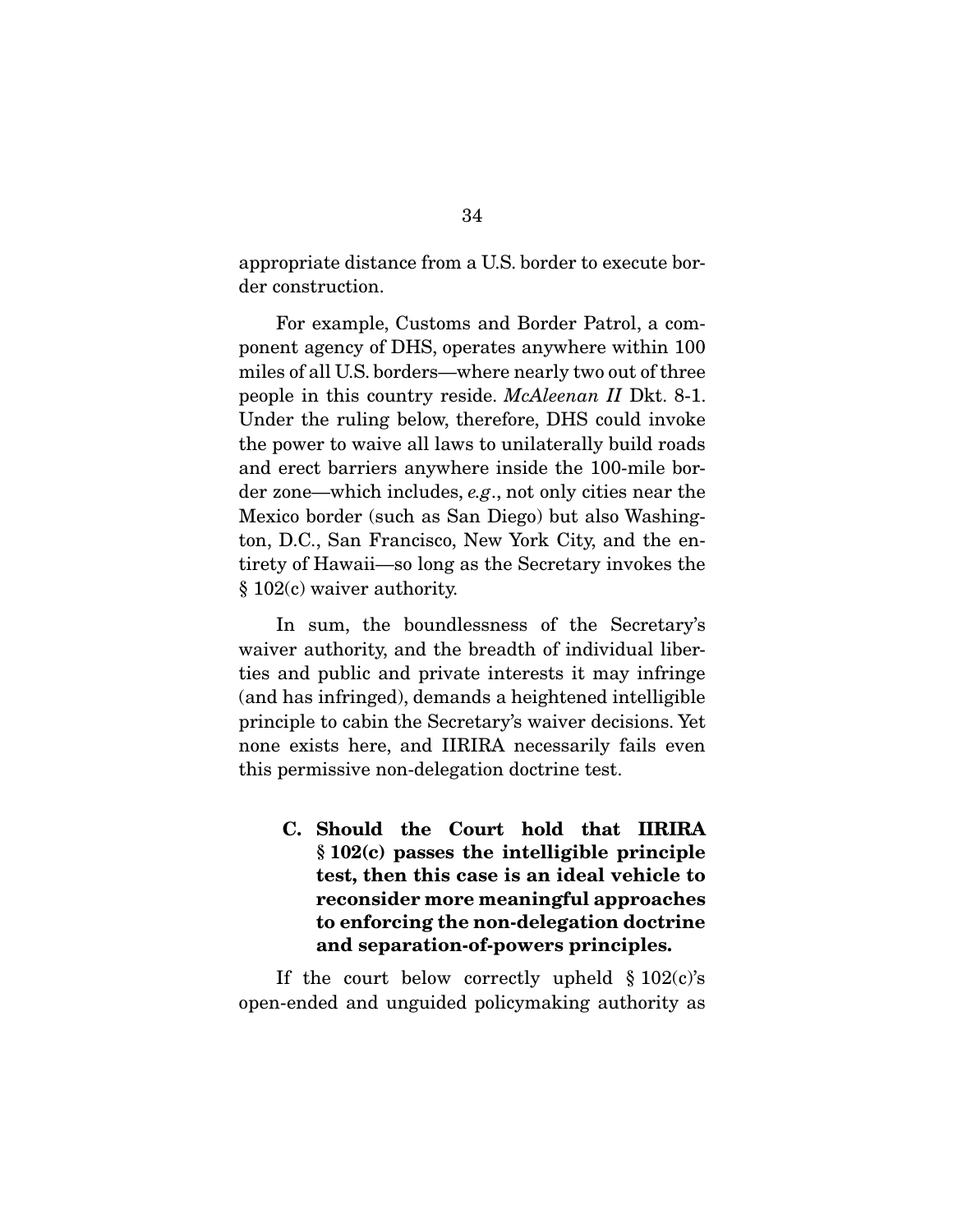passing the intelligible principle test, then the test means nothing, and the Court is disserving the separation of powers by paying lip service to this prevailing legal test. Because of the egregiousness of the IIRIRA delegation, this case presents an ideal vehicle to reconsider the Court's prevailing intelligible principle test to safeguard the non-delegation doctrine. That is because IIRIRA not only raises many of the same concerns regarding an essentially limitless grant of authority to the Executive that has recently been voiced by many members of the Court but, at the same time, the statute implicates a far broader set of public and private interests and competing policy concerns than, *e.g*., the statute at issue in *Gundy.* Although, should the Court grant review, merits briefing would address the parameters of any new framework, members of the Court have recently suggested alternative approaches that warrant further consideration.

 In his dissent in *Gundy*, Justice Gorsuch proposed the following analysis building upon historical understandings of the non-delegation doctrine to assess the validity of a congressional delegation:

[1] Does the statute assign to the executive only the responsibility to make factual findings? [2] Does it set forth the facts that the executive must consider and the criteria against which to measure them? [3] And most importantly, did Congress, and not the Executive Branch, make the policy judgments?

139 S. Ct. at 2141 (Gorsuch, J., dissenting) (numbers inserted). Expanding on Justice Gorsuch's analysis,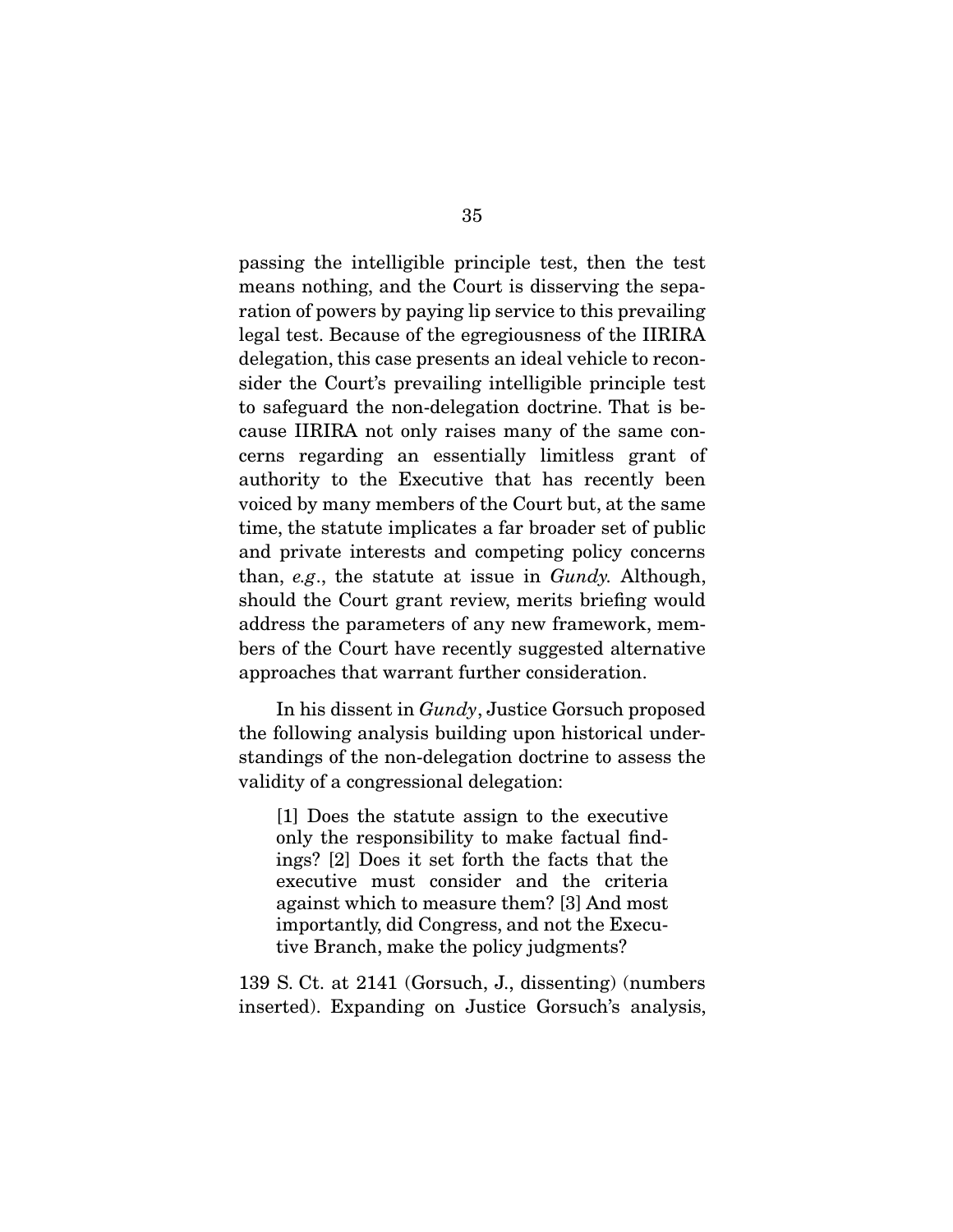Justice Kavanaugh advocated for the development of a "nondelegation principle for major questions," supporting the approach of prohibiting those delegations where Congress "expressly and specifically delegate[s] to the agency the authority both to decide the major policy question and to regulate and enforce." *Paul*, 140 S. Ct. 342 (Kavanaugh, J., concurring).

 Under these alternative approaches, IIRIRA fails: the Executive, and not Congress, has been empowered to both make and enforce the major policy decision as to which legally protected interests and rights are to be nullified; and, as discussed, there are no meaningful criteria the Secretary must apply in making such archetypal legislative decisions. The statute thus highlights the precise concerns, recently raised by members of this Court, about transforming the Executive into "a vortex of authority that was constitutionally reserved for the people's representatives in order to protect their liberties." *Gundy*, 139 S. Ct. at 2142 (Gorsuch, J., dissenting).

II. The Court Should Resolve Whether § 102(c) Improperly Grants The Executive The Authority To Unilaterally Repeal Existing Laws In Violation Of The Presentment Clause And Separation Of Powers.

 The authority to legislate is entrusted solely to Congress. U.S. Const. art I, §§ 1, 7. The Constitution forbids the Executive to "enact, to amend, or to repeal statutes." *Clinton v. City of New York*, 524 U.S. 417, 438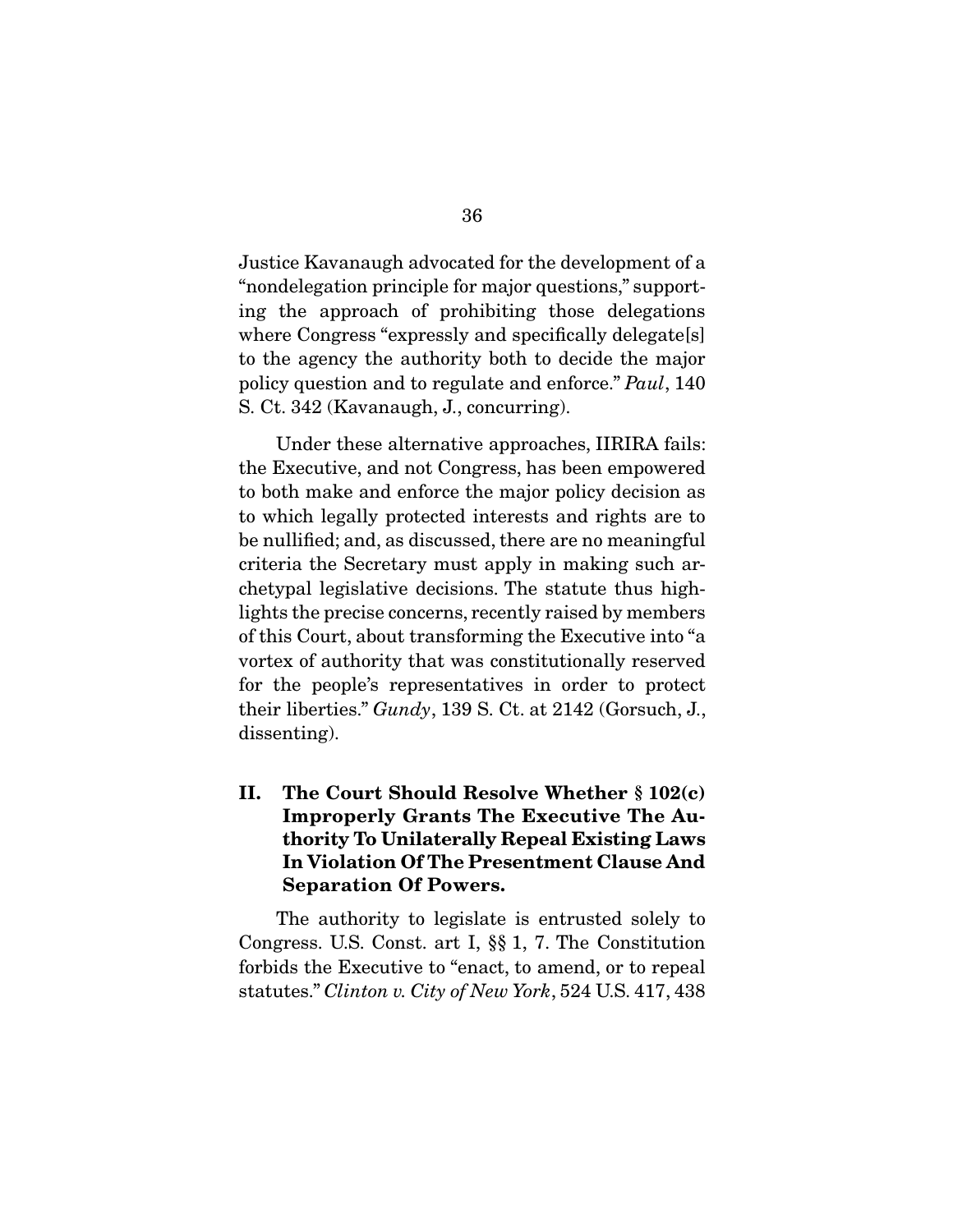(1998)*.* The "[a]mendment and repeal of statutes, no less than enactment, must conform with" the extensive bicameralism and presentment requirements of Article I, *INS v. Chadha*, 462 U.S. 919, 954 (1983), which the Framers considered to be "bulwarks of liberty." *Gundy*, 139 S. Ct. at 2134 (Gorsuch, J., dissenting).

 IIRIRA § 102(c) grants the Secretary the legislative authority to unilaterally repeal any existing law without complying with the Constitution's dual presentment and bicameralism procedures, thus surpassing even Congress's law-making power authorized under the Constitution. The Secretary's Waivers function as partial repeals of or amendments to the underlying laws being waived. In practical effect, the Secretary has grafted onto the forty-three waived federal laws a new provision stating that "at my discretion, nothing in this law in its entirety, or any law deriving from or related to the subject of this law, shall apply to border wall construction" in the applicable states. *See*, *e.g*., Pet. App. 106-109 (waiving "in their entirety" forty-three statutes as applied to the Arizona Waiver border wall project). Such an amendment alters each of those statutes' "legal force or effect" as applied to the construction of the Waivers' border barriers. *Clinton*, 524 U.S. at 438.

Any attempt to minimize the  $\S 102(c)$  waivers as narrowly applied to individual border projects must be rejected because the cumulative effect of the  $\S 102(c)$ waivers amounts to significant repeals of dozens of underlying statutes. It bears emphasizing that  $\S 102(c)$ waivers now apply to approximately one-third of the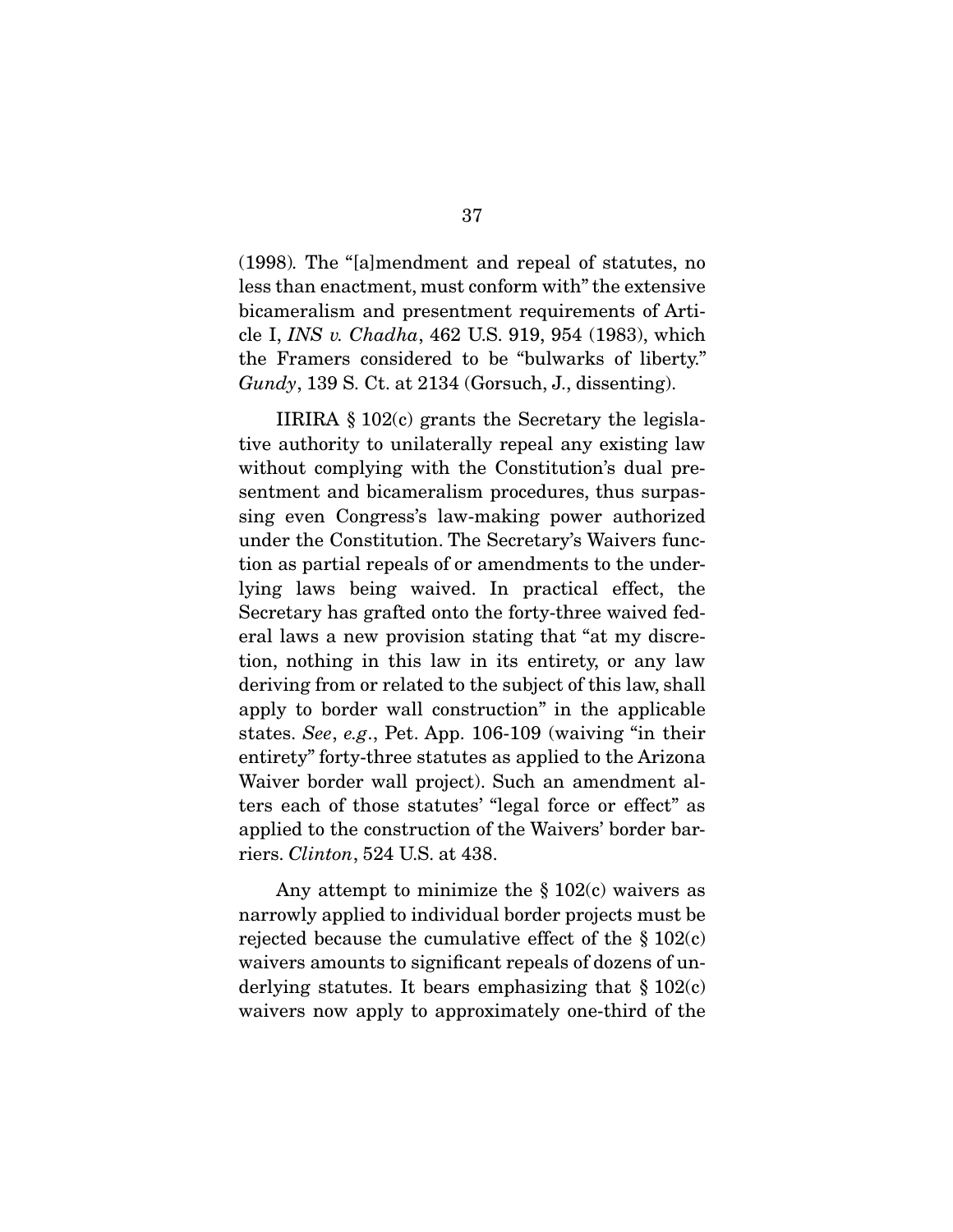entire U.S.-Mexico border, with respect to nearly fifty federal laws and innumerable state, local, and tribal laws. Taken together, the Secretary's unilateral decision to issue the Waivers, along with new  $\S 102(c)$ waivers that are sure to come, effectively repeal the application of an ever-increasing number of federal statutes as applied to an ever-expanding number of projects.13

 The § 102(c) waiver power granted to the Secretary is not materially different from the unconstitutional power granted to the President by the Line Item Veto Act. *Clinton*, 524 U.S. 417. The Line Item Veto Act granted the President the authority to unilaterally cancel entire portions of duly enacted statutes concerning statutory spending and taxes, which effectively permitted the President to "amend" the underlying laws. *Id*. at 438, 448-49. The Constitution prohibits a complete cancellation of a provision, as in the Line Item Veto Act, just as it prohibits the executive amendment of an enacted law, as is the case with the Waivers and their effective amendment to existing laws.

 In fact, the Secretary's waiver discretion is far broader than the President's cancellation authority invalidated in *Clinton*. There, Congress provided guard rails for the Line Item Veto authority, which could

<sup>&</sup>lt;sup>13</sup> As a concrete example, the existing  $\S 102(c)$  waivers have, collectively, repealed significant swaths of the Endangered Species Act because they have "in both legal and practical effect" denied the Act's vital application to and protection of the nearly 100 endangered and threatened species at the borderlands. *McAleenan I* Dkt. 8-1, 40; *Clinton*, 524 U.S. at 438.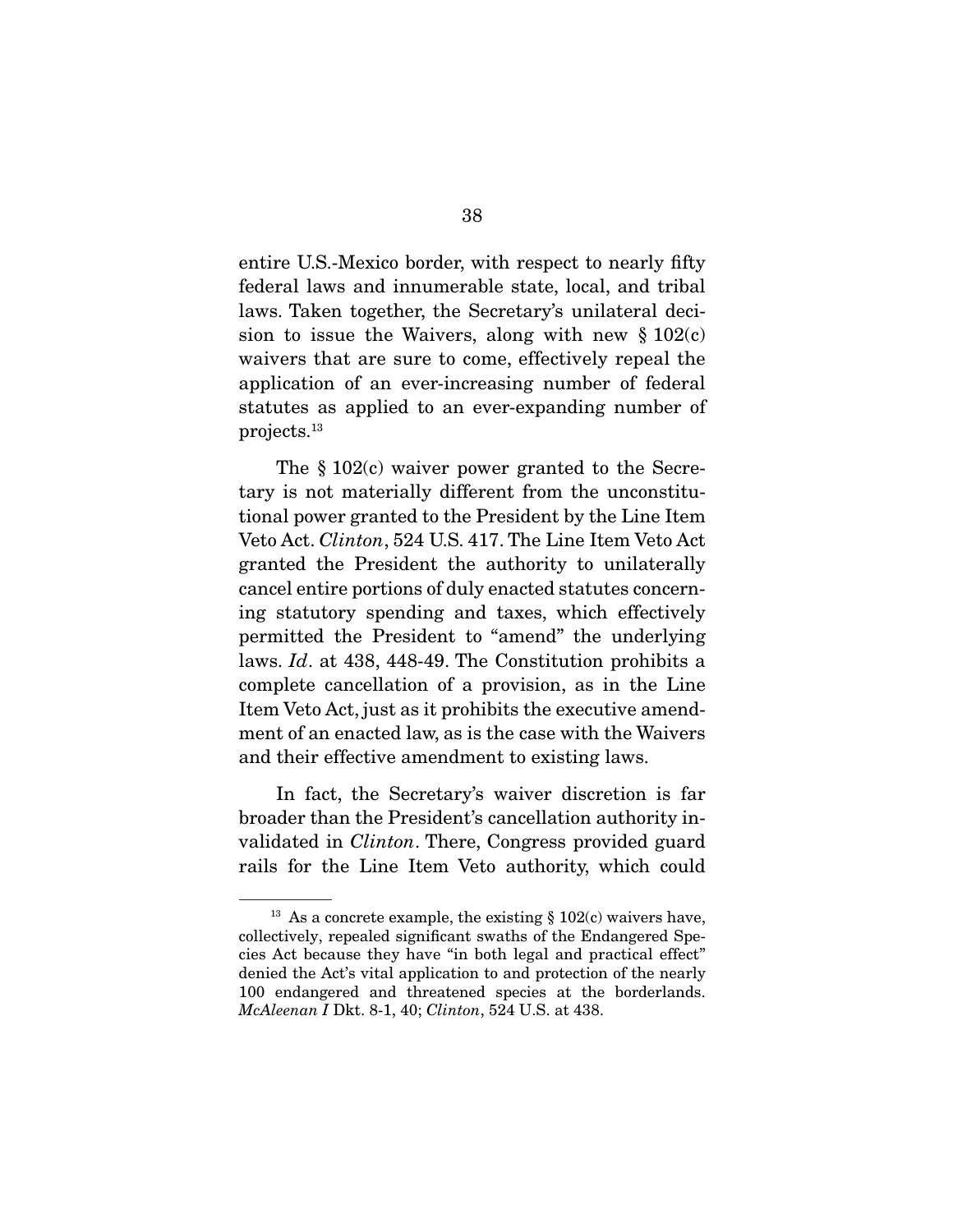apply only to specific spending and tax items and was required to meet certain criteria, and Congress moreover retained the power to reject the vetoes. *Clinton*, 524 U.S. at 436. By contrast, here, the Secretary may waive any laws absent any guidance, and Congress has no authority to reject the waiver decision. This effectively grants the Executive exclusive lawmaking power, which is constitutionally impermissible. *See also Chadha*, 462 U.S. at 954. Indeed, Congress has bestowed on the Secretary even more power than Congress itself possesses. While Congress can only amend or repeal a law through an arduous Article I process, the Secretary operates under none of these "finely wrought" constitutional constraints, but rather has the power, free from all non-constitutional judicial review, to repeal laws. *Clinton*, 524 U.S. 417. The Court should therefore grant review to consider whether the  $\S 102(c)$ waiver authority violates the Presentment Clause and thus must be invalidated.

### III. IIRIRA's Severe Truncation Of Judicial Review Exacerbates The Separation-Of-Powers Violations And Underscores The Need For This Court's Review.

 Congress's decision not only to cede its policymaking power to the Executive, but also to shield the exercise of that power from the Judiciary's full scrutiny, exacerbates the separation-of-powers violations, and reinforces the necessity of this Court's review.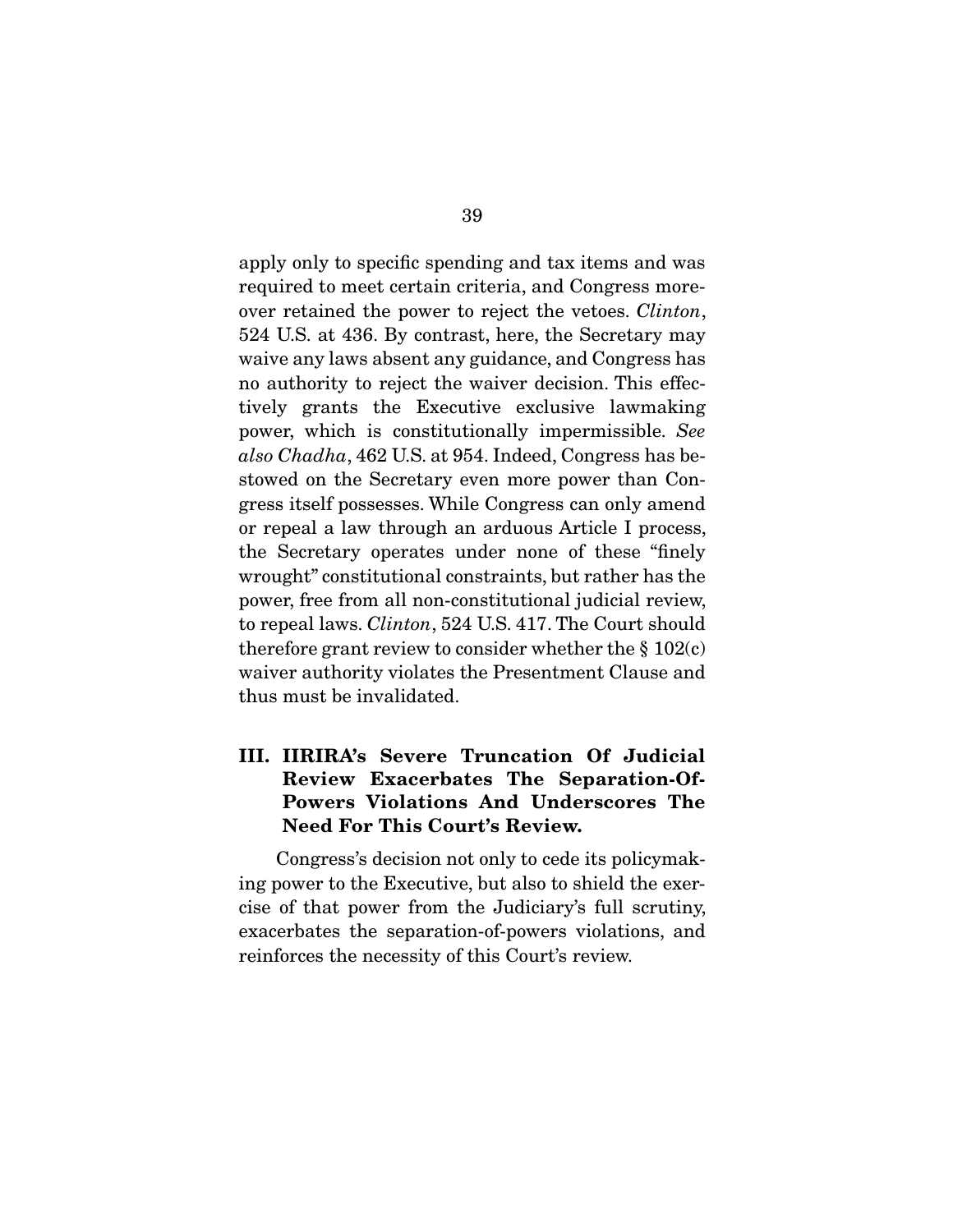First, the fact that IIRIRA insulates the Secretary's waiver decisions from the Judiciary's traditional review of statutory claims—including arbitrary and unexplained agency decisions—further undermines any assertion of  $\S 102(c)$ 's constitutionality. As this Court explained, "judicial review perfects a delegatedlawmaking scheme by assuring that the exercise of such power remains within statutory bounds," and is thereby necessary "in order to save the [statute's] delegation of lawmaking power from unconstitutionality." *Touby*, 500 U.S. at 170 (Marshall, J., joined by Blackmun, J., concurring). Here, however, the Secretary's Waivers are immune to the Judiciary's crucial check to ensure that the Secretary's actions are contained within statutory limits, thus granting DHS an effective *carte blanche* to claim the § 102(c) waiver authority for *any* border wall project it desires, unconstrained by *any* geographic limits provided in § 102(b) or *any* animating purpose reflected in § 102(a). Without even a semblance of judicial review (other than of constitutional claims, as raised here), the separationof-powers problems plaguing IIRIRA are graver still because an executive official possesses, in effect, the unpoliced and thus limitless power to nullify dulyenacted statutes designed to protect the interests of Petitioners and many others.<sup>14</sup>

<sup>&</sup>lt;sup>14</sup> To address these concerns, Respondents have previously argued that Congress's appropriations power acts as the "primary check[] on any potential abuse of that  $[\S 102(c)$  waiver] freedom." *McAleenan I* Dkt. 27-16, n.15. However, even aside from the fact that a subsequent appropriations cannot remedy a constitutional infirmity in the underlying statute, *cf. TVA v. Hill*, 437 U.S. at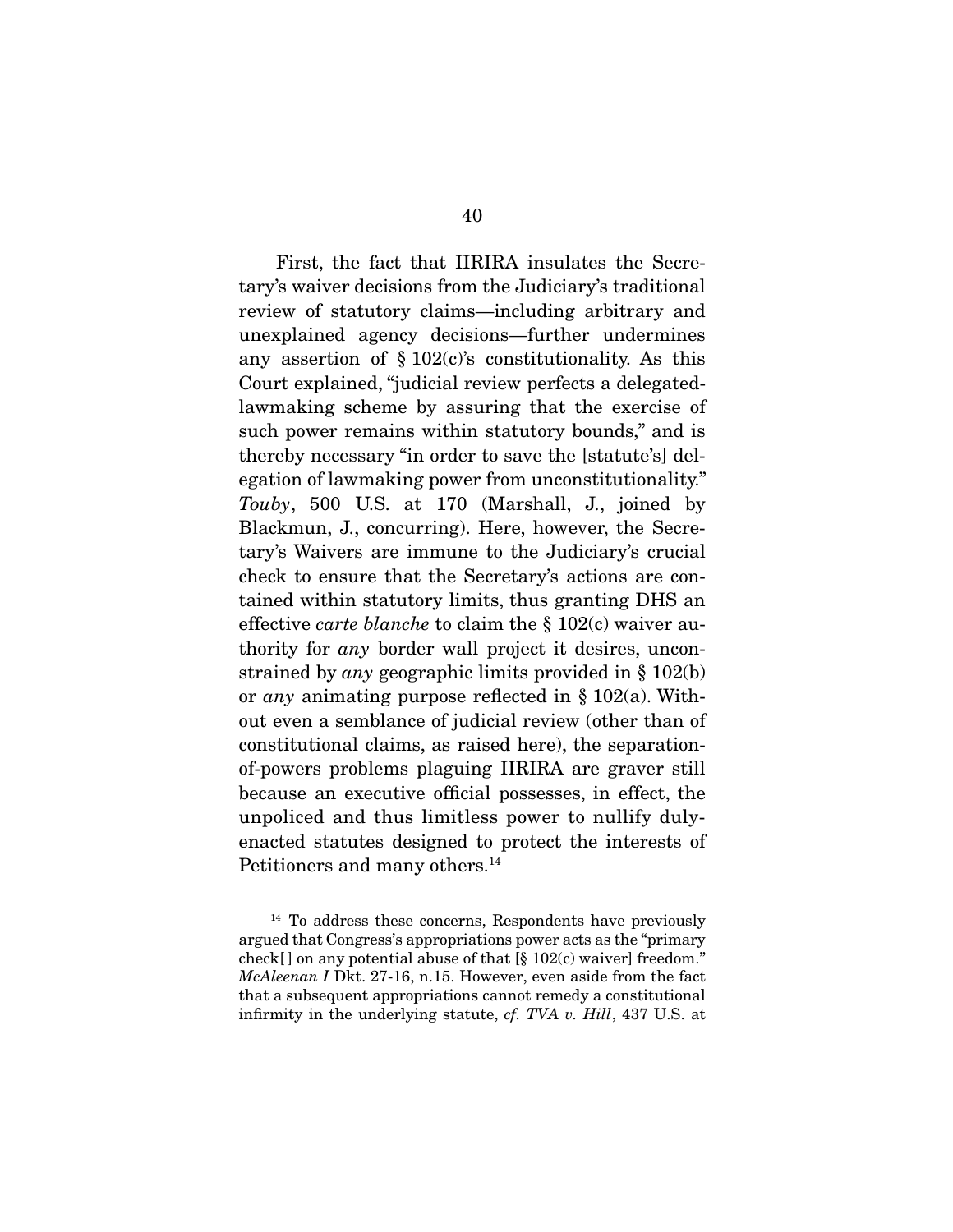Second, IIRIRA also dispenses with ordinary circuit court appellate review, which is the typical avenue through which weighty constitutional matters are tested and fleshed out before they reach this Court. While a number of district courts have rejected the kinds of separation-of-powers arguments raised here—by generally falling in lockstep with prior district court rulings, as did the court below—there has, to date, been no opportunity for any appellate review on the merits of the serious separation-of-powers issues afflicting IIRIRA. In the meantime, the Executive's waivers have only increased in frequency and the breadth of laws waived, as has the Secretary's (unreviewable) interpretation of the vast geographical scope as to where these waivers may apply. In view of these developments, along with the fact that additional review confined to the district courts will not better illuminate the constitutional issues, this is an appropriate juncture for this Court to afford the separation-ofpowers concerns raised by  $\S 102(c)$  the scrutiny they warrant.

 As Chief Justice Marshall explained, while the Constitution exists to impose limits on government, those limits are rendered meaningless if not enforced by the Judiciary, whose "province and duty" is "to say

<sup>190 (</sup>holding that an appropriations rider could not be construed as impliedly modifying a substantive statute), any reliance on the appropriations power as a "check" must now be seen as totally hollow in view of President Trump's 2019 emergency declaration redirecting military and other funds to finance wall construction after Congress rejected the President's bid for increased appropriations. 84 Fed. Reg. 4,949-50 (Feb. 20, 2019).